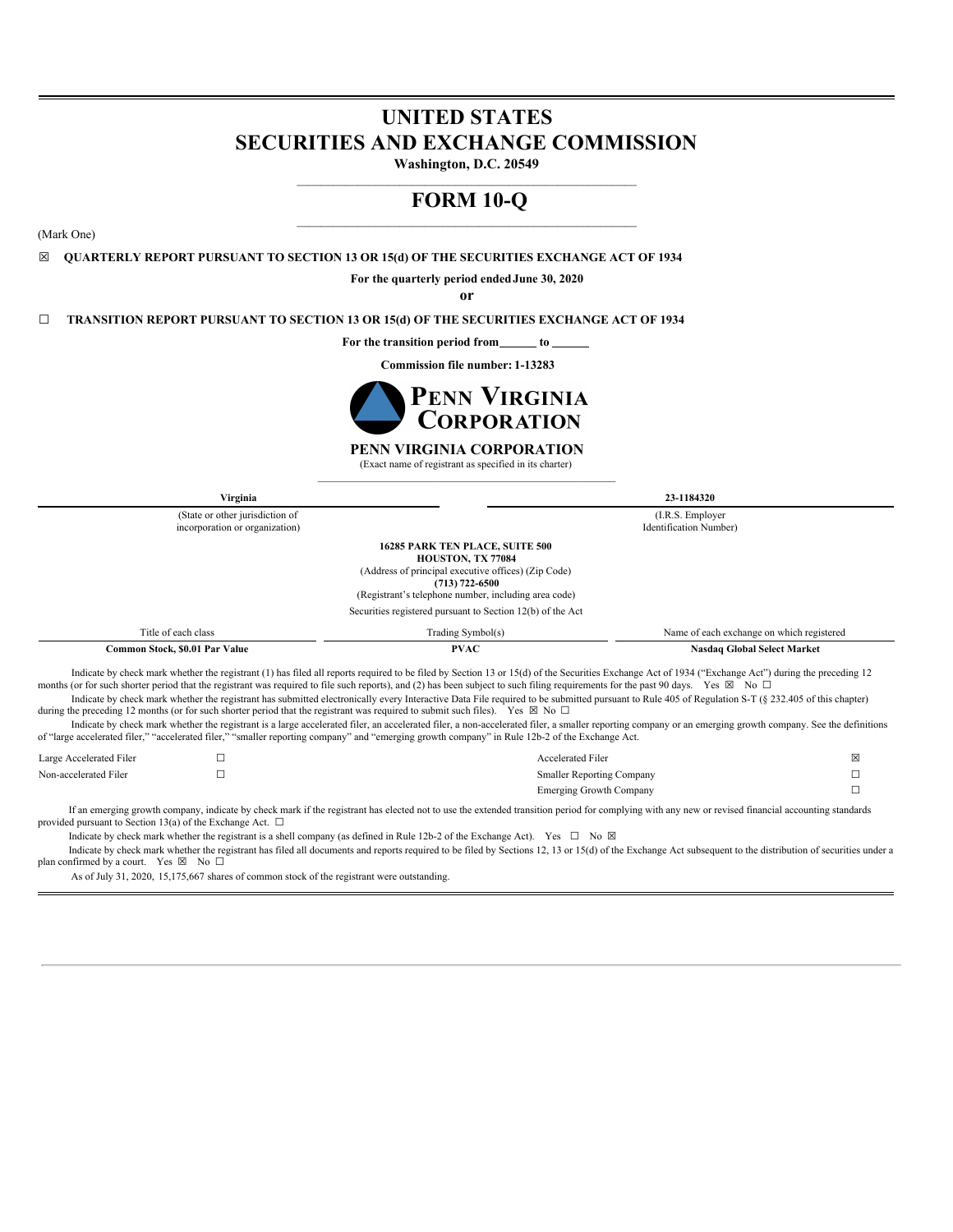# **PENN VIRGINIA CORPORATION QUARTERLY REPORT ON FORM 10-Q**

# **For the Quarterly Period Ended June 30, 2020**

# **Table of Contents**

|            | <b>Part I - Financial Information</b>                                                  |                          |
|------------|----------------------------------------------------------------------------------------|--------------------------|
| Item       |                                                                                        | Page                     |
| 1.         | Financial Statements - unaudited.                                                      |                          |
|            | Condensed Consolidated Statements of Operations                                        | $\overline{3}$           |
|            | Condensed Consolidated Statements of Comprehensive Income                              | $\overline{4}$           |
|            | <b>Condensed Consolidated Balance Sheets</b>                                           | $\overline{2}$           |
|            | Condensed Consolidated Statements of Cash Flows                                        | 6                        |
|            | Notes to Condensed Consolidated Financial Statements:                                  |                          |
|            | 1. Nature of Operations                                                                | $\overline{1}$           |
|            | 2. Basis of Presentation                                                               | $\underline{\mathbf{7}}$ |
|            | 3. Acquisitions and Divestitures                                                       | $\underline{8}$          |
|            | 4. Accounts Receivable and Revenues from Contracts with Customers                      | $\underline{8}$          |
|            | 5. Derivative Instruments                                                              | 10                       |
|            | 6. Property and Equipment                                                              | 13                       |
|            | 7. Long-Term Debt                                                                      | 13                       |
|            | 8. Income Taxes                                                                        | 15                       |
|            | 9. Leases                                                                              | 16                       |
|            | 10. Supplemental Balance Sheet Detail                                                  | 17                       |
|            | 11. Fair Value Measurements                                                            | 18                       |
|            | 12. Commitments and Contingencies                                                      | 19                       |
|            | 13. Shareholders' Equity                                                               | 20                       |
|            | 14. Share-Based Compensation and Other Benefit Plans                                   | 21                       |
|            | 15. Interest Expense                                                                   | 22                       |
|            | 16. Earnings per Share                                                                 | 22                       |
|            | Forward-Looking Statements                                                             | 23                       |
| 2.         | Management's Discussion and Analysis of Financial Condition and Results of Operations. |                          |
|            | Overview and Executive Summary                                                         | 24                       |
|            | Key Developments                                                                       | 27                       |
|            | <b>Financial Condition</b>                                                             | 30                       |
|            | Results of Operations                                                                  | 34                       |
|            | Off Balance Sheet Arrangements                                                         | 41                       |
|            | <b>Critical Accounting Estimates</b>                                                   | 41                       |
| 3.         | Quantitative and Qualitative Disclosures About Market Risk.                            | 41                       |
| 4.         | Controls and Procedures.                                                               | 43                       |
|            | <b>Part II - Other Information</b>                                                     |                          |
| 1.         | Legal Proceedings.                                                                     | $\overline{44}$          |
| 1A.        | Risk Factors.                                                                          | $\overline{44}$          |
| 5.         | Other Information                                                                      | $\overline{44}$          |
| 6.         | Exhibits.                                                                              | $\overline{45}$          |
| Signatures |                                                                                        | 46                       |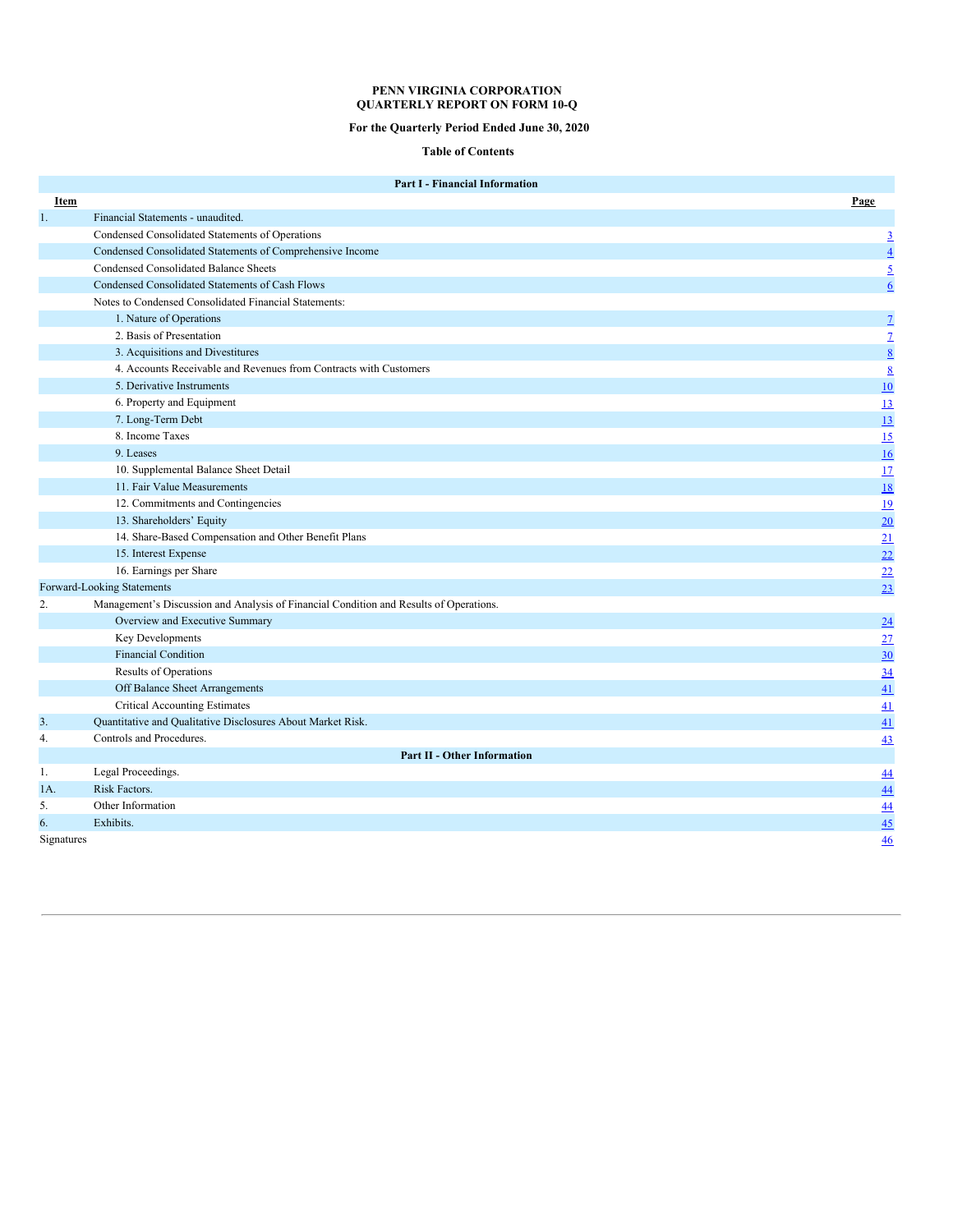# **Part I. FINANCIAL INFORMATION**

# <span id="page-2-0"></span>**Item 1.** *Financial Statements.*

### **PENN VIRGINIA CORPORATION CONDENSED CONSOLIDATED STATEMENTS OF OPERATIONS** – **unaudited (in thousands, except per share data)**

|                                               |              | Three Months Ended June 30, |               |         |              | Six Months Ended June 30, |               |           |  |  |  |
|-----------------------------------------------|--------------|-----------------------------|---------------|---------|--------------|---------------------------|---------------|-----------|--|--|--|
|                                               |              | 2020                        |               | 2019    |              | 2020                      |               | 2019      |  |  |  |
| <b>Revenues</b>                               |              |                             |               |         |              |                           |               |           |  |  |  |
| Crude oil                                     | $\mathbb{S}$ | 41,197                      | $\mathcal{S}$ | 114,031 | \$           | 127,505                   | $\mathcal{S}$ | 208,843   |  |  |  |
| Natural gas liquids                           |              | 1,578                       |               | 3,502   |              | 3,471                     |               | 9,050     |  |  |  |
| Natural gas                                   |              | 2,020                       |               | 5,290   |              | 4,710                     |               | 9,567     |  |  |  |
| Gain on sales of assets, net                  |              | 8                           |               | 16      |              | 14                        |               | 41        |  |  |  |
| Other revenues, net                           |              | 679                         |               | (72)    |              | 1,161                     |               | 494       |  |  |  |
| Total revenues                                |              | 45,482                      |               | 122,767 |              | 136,861                   |               | 227,995   |  |  |  |
| <b>Operating expenses</b>                     |              |                             |               |         |              |                           |               |           |  |  |  |
| Lease operating                               |              | 9,094                       |               | 10,362  |              | 19,626                    |               | 21,366    |  |  |  |
| Gathering, processing and transportation      |              | 5,593                       |               | 6,408   |              | 11,037                    |               | 10,337    |  |  |  |
| Production and ad valorem taxes               |              | 2,630                       |               | 7,579   |              | 8,784                     |               | 13,271    |  |  |  |
| General and administrative                    |              | 7,986                       |               | 6,232   |              | 15,216                    |               | 13,297    |  |  |  |
| Depreciation, depletion and amortization      |              | 37,135                      |               | 44,298  |              | 77,853                    |               | 83,168    |  |  |  |
| Impairment of oil and gas properties          |              | 35,509                      |               |         |              | 35,509                    |               |           |  |  |  |
| Total operating expenses                      |              | 97,947                      |               | 74,879  |              | 168,025                   |               | 141,439   |  |  |  |
| <b>Operating income (loss)</b>                |              | (52, 465)                   |               | 47,888  |              | (31, 164)                 |               | 86,556    |  |  |  |
| Other income (expense)                        |              |                             |               |         |              |                           |               |           |  |  |  |
| Interest expense                              |              | (8, 536)                    |               | (9,056) |              | (16,716)                  |               | (18, 534) |  |  |  |
| Derivatives                                   |              | (34, 349)                   |               | 13,603  |              | 116,770                   |               | (54, 414) |  |  |  |
| Other, net                                    |              | (55)                        |               | $\,8\,$ |              | (63)                      |               | 114       |  |  |  |
| Income (loss) before income taxes             |              | (95, 405)                   |               | 52,443  |              | 68,827                    |               | 13,722    |  |  |  |
| Income tax (expense) benefit                  |              | 690                         |               | (818)   |              | (448)                     |               | (794)     |  |  |  |
| Net income (loss)                             | \$           | (94, 715)                   | \$            | 51,625  | \$           | 68,379                    | \$            | 12,928    |  |  |  |
| Net income (loss) per share:                  |              |                             |               |         |              |                           |               |           |  |  |  |
| Basic                                         | \$           | (6.24)                      | <sup>\$</sup> | 3.42    | S            | 4.51                      | \$            | 0.86      |  |  |  |
| Diluted                                       | $\mathbb{S}$ | (6.24)                      | $\mathbb{S}$  | 3.40    | $\mathbb{S}$ | 4.48                      | $\mathbb{S}$  | 0.85      |  |  |  |
| Weighted average shares outstanding - basic   |              | 15,167                      |               | 15,106  |              | 15,159                    |               | 15,102    |  |  |  |
| Weighted average shares outstanding - diluted |              | 15,167                      |               | 15,162  |              | 15,268                    |               | 15,174    |  |  |  |

<span id="page-2-1"></span>*See accompanying notes to condensed consolidated financial statements.*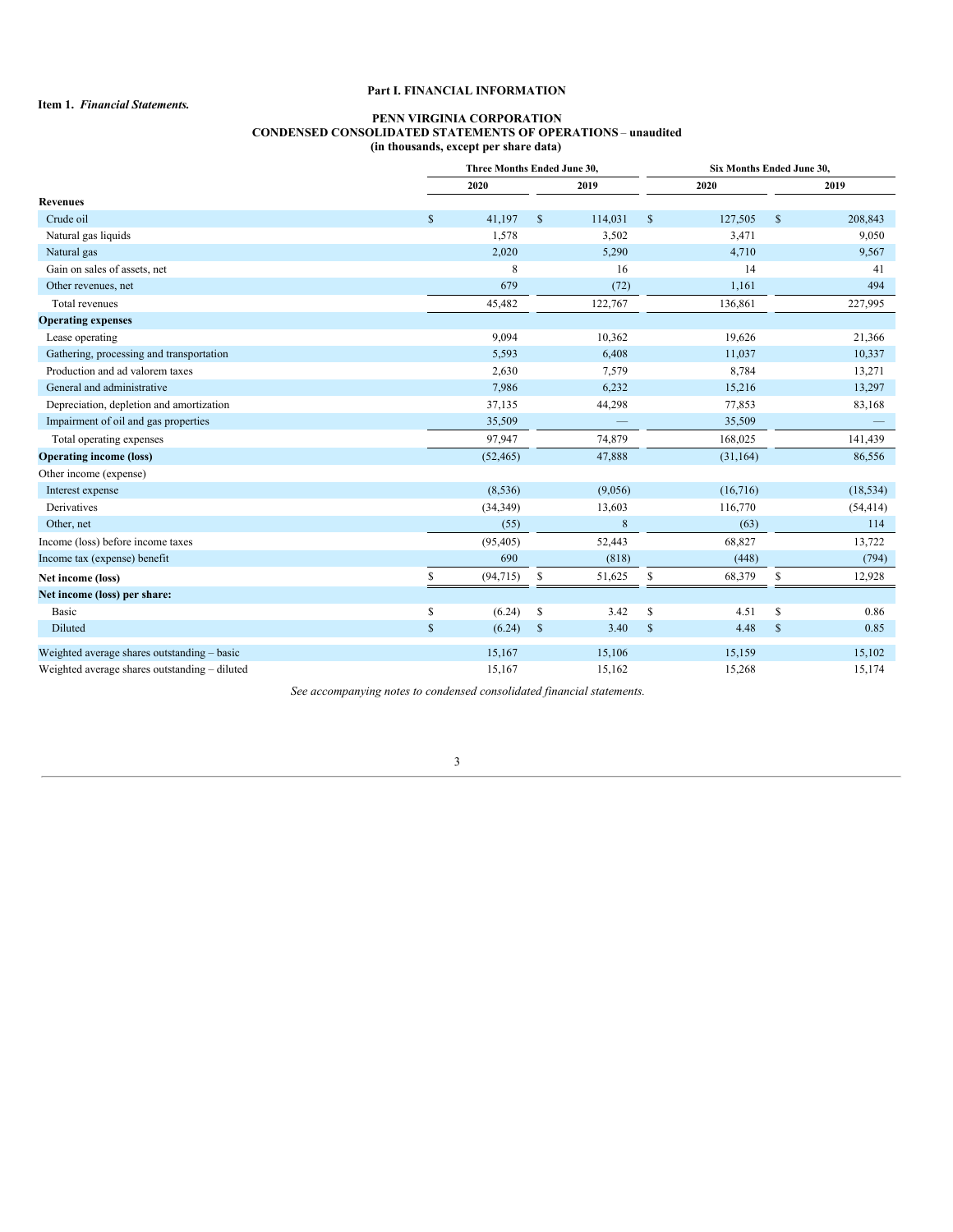#### **PENN VIRGINIA CORPORATION CONDENSED CONSOLIDATED STATEMENTS OF COMPREHENSIVE INCOME** – **unaudited (in thousands)**

<span id="page-3-0"></span>

|                                                              | Three Months Ended June 30, |     |        | Six Months Ended June 30, |        |  |        |  |  |  |
|--------------------------------------------------------------|-----------------------------|-----|--------|---------------------------|--------|--|--------|--|--|--|
|                                                              | 2020                        |     | 2019   |                           | 2020   |  | 2019   |  |  |  |
| Net income (loss)                                            | (94, 715)                   | - S | 51,625 |                           | 68,379 |  | 12,928 |  |  |  |
| Other comprehensive loss:                                    |                             |     |        |                           |        |  |        |  |  |  |
| Change in pension and postretirement obligations, net of tax |                             |     |        |                           | (2)    |  | (2)    |  |  |  |
|                                                              |                             |     |        |                           | (2)    |  | (2)    |  |  |  |
| Comprehensive income (loss)                                  | (94, 716)                   |     | 51,624 |                           | 68,377 |  | 12.926 |  |  |  |

*See accompanying notes to condensed consolidated financial statements.*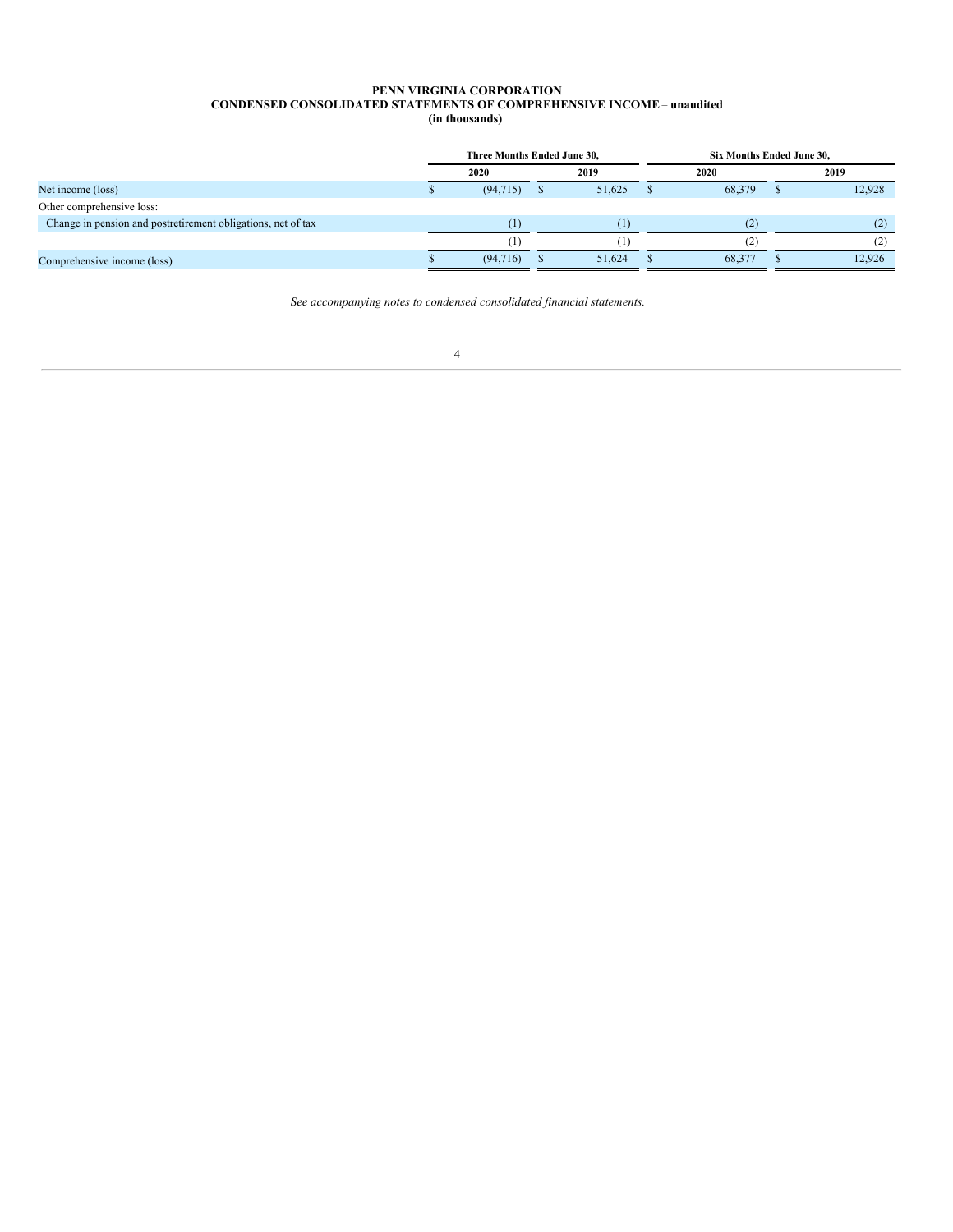### **PENN VIRGINIA CORPORATION CONDENSED CONSOLIDATED BALANCE SHEETS** – **unaudited (in thousands, except share data)**

|                                                                                                                                                                     | <b>June 30,</b><br>2020 |           |              | December 31,<br>2019 |
|---------------------------------------------------------------------------------------------------------------------------------------------------------------------|-------------------------|-----------|--------------|----------------------|
| <b>Assets</b>                                                                                                                                                       |                         |           |              |                      |
| Current assets                                                                                                                                                      |                         |           |              |                      |
| Cash and cash equivalents                                                                                                                                           | $\mathbb{S}$            | 21,945    | $\mathbb{S}$ | 7,798                |
| Accounts receivable, net of allowance for credit losses                                                                                                             |                         | 42,833    |              | 70,716               |
| Derivative assets                                                                                                                                                   |                         | 117,369   |              | 4,131                |
| Income taxes receivable                                                                                                                                             |                         |           |              | 1,236                |
| Other current assets                                                                                                                                                |                         | 4,141     |              | 4,458                |
| Total current assets                                                                                                                                                |                         | 186,288   |              | 88,339               |
| Property and equipment, net (full cost method)                                                                                                                      |                         | 1,099,838 |              | 1,120,425            |
| Derivative assets                                                                                                                                                   |                         | 4,053     |              | 2,750                |
| Other assets                                                                                                                                                        |                         | 5,537     |              | 6,724                |
| Total assets                                                                                                                                                        | \$                      | 1,295,716 | \$           | 1,218,238            |
| <b>Liabilities and Shareholders' Equity</b>                                                                                                                         |                         |           |              |                      |
| <b>Current liabilities</b>                                                                                                                                          |                         |           |              |                      |
| Accounts payable and accrued liabilities                                                                                                                            | \$                      | 55,924    | \$           | 105,824              |
| Derivative liabilities                                                                                                                                              |                         | 74,583    |              | 23,450               |
| Total current liabilities                                                                                                                                           |                         | 130,507   |              | 129,274              |
| Other liabilities                                                                                                                                                   |                         | 9,578     |              | 8,382                |
| Deferred income taxes                                                                                                                                               |                         | 2,958     |              | 1,424                |
| Derivative liabilities                                                                                                                                              |                         | 8,900     |              | 3,385                |
| Long-term debt, net                                                                                                                                                 |                         | 553,234   |              | 555,028              |
|                                                                                                                                                                     |                         |           |              |                      |
| Commitments and contingencies (Note 12)                                                                                                                             |                         |           |              |                      |
|                                                                                                                                                                     |                         |           |              |                      |
| Shareholders' equity:                                                                                                                                               |                         |           |              |                      |
| Preferred stock of \$0.01 par value $-5,000,000$ shares authorized; none issued                                                                                     |                         |           |              |                      |
| Common stock of \$0.01 par value – 45,000,000 shares authorized; 15,175,667 and 15,135,598 shares issued as of June 30, 2020 and<br>December 31, 2019, respectively |                         | 152       |              | 151                  |
| Paid-in capital                                                                                                                                                     |                         | 202,158   |              | 200,666              |
| Retained earnings                                                                                                                                                   |                         | 388,290   |              | 319,987              |
| Accumulated other comprehensive loss                                                                                                                                |                         | (61)      |              | (59)                 |
| Total shareholders' equity                                                                                                                                          |                         | 590,539   |              | 520,745              |
| Total liabilities and shareholders' equity                                                                                                                          | $\mathbb{S}$            | 1,295,716 | \$           | 1,218,238            |

<span id="page-4-0"></span>*See accompanying notes to condensed consolidated financial statements.*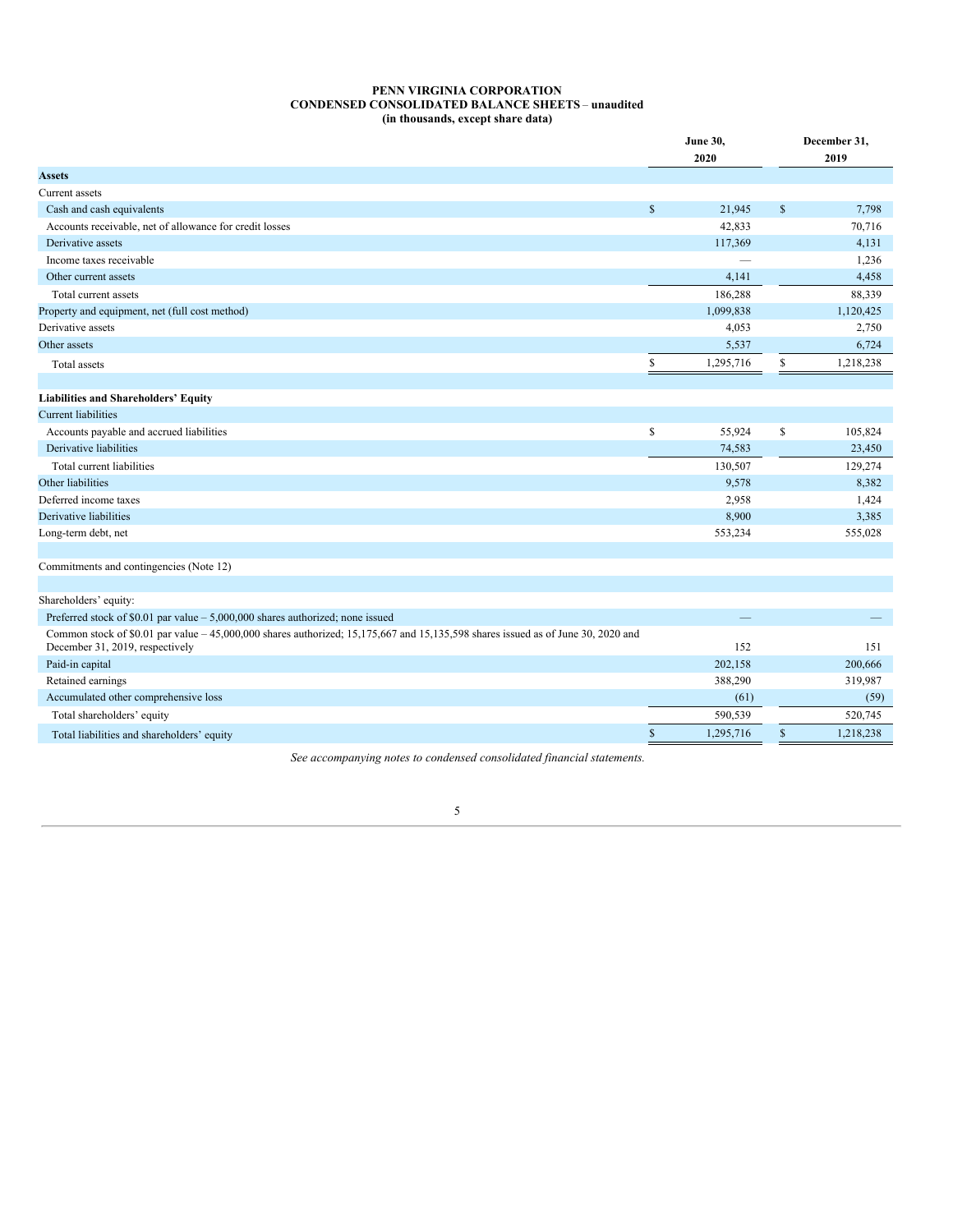# **PENN VIRGINIA CORPORATION CONDENSED CONSOLIDATED STATEMENTS OF CASH FLOWS** – **unaudited (in thousands)**

|                                                                                   |             | Six Months Ended June 30, |              |            |  |  |
|-----------------------------------------------------------------------------------|-------------|---------------------------|--------------|------------|--|--|
|                                                                                   |             | 2020                      |              | 2019       |  |  |
| Cash flows from operating activities                                              |             |                           |              |            |  |  |
| Net income                                                                        | $\mathbf S$ | 68,379                    | $\mathbb{S}$ | 12,928     |  |  |
| Adjustments to reconcile net income to net cash provided by operating activities: |             |                           |              |            |  |  |
| Depreciation, depletion and amortization                                          |             | 77,853                    |              | 83.168     |  |  |
| Impairment of oil and gas properties                                              |             | 35,509                    |              |            |  |  |
| Derivative contracts:                                                             |             |                           |              |            |  |  |
| Net (gains) losses                                                                |             | (116,770)                 |              | 54,414     |  |  |
| Cash settlements and premiums received (paid), net                                |             | 58,877                    |              | (3,907)    |  |  |
| Deferred income tax expense                                                       |             | 1,534                     |              | 2,030      |  |  |
| Gain on sales of assets, net                                                      |             | (14)                      |              | (41)       |  |  |
| Non-cash interest expense                                                         |             | 2,537                     |              | 1,748      |  |  |
| Share-based compensation                                                          |             | 1,807                     |              | 2,055      |  |  |
| Other, net                                                                        |             | 14                        |              | 26         |  |  |
| Changes in operating assets and liabilities, net                                  |             | (831)                     |              | 1,941      |  |  |
| Net cash provided by operating activities                                         |             | 128,895                   |              | 154,362    |  |  |
|                                                                                   |             |                           |              |            |  |  |
| Cash flows from investing activities                                              |             |                           |              |            |  |  |
| Capital expenditures                                                              |             | (112, 827)                |              | (175, 941) |  |  |
| Proceeds from sales of assets, net                                                |             | 83                        |              | 29         |  |  |
| Net cash used in investing activities                                             |             | (112, 744)                |              | (175, 912) |  |  |
|                                                                                   |             |                           |              |            |  |  |
| <b>Cash flows from financing activities</b>                                       |             |                           |              |            |  |  |
| Proceeds from credit facility borrowings                                          |             | 46,000                    |              | 32,000     |  |  |
| Repayment of credit facility borrowings                                           |             | (49,000)                  |              | (13,000)   |  |  |
| Debt issuance costs paid                                                          |             | (72)                      |              | (2,518)    |  |  |
| Other, net                                                                        |             | 1,068                     |              |            |  |  |
| Net cash provided by (used in) financing activities                               |             | (2,004)                   |              | 16,482     |  |  |
| Net increase (decrease) in cash and cash equivalents                              |             | 14,147                    |              | (5,068)    |  |  |
| Cash and cash equivalents - beginning of period                                   |             | 7,798                     |              | 17,864     |  |  |
| Cash and cash equivalents - end of period                                         | \$          | 21,945                    | $\mathbb{S}$ | 12,796     |  |  |
| <b>Supplemental disclosures:</b>                                                  |             |                           |              |            |  |  |
| Cash paid for:                                                                    |             |                           |              |            |  |  |
| Interest, net of amounts capitalized                                              | \$          | 14,316                    | $\mathbb{S}$ | 16.784     |  |  |
| Income taxes, net of (refunds)                                                    | \$          | (2,471)                   | \$           |            |  |  |
| Reorganization items, net                                                         | \$          | $\overline{\phantom{0}}$  | $\mathbb{S}$ | 79         |  |  |
| Non-cash investing and financing activities:                                      |             |                           |              |            |  |  |
| Changes in accrued liabilities related to capital expenditures                    | \$          | (20, 294)                 | $\mathbb{S}$ | 17,397     |  |  |

*See accompanying notes to condensed consolidated financial statements*.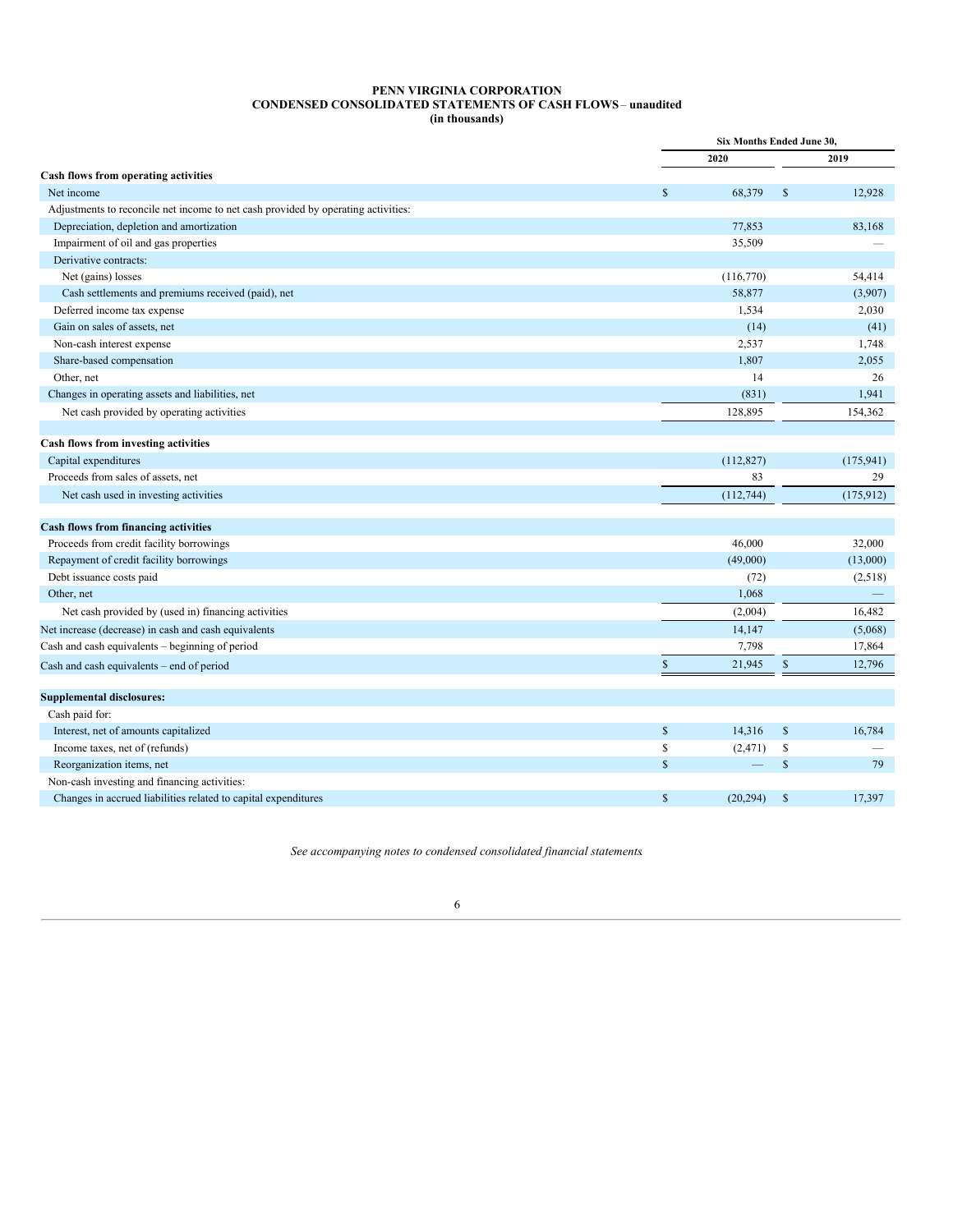# **PENN VIRGINIA CORPORATION NOTES TO CONDENSED CONSOLIDATED FINANCIAL STATEMENTS** – **unaudited For the Quarterly Period Ended June 30, 2020 (in thousands, except per share amounts or where otherwise indicated)**

# <span id="page-6-0"></span>**1. Nature of Operations**

Penn Virginia Corporation (together with its consolidated subsidiaries, unless the context otherwise requires, "Penn Virginia," the "Company," "we," "us" or "our") is an independent oil and gas company focused on the onshore exploration, development and production of oil, natural gas liquids ("NGLs") and natural gas. Our current operations consist of drilling unconventional horizontal development wells and operating our producing wells in the Eagle Ford Shale (the "Eagle Ford") in Gonzales, Lavaca, Fayette and DeWitt Counties in South Texas. We operate in and report our financial results and disclosures as one segment, which is the exploration, development and production of crude oil, NGLs and natural gas.

# <span id="page-6-1"></span>**2. Basis of Presentation**

Our unaudited Condensed Consolidated Financial Statements include the accounts of Penn Virginia and all of our subsidiaries. Intercompany balances and transactions have been eliminated. Our Condensed Consolidated Financial Statements have been prepared in conformity with accounting principles generally accepted in the United States of America ("GAAP"). Preparation of these statements involves the use of estimates and judgments where appropriate. In the opinion of management, all adjustments, consisting of normal recurring accruals, considered necessary for a fair presentation of our Condensed Consolidated Financial Statements, have been included. Our Condensed Consolidated Financial Statements should be read in conjunction with the Consolidated Financial Statements and Notes included in our Annual Report on Form 10-K for the year ended December 31, 2019. Operating results for the six months ended June 30, 2020 are not necessarily indicative of the results that may be expected for the year ending December 31, 2020.

### *Adoption of Recently Issued Accounting Pronouncements*

Effective January 1, 2020, we adopted and began applying the relevant guidance provided in the Financial Accounting Standards Board's ("FASB") Accounting Standards Update ("ASU") 2016–13, *Measurement of Credit Losses on Financial Instruments*("ASU 2016–13"). We adopted ASU 2016–13 using the optional transition approach with a charge to the beginning balance of retained earnings as of January 1, 2020 (see Note 4 for the impact and disclosures associated with the adoption of ASU 2016–13). Comparative periods and related disclosures have not been restated for the application of ASU 2016–13.

#### *Risks and Uncertainties*

As an oil and gas exploration and development company, we are exposed to a number of risks and uncertainties that are inherent to our industry. In addition to such industry-specific risks, the global public health crisis associated with the novel coronavirus ("COVID-19") has, and is anticipated to continue to have, an adverse effect on global economic activity for the immediate future and has resulted in travel restrictions, business closures and the institution of quarantining and other restrictions on movement in many communities. The slowdown in global economic activity attributable to COVID-19 has resulted in a dramatic decline in the demand for energy, which directly impacts our industry and the Company. In addition, global crude oil prices experienced a collapse starting in early March 2020 as a direct result of disagreements between the Organization of the Petroleum Exporting Countries ("OPEC") and Russia with respect to production curtailments.

As the breadth of the COVID-19 health crisis expanded and governmental authorities implemented more restrictive measures to limit person-to-person contact, global economic activity continued to decline commensurately. In the second week of April, OPEC, Russia and certain other petroleum producing nations ("OPEC+"), reconvened and agreements were reached to cut production with certain allocations among the OPEC+ participants. Through July 2020, the OPEC+ production curtailment efforts have generally held and there have been modest recoveries of crude oil prices from their historic lows at the height of the COVID-19 health crisis; however, continued progress will be substantially impacted by further OPEC+ considerations in the second half of 2020.

Despite a significant decline in drilling by U.S. producers starting in mid-March 2020, domestic supply and demand imbalances continue to create operational stress with respect to capacity limitations associated with storage, pipeline and refining infrastructure, particularly within the Gulf Coast region. Limited progress in containing the COVID-19 health crisis domestically, including the effects of recent spikes in many regions of the United States, including Texas, has hampered economic recovery. Furthermore, government stimulus and economic relief efforts initiated in the second quarter of 2020 are nearing expiration and will likely have to be extended or supplemented in some form in order to achieve meaningful economic recovery in the second half of 2020. These efforts are further impacted by election year uncertainties and related political conflicts. The combined effect of these aforementioned factors is anticipated to have a continuing adverse impact on the industry in general and our operations specifically.

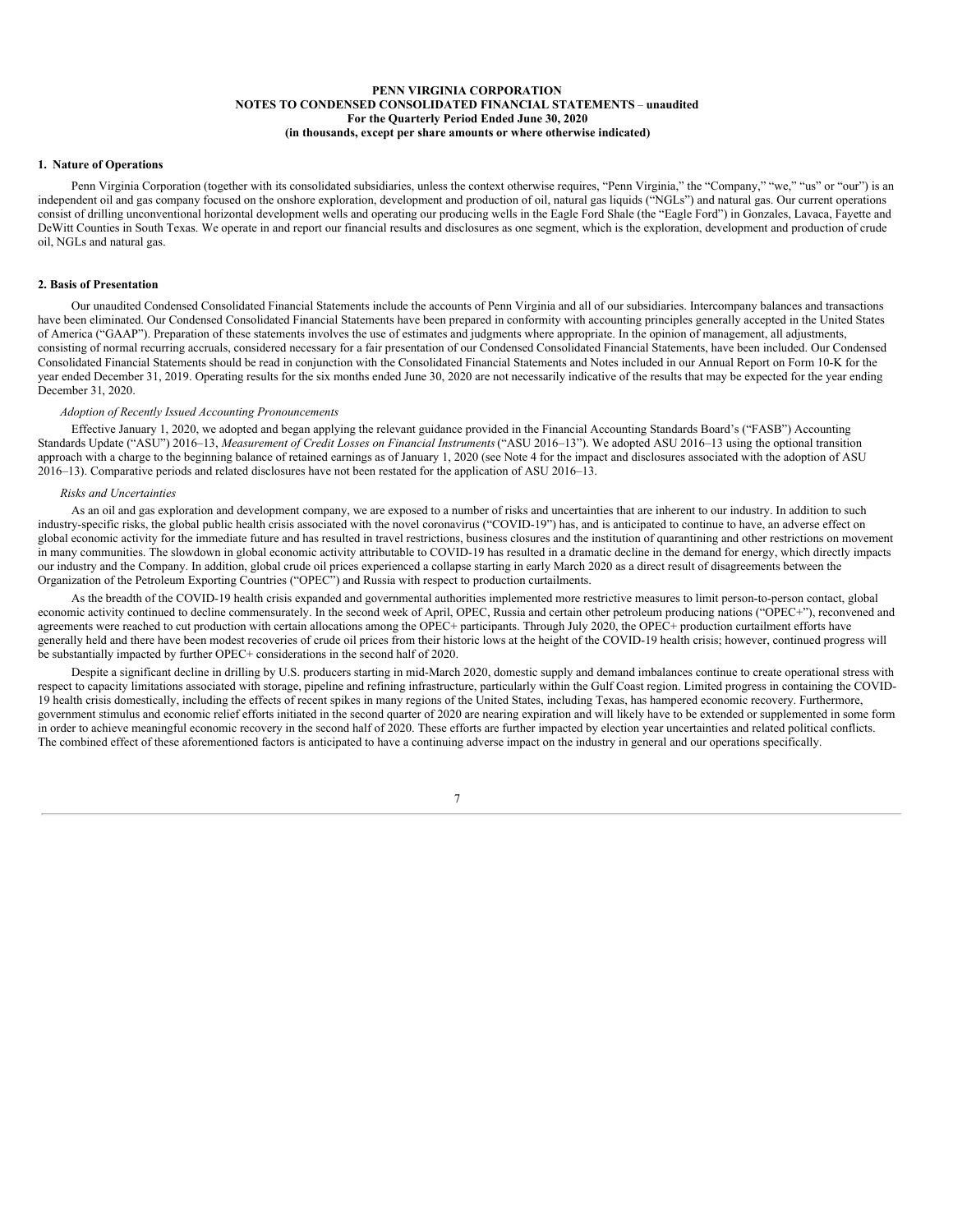During March and April 2020, we initiated several actions to mitigate the anticipated adverse economic conditions for the immediate future and to support our financial position and liquidity. The more significant actions that we took during March and April 2020 included: (i) suspending our drilling and completion program (see Note 12), (ii) curtailing production through selected well shut-ins for a period of several weeks in April and May, (iii) securing crude oil storage capacity (see Note 12) in order to maintain a reasonable level of production to (a) allow for the continued marketing of NGLs and natural gas rather than delaying revenues through additional shut-ins and (b) capitalize on potential increases in commodity prices, (iv) substantially expanding the scope and range of our commodity derivatives portfolio (see Note 5) and (v) utilizing certain liquidityrelated provisions of the Coronavirus Aid, Relief and Economic Security Act (the "CARES Act") and related regulations, the most significant of which was the receipt in June 2020 an accelerated refund of our remaining refundable alternative minimum tax ("AMT") credit carryforwards in the amount of \$2.5 million.

#### *Going Concern Presumption*

Our unaudited Condensed Consolidated Financial Statements have been prepared on a going concern basis, which contemplates the realization of assets and the satisfaction of liabilities and other commitments in the normal course of business.

#### *Subsequent Events*

Management has evaluated all of our activities through the issuance date of our Condensed Consolidated Financial Statements and has concluded that no subsequent events have occurred that would require recognition in our Condensed Consolidated Financial Statements or disclosure in the Notes thereto.

### <span id="page-7-0"></span>**3. Acquisitions**

## *Eagle Ford Working Interests*

In 2019, we acquired working interests in certain properties for which we are the operator from our joint venture partners therein for cash consideration of approximately \$6.5 million. Funding for this acquisition was provided by borrowings under our credit agreement (the "Credit Facility").

# <span id="page-7-1"></span>**4. Accounts Receivable and Revenues from Contracts with Customers**

#### *Accounts Receivable and Major Customers*

The following table summarizes our accounts receivable by type as of the dates presented:

|                                   | <b>June 30,</b> |   | December 31, |
|-----------------------------------|-----------------|---|--------------|
|                                   | 2020            |   | 2019         |
| Customers                         | 40,944          | S | 63,165       |
| Joint interest partners           | 2,046           |   | 6,929        |
| Other                             | __              |   | 674          |
|                                   | 42,990          |   | 70,768       |
| Less: Allowance for credit losses | (157)           |   | (52)         |
|                                   | 42,833          |   | 70,716       |

For the six months ended June 30, 2020, four customers accounted for \$99.2 million, or approximately 73%, of our consolidated product revenues. The revenues generated from these customers during the six months ended June 30, 2020, were \$34.8 million, \$26.3 million, \$19.8 million and \$18.3 million, or 26%, 19%, 15% and 13% of the consolidated total, respectively. As of June 30, 2020 and December 31, 2019, \$29.0 million and \$52.7 million, or approximately 71% and 83%, respectively, of our consolidated accounts receivable from customers was related to these customers. For the six months ended June 30, 2019, three customers accounted for \$150.0 million, or approximately 66%, of our consolidated product revenues. No significant uncertainties exist related to the collectability of amounts owed to us by any of these customers. As of June 30, 2020 and December 31, 2019, the allowance for credit losses is entirely attributable to receivables from joint interest partners.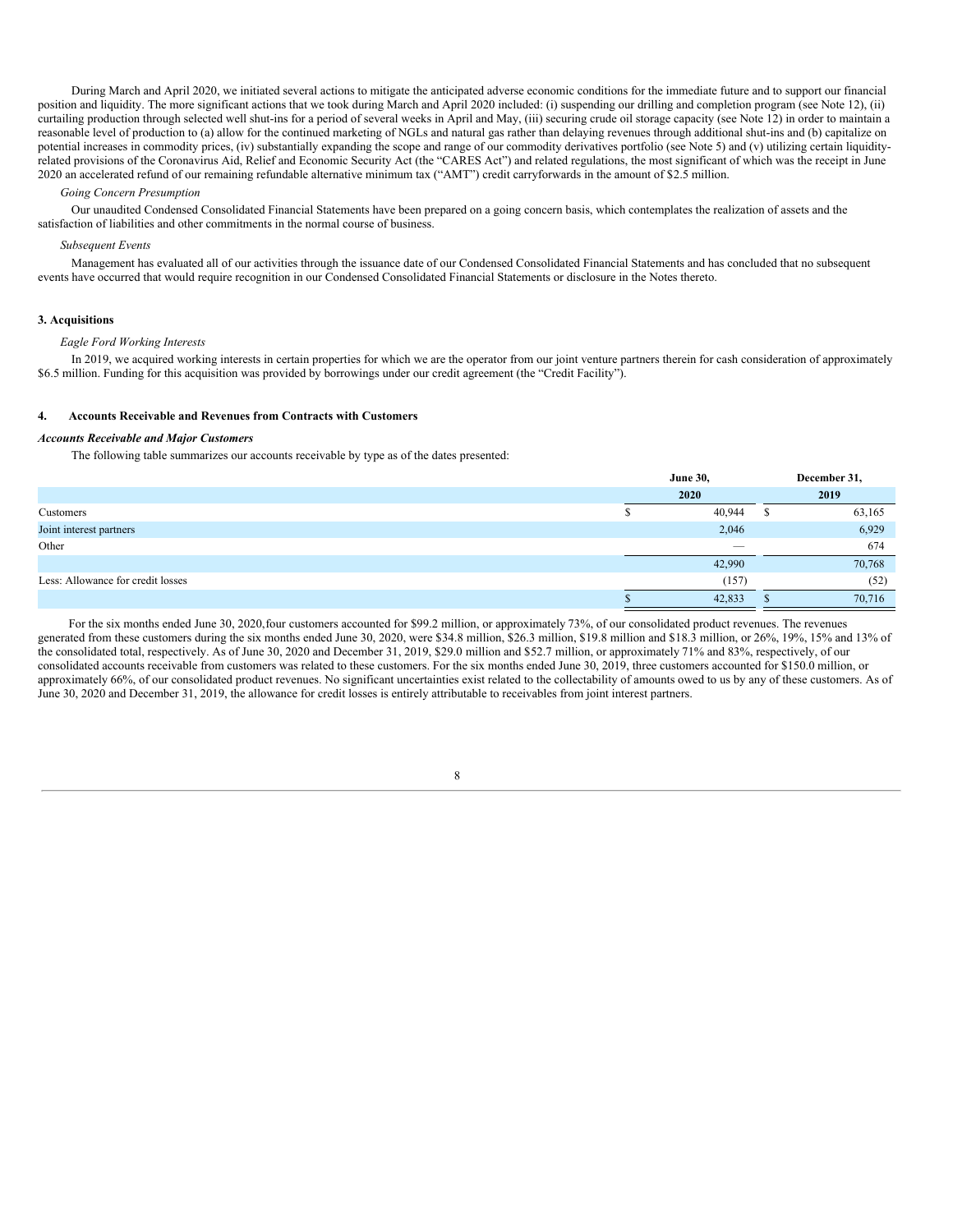#### *Credit Losses and Allowance for Credit Losses*

# *Adoption of ASU 2016–13*

Effective January 1, 2020, we adopted ASU 2016–13 and have applied the guidance therein to our portfolio of accounts receivable including those from our customers and our joint interest partners. We have adopted ASU 2016–13 using the modified retrospective method resulting in an adjustment of less than \$0.1 million to the beginning balance of retained earnings and a corresponding increase to the allowance for credit losses as of January 1, 2020.

# *Accounting Policies for Credit Losses*

We monitor and assess our portfolio of accounts receivable, including those from our customers, our joint interest partners and others, when applicable, for credit losses on a monthly basis as we originate the underlying financial assets. Our review process and related internal controls take into appropriate consideration (i) past events and historical experience with the identified portfolio segments, (ii) current economic and related conditions within the broad energy industry as well as those factors with broader applicability and (iii) reasonable supportable forecasts consistent with other estimates that are inherent in our financial statements. In order to facilitate our processes for the review and assessment of credit losses, we have identified the following portfolio segments which are described below: (i) customers for our commodity production and (ii) joint interest partners which are further stratified into the following sub-segments: (a) mutual operators which includes joint interest partners with whom we are a non-operating joint interest partner in properties for which they are the operator, (b) large partners consisting of those legal entities that maintain a working interest of at least 10 percent in properties for which we are the operator and (c) all others which includes legal entities that maintain working interests of less than 10 percent in properties for which we are the operator as well as legal entities with whom we no longer have an active joint interest relationship, but continue to have transactions, including joint venture audit settlements, that from time-to-time give rise to the origination of new accounts receivable.

*Customers*. We sell our commodity products to approximately15 customers. A substantial majority of these customers are large, internationally recognized refiners and marketers in the case of our crude oil sales and large domestic processors and interstate pipelines with respect to our NGL and natural gas sales. As noted in our disclosures regarding major customers above, a significant portion of our outstanding customer accounts receivable are concentrated within a group of up to five customers at any given time. Due primarily to the historical market efficiencies and generally timely settlements associated with commodity sale transactions for crude oil, NGLs and natural gas, we have assessed this portfolio segment at zero risk for credit loss upon the adoption of ASU 2016-13 and for each of the six months included in the period ended June 30, 2020. Historically, we have never experienced a credit loss with such customers including the periods during the 2008-2009 financial crisis and the more recent periods of significant commodity price declines. While we believe that the receivables that originated in June 2020 will be fully collected despite the ongoing uncertainty associated with the COVID-19 health crisis and the related global energy market disruptions, future originations of customer receivables will continue to be assessed with a greater emphasis on current economic conditions and reasonable supportable forecasts.

*Mutual Operators*. As of June 30, 2020, we had mutual joint interest partner relationships withthree upstream producers that also operate properties within the Eagle Ford for which we have non-operated working interests. Historically we have had full and timely collection experiences with these entities and we ourselves are timely with respect to our payments to them of joint venture costs. Upon adoption of ASU 2016–13, we had assessed this portfolio segment at zero risk for credit loss; however, in light of the potential for liquidity concerns due to current economic conditions in the near-term, we have assessed receivables originating in 2020 with a five percent risk.

*Large Partners*. As of June 30, 2020,four legal entities had working interests of 10 percent or greater in properties that we operate. These entities are primarily passive investors. Historically we have had full and timely collection experiences with these entities. Upon adoption of ASU 2016–13, we had assessed this portfolio segment at risk of one percent for credit loss; however, in light of the potential for liquidity concerns due to current economic conditions in the near-term, we have increased the assessed receivables originating in 2020 to a two percent risk.

*All Others*. As of June 30, 2020, approximatelythirty legal entities had working interests of less than 10 percent in properties that we operate. Historically, this is the only portfolio segment with whom we have experienced credit losses. Generally, this group includes passive investors and smaller producers that may not have the wherewithal or alternative sources of liquidity to settle their obligations to us in the event of individual challenges unique to smaller entities as well as adverse economic conditions in general. Upon adoption of ASU 2016–13, we had assessed this portfolio segment at a risk of five percent for credit loss; however, in light of the potential for liquidity concerns due to current economic conditions in the near-term, we have increased the assessed receivables originated in 2020 to a 10 percent risk. As of June 30, 2020, approximately \$0.1 million of accounts receivables attributable to this portfolio segment was past due, or over 60 days.

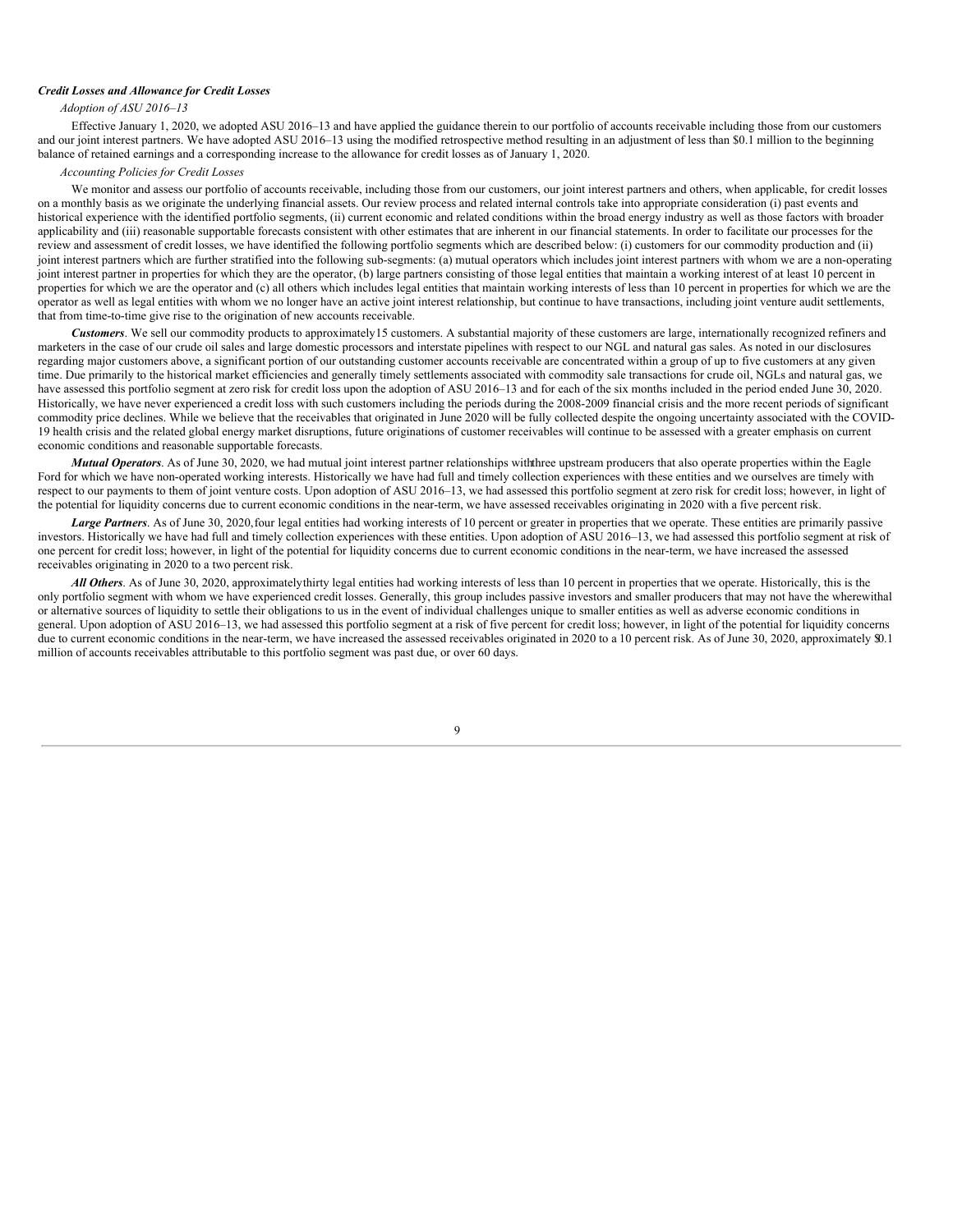#### *Supplemental Disclosures*

The following table summarizes the activity in our allowance for credit losses, by portfolio segment, for the six months ended June 30, 2020:

|                                      | Customers                | <b>Mutual Operators</b>  | Large Partners |  | All Others | Total |
|--------------------------------------|--------------------------|--------------------------|----------------|--|------------|-------|
| Balance at beginning of period       | $\overline{\phantom{m}}$ | $\overline{\phantom{m}}$ |                |  | 52         | 52    |
| Adjustment upon adoption             |                          |                          | 60             |  | 16         | 76    |
| Provision for expected credit losses |                          |                          | 13             |  |            | 29    |
| Write-offs and recoveries            |                          |                          |                |  |            |       |
| Balance at end of period             | $\overline{\phantom{a}}$ |                          | 73             |  | 79         | 157   |

# <span id="page-9-0"></span>**5. Derivative Instruments**

We utilize derivative instruments, typically swaps, put options and call options which are placed with financial institutions that we believe are acceptable credit risks, to mitigate our financial exposure to commodity price volatility associated with anticipated sales of our future production and volatility in interest rates attributable to our variable rate debt instruments. Our derivative instruments are not formally designated as hedges in the context of GAAP. While the use of derivative instruments limits the risk of adverse commodity price and interest rate movements, such use may also limit the beneficial impact of future product revenues and interest expense from favorable commodity price and interest rate movements. From time to time, we may enter into incremental derivative contracts in order to increase the notional volume of production we are hedging, restructure existing derivative contracts or enter into other derivative contracts resulting in modification to the terms of existing contracts. In accordance with our internal policies, we do not utilize derivative instruments for speculative purposes.

#### *Commodity Derivatives*

The following is a general description of the commodity derivative instruments we have employed:

*Swaps*. A swap contract is an agreement between two parties pursuant to which the parties exchange payments at specified dates on the basis of a specified notional amount, or the swap price, with the payments calculated by reference to specified commodities or indexes. The counterparty to a swap contract is required to make a payment to us based on the amount of the swap price in excess of the settlement price multiplied by the notional volume if the settlement price for any settlement period is below the swap price for such contract. We are required to make a payment to the counterparty based on the amount of the settlement price in excess of the swap price multiplied by the notional volume if the settlement price for any settlement period is above the swap price for such contract.

*Put Options*. A put option has a defined strike, or floor price. We have entered into put option contracts in the roles of buyer and seller depending upon our particular hedging objective. The buyer of the put option pays the seller a premium to enter into the contract. When the settlement price is below the floor price, the seller pays the buyer an amount equal to the difference between the settlement price and the strike price multiplied by the notional volume. When the settlement price is above the floor price, the put option expires worthless. Certain of our purchased put options have deferred premiums. For the deferred premium puts, we agree to pay a premium to the counterparty at the time of settlement.

*Call Options*. A call option has a defined strike, or ceiling price. We have entered into call option contracts in the roles of buyer and seller depending upon our particular hedging objective. The buyer of the call option pays the seller a premium to enter into the call option. When the settlement price is above the ceiling price, the seller pays the buyer an amount equal to the difference between the settlement price and the strike price multiplied by the notional volume. When the settlement price is below the ceiling price, the call option expires worthless.

We typically combine swaps, purchased put options, purchased call options, sold put options and sold call options in order to achieve various hedging objectives. Certain of these objectives result in combinations that operate as collars which include purchased put options and sold call options, three-way collars which include purchased put options, sold put options and sold call options, and enhanced swaps, which include either sold put options or sold call options with the associated premiums rolled into an enhanced fixed price swap, among others.

We determine the fair values of our commodity derivative instruments using industry-standard models that consider various assumptions, including current market value and contractual prices for the underlying instruments, implied volatilities, time value and nonperformance risk. For the current market prices, we use third-party quoted forward prices, as applicable, for NYMEX West Texas Intermediate ("NYMEX WTI"), Magellan East Houston ("MEH") crude oil and NYMEX Henry Hub ("NYMEX HH") natural gas closing prices as of the end of the reporting period. Nonperformance risk is incorporated by utilizing discount rates adjusted for the credit risk of our counterparties if the derivative is in an asset position, and our own credit risk if the derivative is in a liability position.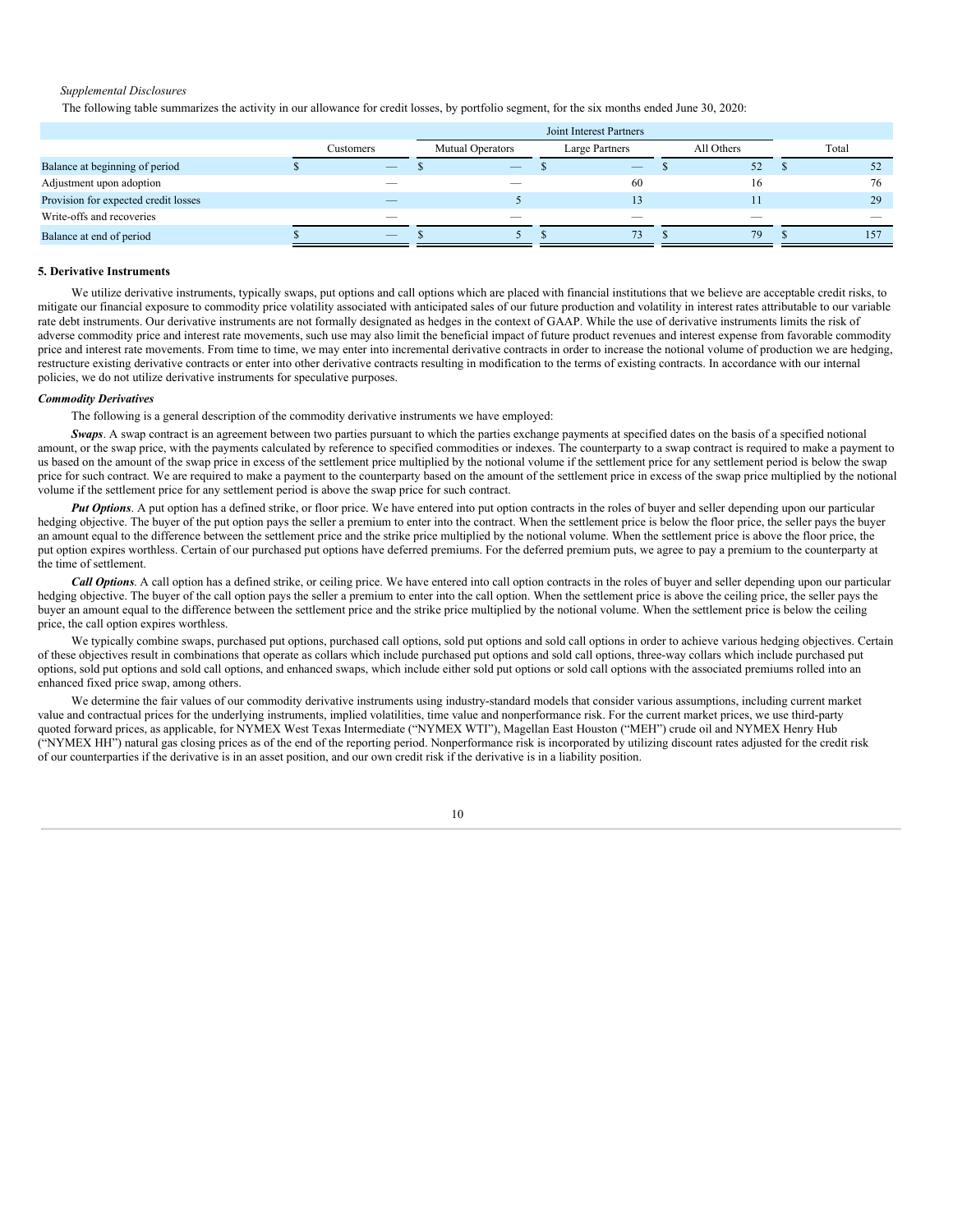The following table sets forth our commodity derivative positions, presented on a net basis by period of maturity, as of June 30, 2020:

|                                                       |              | 3Q2020 |              | 4Q2020 |              | 1Q2021 | 2Q2021       |        | 3Q2021       |       |              | 4Q2021 |
|-------------------------------------------------------|--------------|--------|--------------|--------|--------------|--------|--------------|--------|--------------|-------|--------------|--------|
| <b>NYMEX WTI Crude Swaps</b>                          |              |        |              |        |              |        |              |        |              |       |              |        |
| Average Volume Per Day (barrels)                      |              | 11,457 |              | 9,804  |              | 6,667  |              | 6,593  |              |       |              |        |
| Weighted Average Swap Price (\$/barrel)               | \$           | 51.17  | \$           | 55.18  | \$           | 48.73  | \$           | 48.73  |              |       |              |        |
| <b>NYMEX WTI Purchased Puts/Sold Calls</b>            |              |        |              |        |              |        |              |        |              |       |              |        |
| Average Volume Per Day (barrels)                      |              | 4,043  |              | 2,000  |              | 3,333  |              | 3,297  |              | 3,261 |              | 3,261  |
| Weighted Average Purchased Put Price (\$/barrel)      | \$           | 52.70  | $\mathbb{S}$ | 48.00  | \$           | 47.50  | $\mathbb{S}$ | 47.50  | $\mathbb{S}$ | 40.00 | $\mathbb{S}$ | 40.00  |
| Weighted Average Sold Call (\$/barrel)                | \$           | 58.26  | \$           | 57.10  | \$           | 51.51  | \$           | 51.51  | \$           | 50.00 | \$           | 50.00  |
| <b>NYMEX WTI Purchased Puts</b>                       |              |        |              |        |              |        |              |        |              |       |              |        |
| Average Volume Per Day (barrels)                      |              | 2,174  |              |        |              |        |              |        |              |       |              |        |
| Weighted Average Purchased Put (\$/barrel)            | $\mathbb{S}$ | 55.00  |              |        |              |        |              |        |              |       |              |        |
| Weighted Average Premium (\$/barrel)                  | \$           | 0.06   |              |        |              |        |              |        |              |       |              |        |
| Average Volume Per Day (barrels)                      |              | 674    |              |        |              |        |              |        |              |       |              |        |
| Weighted Average Purchased Put (\$/barrel)            | \$           | 48.00  |              |        |              |        |              |        |              |       |              |        |
| Weighted Average Premium (\$/barrel)                  | $\mathbb{S}$ | 0.06   |              |        |              |        |              |        |              |       |              |        |
| Average Volume Per Day (barrels)                      |              | 2,174  |              |        |              |        |              |        |              |       |              |        |
| Weighted Average Purchased Put (\$/barrel)            | $\mathbb{S}$ | 37.00  |              |        |              |        |              |        |              |       |              |        |
| Weighted Average Deferred Premium (\$/barrel)         | \$           | 1.23   |              |        |              |        |              |        |              |       |              |        |
| Average Volume Per Day (barrels)                      |              | 2,717  |              |        |              |        |              |        |              |       |              |        |
| Weighted Average Purchased Put (\$/barrel)            | \$           | 30.00  |              |        |              |        |              |        |              |       |              |        |
| Weighted Average Deferred Premium (\$/barrel)         | $\mathbb{S}$ | 3.63   |              |        |              |        |              |        |              |       |              |        |
| Average Volume Per Day (barrels)                      |              |        |              |        |              | 2,500  |              | 2,473  |              |       |              |        |
| Weighted Average Purchased Put (\$/barrel)            |              |        |              |        | \$           | 36.00  | \$           | 36.00  |              |       |              |        |
| Weighted Average Premium (\$/barrel)                  |              |        |              |        | $\mathbb{S}$ | 4.50   | \$           | 4.50   |              |       |              |        |
| <b>NYMEX WTI Put Spread</b>                           |              |        |              |        |              |        |              |        |              |       |              |        |
| Average Volume Per Day (barrels)                      |              | 2,174  |              |        |              |        |              |        |              |       |              |        |
| Weighted Average Put Spread Purchased Put (\$/barrel) | \$           | 39.00  |              |        |              |        |              |        |              |       |              |        |
| Weighted Average Put Spread Sold Put (\$/barrel)      | \$           | 32.00  |              |        |              |        |              |        |              |       |              |        |
| Weighted Average Deferred Premium (\$/barrel)         | $\mathbb{S}$ | 3.25   |              |        |              |        |              |        |              |       |              |        |
| Average Volume Per Day (barrels)                      |              | 2,174  |              |        |              |        |              |        |              |       |              |        |
| Weighted Average Put Spread Purchased Put (\$/barrel) | $\mathbb{S}$ | 30.00  |              |        |              |        |              |        |              |       |              |        |
| Weighted Average Put Spread Sold Put (\$/barrel)      | \$           | 20.00  |              |        |              |        |              |        |              |       |              |        |
| Weighted Average Deferred Premium (\$/barrel)         | \$           | 2.45   |              |        |              |        |              |        |              |       |              |        |
| <b>NYMEX WTI Sold Puts</b>                            |              |        |              |        |              |        |              |        |              |       |              |        |
| Average Volume Per Day (barrels)                      |              |        |              | 5,087  |              | 10,833 |              | 10,714 |              | 3,261 |              | 3,261  |
| Weighted Average Sold Put Price (\$/barrel)           |              |        | \$           | 43.50  | $\mathbb{S}$ | 37.00  | \$           | 37.00  | \$           | 35.00 | $\mathbb S$  | 35.00  |
| <b>MEH Crude Swaps</b>                                |              |        |              |        |              |        |              |        |              |       |              |        |
| Average Volume Per Day (barrels)                      |              | 2,000  |              | 2,000  |              |        |              |        |              |       |              |        |
| Weighted Average Swap Price (\$/barrel)               | \$           | 61.03  | $\mathbb{S}$ | 61.03  |              |        |              |        |              |       |              |        |
| <b>MEH-NYMEX WTI Crude Basis Swaps</b>                |              |        |              |        |              |        |              |        |              |       |              |        |
| Average Volume Per Day (barrels)                      |              | 10,870 |              |        |              |        |              |        |              |       |              |        |
| Weighted Average Swap Price (\$/barrel)               | \$           | 1.04   |              |        |              |        |              |        |              |       |              |        |
| <b>NYMEX WTI Crude CMA Roll Basis Swaps</b>           |              |        |              |        |              |        |              |        |              |       |              |        |
| Average Volume Per Day (barrels)                      |              | 10,870 |              |        |              |        |              |        |              |       |              |        |
| Weighted Average Swap Price (\$/barrel)               | $\mathbb{S}$ | (0.45) |              |        |              |        |              |        |              |       |              |        |
| <b>NYMEX HH Purchased Puts/Sold Calls</b>             |              |        |              |        |              |        |              |        |              |       |              |        |
| Average Volume Per Day (MMBtus)                       |              | 12,804 |              | 12,804 |              | 3,333  |              | 3,297  |              | 3,261 |              | 3,261  |
| Weighted Average Purchased Put (\$/MMBtu)             | \$           | 2.00   | \$           | 2.00   | \$           | 2.50   | \$           | 2.50   | \$           | 2.50  | \$           | 2.50   |
| Weighted Average Sold Call (\$/MMBtu)                 | $\mathbb{S}$ | 2.21   | $\mathbb{S}$ | 2.21   | $\mathbb{S}$ | 2.85   | $\mathbb{S}$ | 2.85   | $\mathbb{S}$ | 2.85  | $\mathbb{S}$ | 2.85   |

As of June 30, 2020, we were unhedged with respect to NGL production.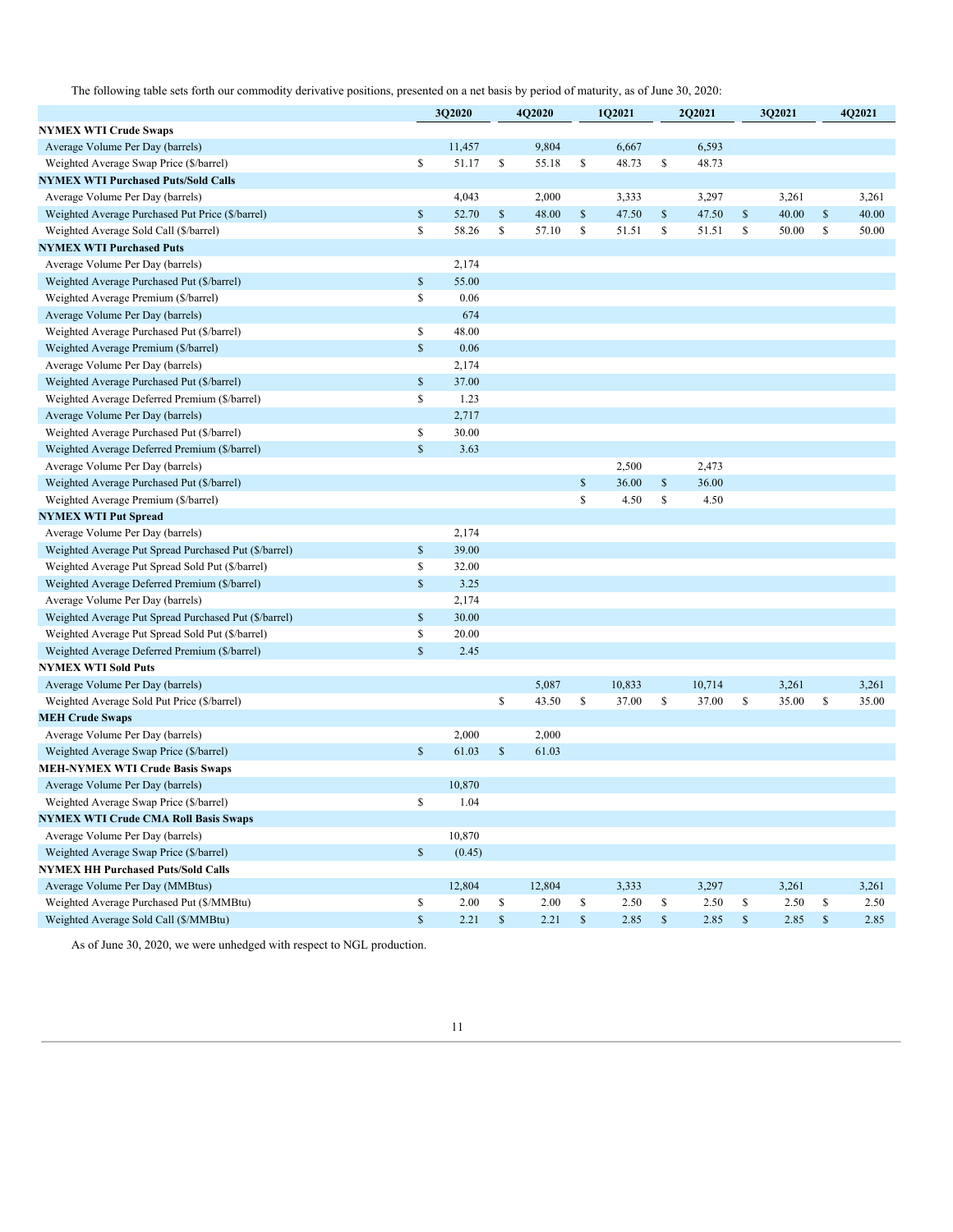#### *Interest Rate Derivatives*

We have entered into a series of interest rate swap contracts (the "Interest Rate Swaps") to establish fixed interest rates on a portion of our variable interest rate indebtedness under the Credit Facility and Second Lien Credit Agreement dated as of September 29, 2017 (the "Second Lien Facility"). The notional amount of the Interest Rate Swaps totals \$300 million, with us paying a weighted average fixed rate of 1.36% on the notional amount, and the counterparties paying a variable rate equal to a customary London interbank offered rate ("LIBOR") through May 2022.

# *Financial Statement Impact of Derivatives*

The impact of our derivative activities on income is included in the "Derivatives" caption on our Condensed Consolidated Statements of Operations. The effects of derivative gains and (losses) and cash settlements are reported as adjustments to reconcile net income to net cash provided by operating activities. These items are recorded in the "Derivative contracts" section of our Condensed Consolidated Statements of Cash Flows under "Net (gains) losses" and "Cash settlements, net."

The following table summarizes the effects of our derivative activities for the periods presented:

|                                                                                        | Three Months Ended June 30. |         | Six Months Ended June 30. |         |      |           |
|----------------------------------------------------------------------------------------|-----------------------------|---------|---------------------------|---------|------|-----------|
|                                                                                        | 2020                        | 2019    |                           | 2020    |      | 2019      |
| Interest rate swap losses recognized in the Consolidated Statements of Operations      | (876)                       |         |                           | (7,559) |      |           |
| Commodity gains (losses) recognized in the Consolidated Statements of Operations       | (33, 473)                   | 13,603  |                           | 124,329 |      | (54, 414) |
|                                                                                        | (34,349)                    | 13.603  |                           | 116,770 |      | (54, 414) |
|                                                                                        |                             |         |                           |         |      |           |
| Interest rate cash settlements recognized in the Consolidated Statements of Cash Flows | $(436)$ \$                  |         |                           | (368)   | - \$ |           |
| Commodity cash settlements and premiums received (paid) recognized in the Consolidated |                             |         |                           |         |      |           |
| <b>Statements of Cash Flows</b>                                                        | 59,582                      | (8,301) |                           | 59,245  |      | (3,907)   |
|                                                                                        | 59.146                      | (8,301) |                           | 58,877  |      | (3,907)   |

The following table summarizes the fair values of our derivative instruments presented on a gross basis, as well as the locations of these instruments on our Condensed Consolidated Balance Sheets as of the dates presented:

|                         |                                            | <b>June 30, 2020</b>            |  |                    |  | <b>December 31, 2019</b> |  |                    |
|-------------------------|--------------------------------------------|---------------------------------|--|--------------------|--|--------------------------|--|--------------------|
|                         |                                            | <b>Derivative</b>               |  | <b>Derivative</b>  |  | <b>Derivative</b>        |  | <b>Derivative</b>  |
| Type                    | <b>Balance Sheet Location</b>              | Assets                          |  | <b>Liabilities</b> |  | <b>Assets</b>            |  | <b>Liabilities</b> |
| Interest rate contracts | Derivative assets/liabilities - current    | $\hspace{0.1mm}-\hspace{0.1mm}$ |  | 2.949              |  | $\qquad \qquad -$        |  |                    |
| Commodity contracts     | Derivative assets/liabilities – current    | 117.369                         |  | 71.634             |  | 4.131                    |  | 23,450             |
| Interest rate contracts | Derivative assets/liabilities - noncurrent |                                 |  | 4,242              |  | __                       |  |                    |
| Commodity contracts     | Derivative assets/liabilities – noncurrent | 4.053                           |  | 4.658              |  | 2.750                    |  | 3,385              |
|                         |                                            | 121,422                         |  | 83.483             |  | 6,881                    |  | 26,835             |

As of June 30, 2020, we reported net commodity derivative assets of \$45.1 million and net Interest Rate Swap liabilities of \$7.2 million. The contracts associated with these positions are with seven counterparties for commodity derivatives and four counterparties for Interest Rate Swaps, all of which are investment grade financial institutions and are participants in the Credit Facility. This concentration may impact our overall credit risk in that these counterparties may be similarly affected by changes in economic or other conditions.

<span id="page-11-0"></span>The agreements underlying our derivative instruments include provisions for the netting of settlements with the counterparties for contracts of similar type. We have neither paid to, nor received from, our counterparties any cash collateral in connection with our derivative positions. Furthermore, our derivative contracts are not subject to margin calls or similar accelerations. No significant uncertainties exist related to the collectability of amounts that may be owed to us by these counterparties.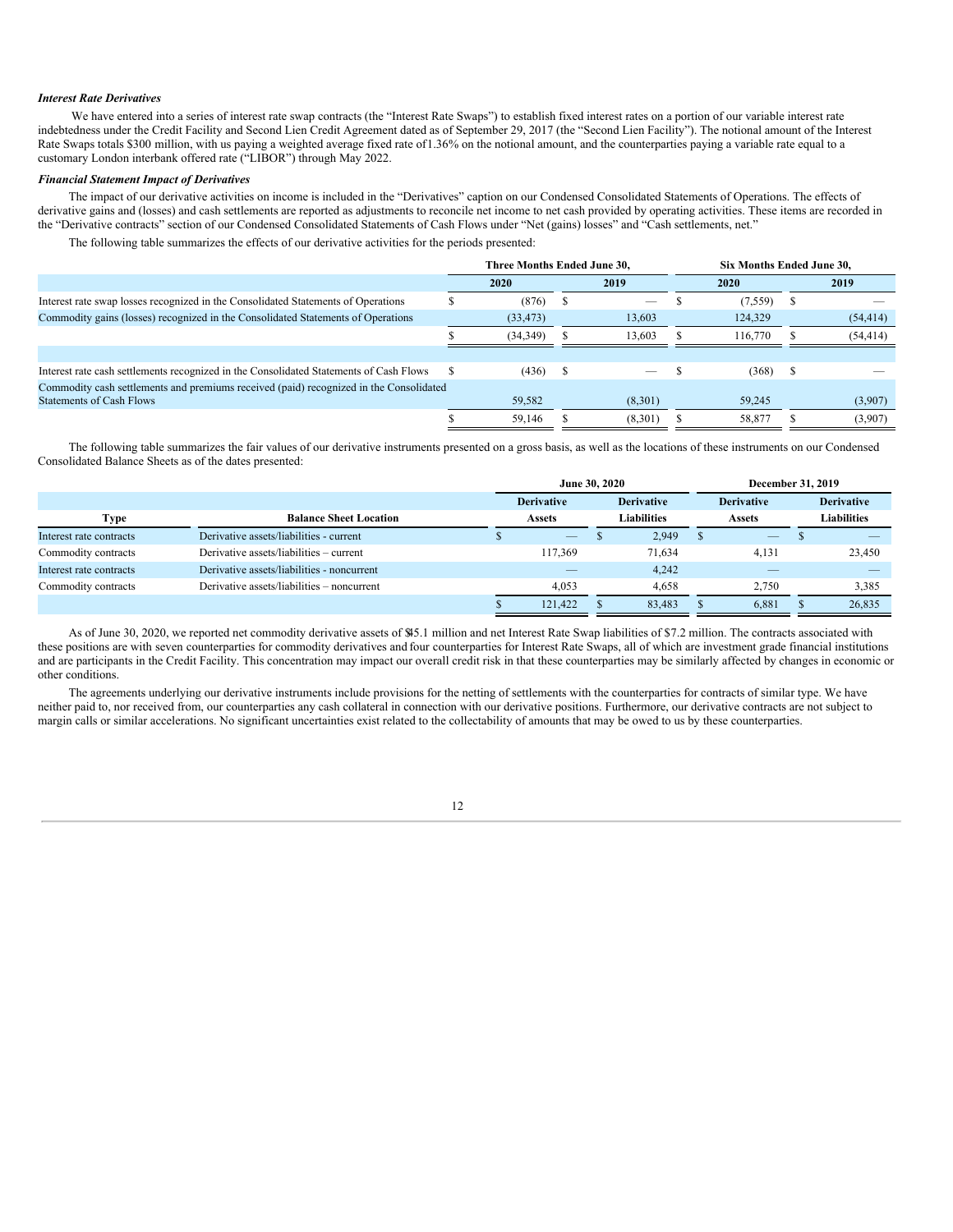# **6. Property and Equipment**

The following table summarizes our property and equipment as of the dates presented:

|                                                      |        | <b>June 30,</b> |      |    | December 31, |  |
|------------------------------------------------------|--------|-----------------|------|----|--------------|--|
|                                                      |        | 2020            | 2019 |    |              |  |
| Oil and gas properties:                              |        |                 |      |    |              |  |
| Proved                                               | ¢<br>D | 1,501,291       |      | £. | 1,409,219    |  |
| Unproved                                             |        | 52,142          |      |    | 53,200       |  |
| Total oil and gas properties                         |        | 1,553,433       |      |    | 1,462,419    |  |
| Other property and equipment                         |        | 27,470          |      |    | 25,915       |  |
| Total properties and equipment                       |        | 1,580,903       |      |    | 1,488,334    |  |
| Accumulated depreciation, depletion and amortization |        | (481,065)       |      |    | (367,909)    |  |
|                                                      |        | 1,099,838       |      |    | 1,120,425    |  |
|                                                      |        |                 |      |    |              |  |

Unproved property costs of \$52.1 million and \$53.2 million have been excluded from amortization as of June 30, 2020 and December 31, 2019, respectively. We transferred \$4.4 million and less than \$0.1 million of undeveloped leasehold costs associated with acreage unlikely to be drilled or associated with proved undeveloped reserves, including capitalized interest, from unproved properties to the full cost pool during the six months ended June 30, 2020 and 2019, respectively. We capitalized internal costs of \$1.2 million and \$2.2 million and interest of \$1.4 million and \$2.2 million during the three and six months ended June 30, 2020 and 2019, respectively, in accordance with our accounting policies. Average depreciation, depletion and amortization per barrel of oil equivalent of proved oil and gas properties was \$16.66 and \$17.49 for the six months ended June 30, 2020 and 2019, respectively.

At the end of each quarterly reporting period, the unamortized cost of our oil and gas properties, net of deferred income taxes, is limited to the sum of the estimated discounted future net revenues from proved properties adjusted for costs excluded from amortization and related income taxes (the "Ceiling Test"). As of June 30, 2020, the carrying value of our proved oil and gas properties exceeded the limit determined by the Ceiling Test by \$35.5 million. Accordingly, we recorded an impairment of our oil and gas properties by this amount in the three months ended June 30, 2020. Because the Ceiling Test utilizes commodity prices based on a trailing twelve month average, it does not, as of June 30, 2020, fully reflect the substantial decline in commodity prices due to the economic impact of the COVID-19 health crisis and the ongoing disruption in global energy markets. Accordingly, we may incur additional impairments during the second half of 2020.

#### <span id="page-12-0"></span>**7. Long-Term Debt**

The following table summarizes our debt obligations as of the dates presented:

| June 30, 2020 |         |           |       | <b>December 31, 2019</b>                                                                   |           |   |                                                                                                   |
|---------------|---------|-----------|-------|--------------------------------------------------------------------------------------------|-----------|---|---------------------------------------------------------------------------------------------------|
|               |         |           |       |                                                                                            | Principal |   | <b>Unamortized</b><br><b>Discount and</b><br><b>Deferred Issuance</b><br>$\cos ts$ <sup>1,2</sup> |
|               | 359,400 |           |       |                                                                                            | 362,400   |   |                                                                                                   |
|               | 200,000 |           | 6,166 |                                                                                            | 200,000   | × | 7,372                                                                                             |
|               | 559,400 |           | 6,166 |                                                                                            | 562,400   |   | 7,372                                                                                             |
|               | (2,019) |           |       |                                                                                            | (2,415)   |   |                                                                                                   |
|               | (4,147) |           |       |                                                                                            | (4,957)   |   |                                                                                                   |
|               | 553,234 |           |       |                                                                                            | 555,028   |   |                                                                                                   |
|               |         | Principal |       | Unamortized<br><b>Discount and</b><br><b>Deferred Issuance</b><br>$\cos ts$ <sup>1,2</sup> |           |   |                                                                                                   |

Excludes issuance costs of the Credit Facility, which represent costs attributable to the access to credit over its contractual term, that have been presented as a component of Other assets (see Note 10) and are being amortized over the term of the Credit Facility using the straight-line method.

<sup>2</sup> Discount and issuance costs of the Second Lien Facility are being amortized over the term of the underlying loan using the effective-interest method .

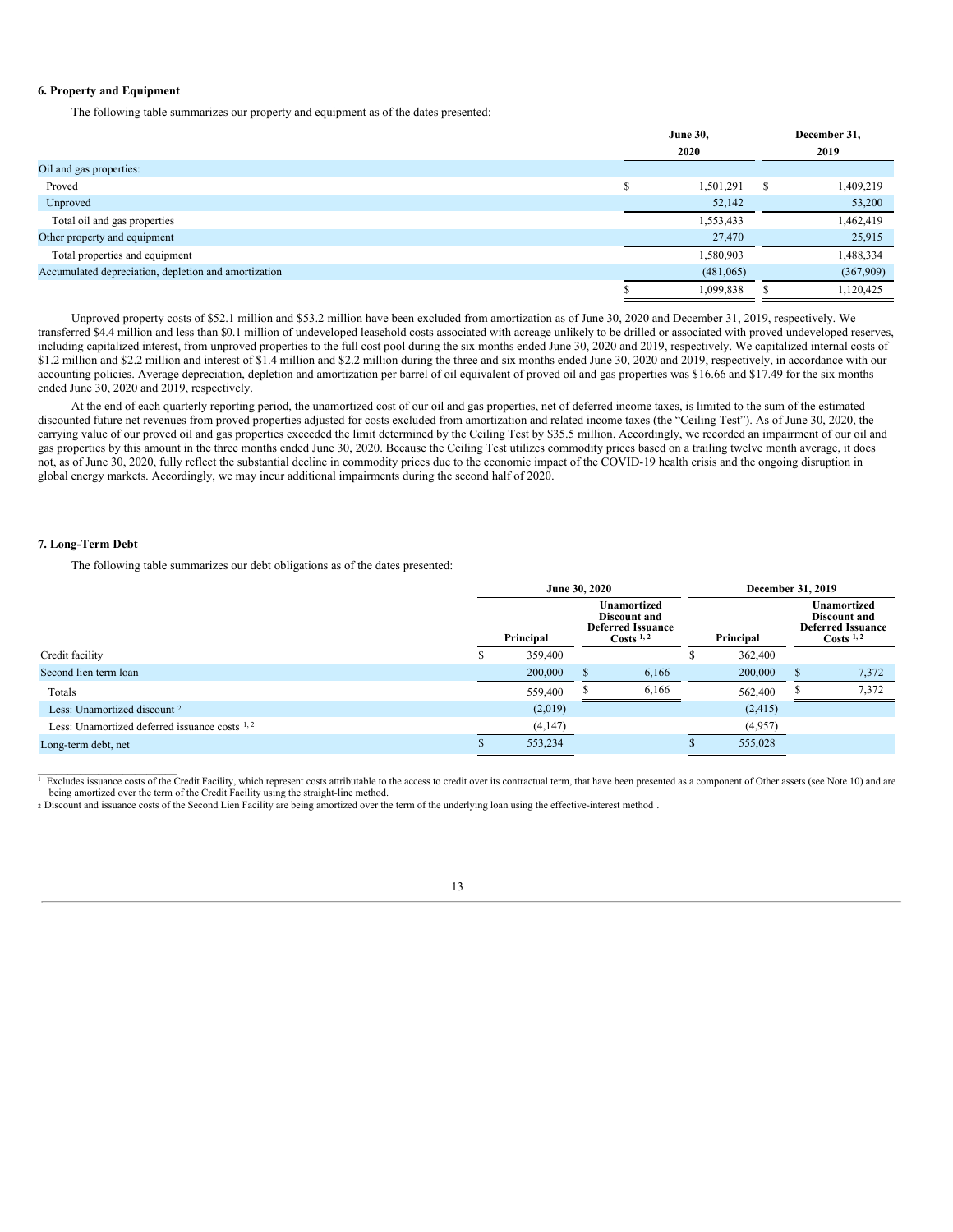#### *Credit Facility*

In April 2020, we entered into the Borrowing Base Redetermination Agreement and Amendment No. 7 to Credit Agreement (the "Seventh Amendment"). The Seventh Amendment, which became effective on April 30, 2020, provides a \$1.0 billion revolving commitment and initially provided for a \$400 million borrowing base, including a \$25 million sublimit for the issuance of letters of credit. The borrowing base decreased to \$375 million in accordance with the terms of the Seventh Amendment effective July 1, 2020 and, effective October 1, 2020, availability under the Credit Facility is further limited to a maximum of \$350 million until the redetermination of the borrowing base in Fall 2021. During the six months ended June 30, 2020, we incurred and capitalized approximately \$0.1 million of issue and other costs associated with the Seventh Amendment, respectively and wrote-off \$0.9 million of previously capitalized issue costs due to the decrease in the borrowing base associated with the Seventh Amendment. Availability under the Credit Facility may not exceed the lesser of the aggregate commitments or the borrowing base, provided that effective October 1, 2020, availability under the Credit Facility is limited to a maximum of \$350 million until the redetermination of the borrowing base in Fall 2021. The borrowing base under the Credit Facility is redetermined semi-annually, generally in April and October of each year. Additionally, we and the Credit Facility lenders may, upon request, initiate a redetermination at any time during the six-month period between scheduled redeterminations. The Credit Facility is available to us for general corporate purposes, including working capital. We had \$0.4 million in letters of credit outstanding as of June 30, 2020 and December 31, 2019.

The Credit Facility is scheduled to mature in May 2024; provided that on June 30, 2022, unless we have either extended the maturity date of the Second Lien Facility described below to a date that is at least 91 days after May 7, 2024 or have repaid our Second Lien Facility in full, the maturity date of the Credit Facility will be June 30, 2022.

The outstanding borrowings under the Credit Facility bear interest at a rate equal to, at our option, either (a) a customary reference rate plus an applicable margin ranging from 1.50% to 2.50%, determined based on the utilization level under the Credit Facility or (b) a Eurodollar rate, including LIBOR through 2021, plus an applicable margin ranging from 2.50% to 3.50%, determined based on the utilization level under the Credit Facility. Interest on reference rate borrowings is payable quarterly in arrears and is computed on the basis of a year of 365/366 days, and interest on Eurodollar borrowings is payable every one, three or six months, at the election of the borrower, and is computed on the basis of a year of 360 days. As of June 30, 2020, the actual weighted-average interest rate on the outstanding borrowings under the Credit Facility was 3.43%. Unused commitment fees are charged at a rate of 0.50%.

The Credit Facility is guaranteed by us and all of our subsidiaries (the "Guarantor Subsidiaries"). The guarantees under the Credit Facility are full and unconditional and joint and several. Substantially all of our consolidated assets are held by the Guarantor Subsidiaries. There are no significant restrictions on our ability or any of the Guarantor Subsidiaries to obtain funds through dividends, advances or loans. The obligations under the Credit Facility are secured by a first priority lien on substantially all of our assets.

The Credit Facility requires us to maintain (1) a minimum current ratio (as defined in the Credit Facility, which considers the unused portion of the total commitment as a current asset), measured as of the last day of each fiscal quarter of 1.00 to 1.00 and (2) a maximum leverage ratio (consolidated indebtedness to adjusted earnings before interest, taxes, depreciation, depletion, amortization and exploration expenses, both as defined in the Credit Facility), measured as of the last day of each fiscal quarter of 3.50 to 1.00.

The Credit Facility also contains customary affirmative and negative covenants, including as to compliance with laws (including environmental laws, ERISA and anticorruption laws), maintenance of required insurance, delivery of quarterly and annual financial statements, oil and gas engineering reports and budgets, weekly cash balance reports, maintenance and operation of property (including oil and gas properties), restrictions on the incurrence of liens and indebtedness, merger, consolidation or sale of assets, payment of dividends, and transactions with affiliates and other customary covenants. In addition, the Credit Facility contains certain anti-cash hoarding provisions, including the requirement to repay outstanding loans and cash collateralize outstanding letters of credit on a weekly basis in the amount of any cash on the balance sheet (subject to certain exceptions) in excess of \$25 million.

The Credit Facility contains customary events of default and remedies for credit facilities of this nature. If we do not comply with the financial and other covenants in the Credit Facility, the lenders may, subject to customary cure rights, require immediate payment of all amounts outstanding under the Credit Facility.

As of June 30, 2020, and through the date upon which the Condensed Consolidated Financial Statements were issued, we were in compliance with all of the covenants under the Credit Facility.

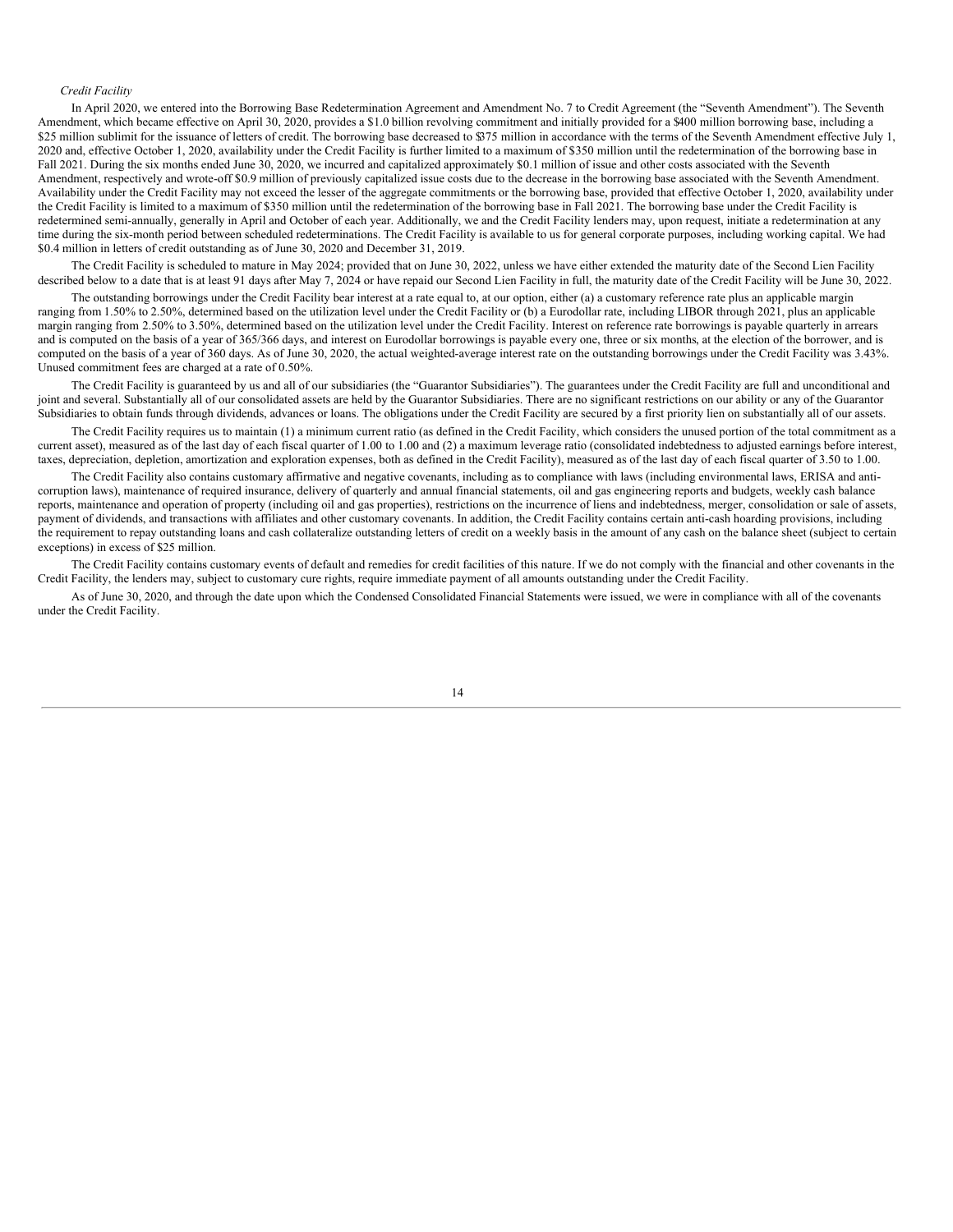#### *Second Lien Facility*

On September 29, 2017, we entered into the Second Lien Facility. We received net proceeds of \$187.8 million from the Second Lien Facility net of an original issue discount ("OID") of \$4.0 million and issue costs of \$8.2 million. The proceeds from the Second Lien Facility were used to fund a significant acquisition and related fees and expenses. The maturity date under the Second Lien Facility is September 29, 2022.

The outstanding borrowings under the Second Lien Facility bear interest at a rate equal to, at our option, either (a) a customary reference rate based on the prime rate plus an applicable margin of 6.00% or (b) a customary LIBOR rate, with a floor of 1.00%, plus an applicable margin of7.00%. As of June 30, 2020, the actual interest rate of outstanding borrowings under the Second Lien Facility was 8.00%. Amounts under the Second Lien Facility were borrowed at a price of98% with an initial interest rate of 8.34%, resulting in an effective interest rate of9.89%. Interest on reference rate borrowings is payable quarterly in arrears and is computed on the basis of a year of 365/366 days, and interest on eurocurrency borrowings is payable every one or three months (including in three-month intervals if we select a six-month interest period), at our election and is computed on the basis of a 360-day year. We have the right, to the extent permitted under the Credit Facility and an intercreditor agreement between the lenders under the Credit Facility and the lenders under the Second Lien Facility, to prepay loans under the Second Lien Facility at any time, subject to the following prepayment premiums (in addition to customary "breakage" costs with respect to eurocurrency loans): 101% of the amount being prepaid through September 2020; and thereafter, no premium. The Second Lien Facility also provides for a 101% prepayment premium in the event of a change in control that results in an offer of prepayment that is accepted by the lenders under the Second Lien Facility through September 2020, but no prepayment premium thereafter.

The Second Lien Facility is collateralized by substantially all of the Company's and its subsidiaries' assets with lien priority subordinated to the liens securing the Credit Facility. The obligations under the Second Lien Facility are guaranteed by us and the Guarantor Subsidiaries.

The Second Lien Facility has no financial covenants, but contains customary affirmative and negative covenants, including as to compliance with laws (including environmental laws, ERISA and anti-corruption laws), maintenance of required insurance, delivery of quarterly and annual financial statements, oil and gas engineering reports and budgets, maintenance and operation of property (including oil and gas properties), restrictions on the incurrence of liens and indebtedness, merger, consolidation or sale of assets, payment of dividends and transactions with affiliates and other customary covenants.

As illustrated in the table above, the OID and issue costs of the Second Lien Facility are presented as reductions to the outstanding term loans. These costs are subject to amortization using the interest method over the five-year term of the Second Lien Facility.

As of June 30, 2020, and through the date upon which the Consolidated Financial Statements were issued, we were in compliance with all of the covenants under the Second Lien Facility.

#### <span id="page-14-0"></span>**8. Income Taxes**

We recognized a federal and state income tax expense for the six months ended June 30, 2020 at the blended rate of 21.6%. The federal and state tax expense was offset by an adjustment to the valuation allowance against our net deferred tax assets resulting in an effective tax rate of 0.7%, which is fully attributable to the State of Texas. The provision also reflects a reclassification of \$1.2 million from deferred tax assets for our remaining refundable AMT credit carryforwards that were accelerated due to certain income tax provisions provided in the CARES Act. In June 2020, we received a refund of \$2.5 million for the aforementioned AMT credit carryforwards. Our net deferred income tax liability balance of \$3.0 million as of June 30, 2020 is fully attributable to the State of Texas and primarily related to property and equipment.

We recognized a federal and state income tax benefit for the six months ended June 30, 2019 at the blended rate of 21.6%; however, the federal and state tax expense was offset by an adjustment to the valuation allowance against our net deferred tax assets resulting in an effective tax rate of 5.8% which related to Texas deferred tax expense.

<span id="page-14-1"></span>We had no liability for unrecognized tax benefits as of June 30, 2020. There wereno interest and penalty charges recognized during the periods ended June 30, 2020 and 2019. Tax years from 2015 forward remain open to examination by the major taxing jurisdictions to which the Company is subject; however, net operating losses originating in prior years are subject to examination when utilized.

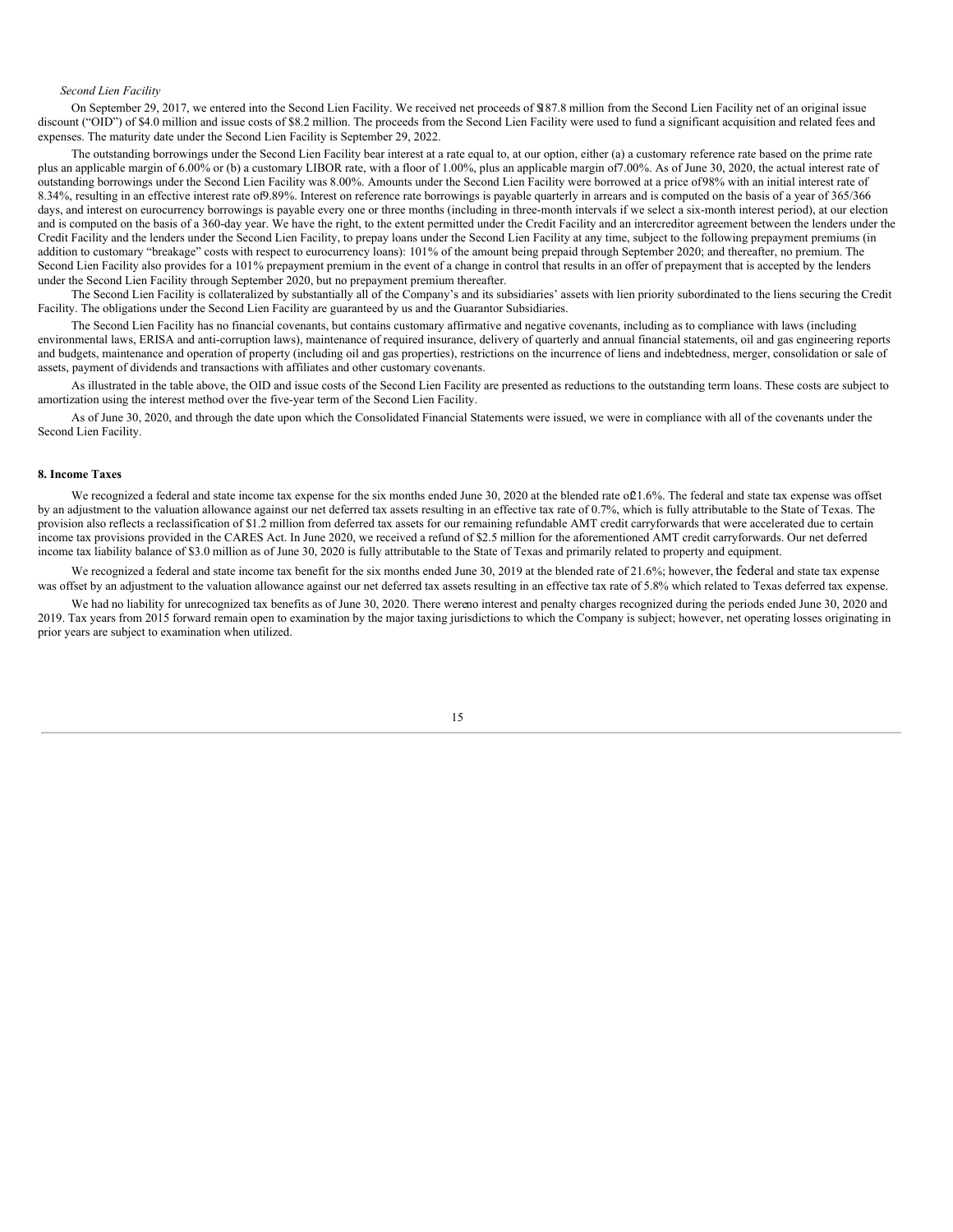# **9. Leases**

#### *Lease Arrangements and Supplemental Disclosures*

We generally have lease arrangements for office facilities and certain office equipment, certain field equipment including compressors, drilling rigs, crude oil storage tank capacity, land easements and similar arrangements for rights-of-way, and certain gas gathering and gas lift assets. Our short-term leases included in the disclosures below are primarily comprised of our contractual arrangements with certain vendors for operated drilling rigs, crude oil storage tank capacity and our field compressors. During April 2020, we released our drilling rigs. Our primary variable lease was represented by our field gas gathering and gas lift agreement with a midstream service provider and the lease payments are charged on a volumetric basis at a contractual fixed rate.

The following table summarizes the components of our total lease cost for the periods presented:

|                                                                                                   |  | Three Months Ended June 30, |  | Six Months Ended June 30, |  |           |  |           |  |  |  |      |
|---------------------------------------------------------------------------------------------------|--|-----------------------------|--|---------------------------|--|-----------|--|-----------|--|--|--|------|
|                                                                                                   |  | 2020                        |  |                           |  | 2019      |  | 2020      |  |  |  | 2019 |
| Operating lease cost                                                                              |  | 220                         |  | 194                       |  | 430       |  | 357       |  |  |  |      |
| Short-term lease cost                                                                             |  | 4,595                       |  | 11.484                    |  | 15,891    |  | 23,055    |  |  |  |      |
| Variable lease cost                                                                               |  | 4,990                       |  | 5,548                     |  | 10,647    |  | 10,643    |  |  |  |      |
| Less: Amounts charged as drilling costs <sup>1</sup>                                              |  | (3,710)                     |  | (10,790)                  |  | (14, 331) |  | (21, 641) |  |  |  |      |
| Total lease cost recognized in the Condensed Consolidated Statement of<br>Operations <sup>2</sup> |  | 6,095                       |  | 6,436                     |  | 12,637    |  | 12,414    |  |  |  |      |

-<br>Represents the combined gross amounts paid and (i) capitalized as drilling costs for our working interest share and (ii) billed to joint interest partners for their working interest share for short-term leases of operated drilling rigs.

<sup>2</sup> Includes \$2.8 million and \$2.9 million and \$5.6 million and \$5.0 million recognized in Gathering, processing and transportation expense ("GPT"), \$ 3.0 million and \$ 3.3 million and \$ 6.6 million and \$ 6.6 million and \$7.1 million recognized in Lease operating expense ("LOE") for the three and six months ended June 30, 2020 and 2019, respectively, and \$ 0.2 million and \$ 0.4 million recognized in General and administrative expense ("G&A") for each of the three and six months ended June 30, 2020 and 2019, respectively.

The following table summarizes supplemental cash flow information related to leases for the periods presented:

|                                                                         |              | Three Months Ended June 30, |      | Six Months Ended June 30, |  |     |  |       |
|-------------------------------------------------------------------------|--------------|-----------------------------|------|---------------------------|--|-----|--|-------|
|                                                                         | 2020<br>2019 |                             | 2020 | 2019                      |  |     |  |       |
| Cash paid for amounts included in the measurement of lease liabilities: |              |                             |      |                           |  |     |  |       |
| Operating cash flows from operating leases                              |              | 253                         |      | 182                       |  | 471 |  |       |
| ROU assets obtained in exchange for lease obligations:                  |              |                             |      |                           |  |     |  |       |
| Operating leases <sup>1</sup>                                           |              | $\overline{\phantom{m}}$    |      | 753                       |  | 306 |  | 3.325 |

-<br>Includes \$2.5 million recognized upon the adoption of Accounting Standards Codification Topic 842 ("ASC842") in 2019.

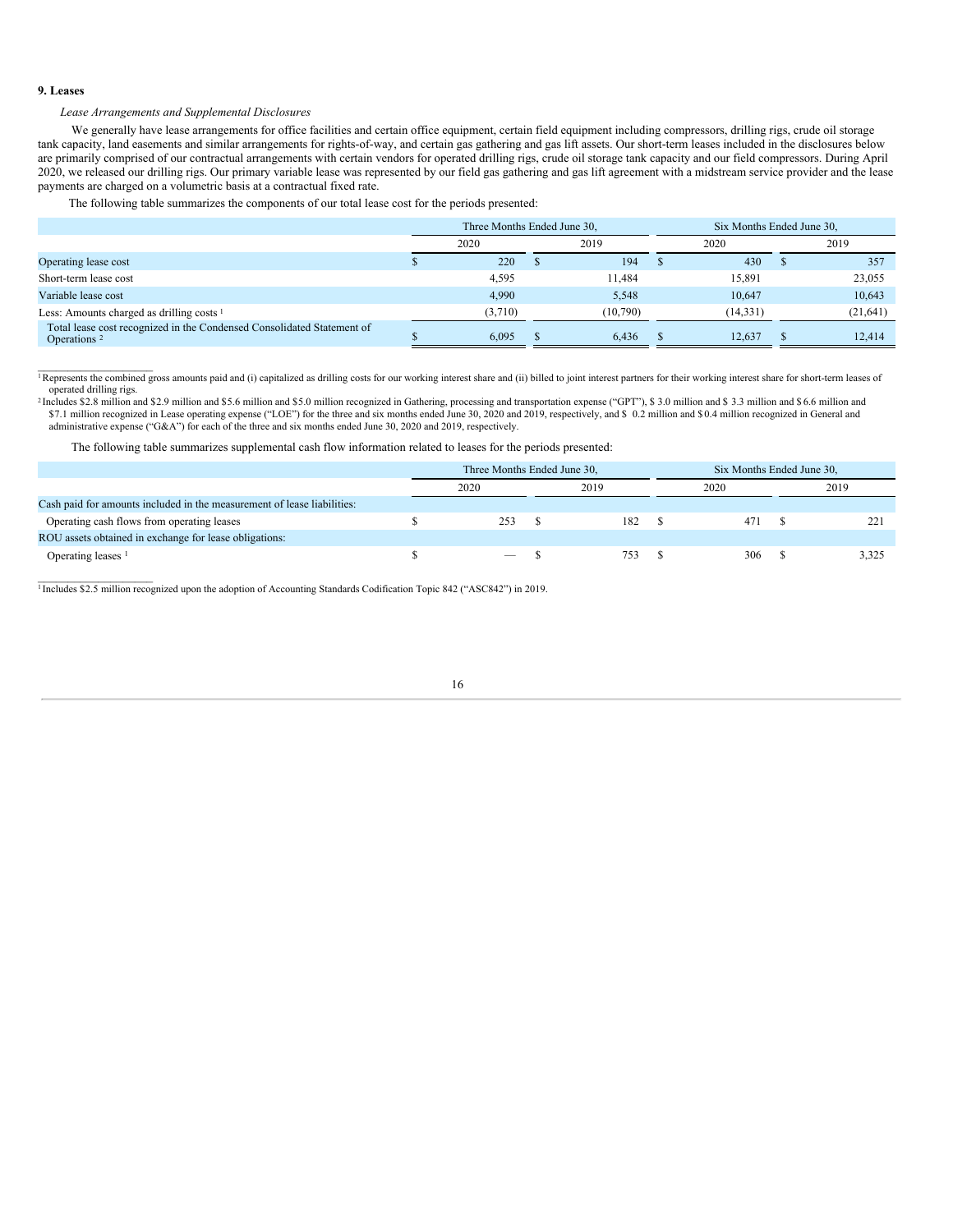The following table summarizes supplemental balance sheet information related to leases as of the dates presented:

|                                                                          |   | <b>June 30,</b>        | December 31, |
|--------------------------------------------------------------------------|---|------------------------|--------------|
|                                                                          |   | 2020                   | 2019         |
| ROU assets – operating leases                                            |   | 2,734<br><sup>\$</sup> | 2,740        |
| Current operating lease obligations                                      |   | 886<br>S               | 847          |
| Noncurrent operating lease obligations                                   |   | 2,142                  | 2,232        |
| Total operating lease obligations                                        |   | 3,028<br>\$.           | 3,079        |
| Weighted-average remaining lease term – operating leases                 |   | 3.6 years              | 4.1 years    |
| Weighted-average discount rate – operating leases                        |   | $3.25 \%$              | 5.97 %       |
| Remaining maturities of operating lease obligations as of June 30, 2020: |   |                        |              |
| 2020                                                                     | S | 429                    |              |
| 2021                                                                     |   | 894                    |              |
| 2022                                                                     |   | 874                    |              |
| 2023                                                                     |   | 872                    |              |
| 2024 and thereafter                                                      |   | 145                    |              |
| Total undiscounted lease payments                                        |   | 3,214                  |              |
| Less: imputed interest                                                   |   | (186)                  |              |
| Total operating lease obligations                                        |   | 3,028                  |              |

# <span id="page-16-0"></span>**10. Supplemental Balance Sheet Detail**

The following table summarizes components of selected balance sheet accounts as of the dates presented:

|                                                                     |               | <b>June 30,</b> |              | December 31, |
|---------------------------------------------------------------------|---------------|-----------------|--------------|--------------|
|                                                                     |               | 2020            |              | 2019         |
| Other current assets:                                               |               |                 |              |              |
| Tubular inventory and well materials                                | $\mathbb{S}$  | 2,995           | $\mathbb{S}$ | 2,989        |
| Prepaid expenses                                                    |               | 1,146           |              | 1,469        |
|                                                                     | $\mathcal{S}$ | 4,141           | $\mathbb{S}$ | 4,458        |
| Other assets:                                                       |               |                 |              |              |
| Deferred issuance costs of the Credit Facility, net of amortization | $\mathbb{S}$  | 2,693           | $\mathbb{S}$ | 3,952        |
| Right-of-use assets – operating leases                              |               | 2,734           |              | 2,740        |
| Other                                                               |               | 110             |              | 32           |
|                                                                     | S             | 5,537           | \$           | 6,724        |
| Accounts payable and accrued liabilities:                           |               |                 |              |              |
| Trade accounts payable                                              | S             | 10,706          | $\mathbb S$  | 30,098       |
| Drilling costs                                                      |               | 10,888          |              | 18,832       |
| Royalties                                                           |               | 23,045          |              | 44,537       |
| Production, ad valorem and other taxes                              |               | 4,874           |              | 3,244        |
| Compensation                                                        |               | 3,309           |              | 5,272        |
| Interest                                                            |               | 591             |              | 730          |
| Current operating lease obligations                                 |               | 886             |              | 847          |
| Other                                                               |               | 1,625           |              | 2,264        |
|                                                                     | S             | 55,924          | \$           | 105,824      |
| Other liabilities:                                                  |               |                 |              |              |
| Asset retirement obligations                                        | S             | 5,183           | S            | 4,934        |
| Noncurrent operating lease obligations                              |               | 2,142           |              | 2,232        |
| Defined benefit pension obligations                                 |               | 814             |              | 873          |
| Postretirement health care benefit obligations                      |               | 371             |              | 343          |
| Other                                                               |               | 1,068           |              |              |
|                                                                     | $\mathbb{S}$  | 9,578           | $\mathbb{S}$ | 8,382        |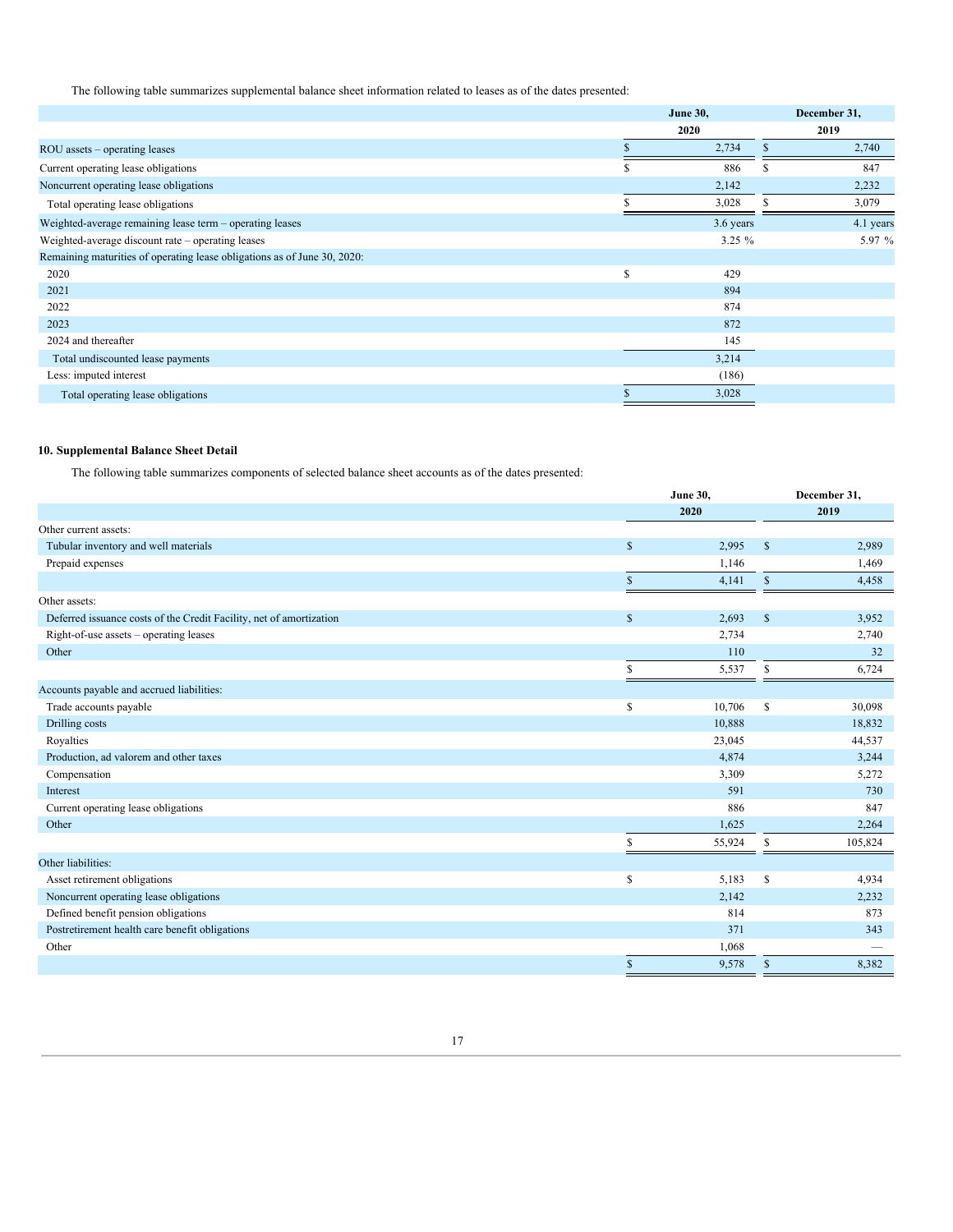# <span id="page-17-0"></span>**11. Fair Value Measurements**

We apply the authoritative accounting provisions included in GAAP for measuring the fair value of both our financial and nonfinancial assets and liabilities. Fair value is an exit price representing the expected amount we would receive upon the sale of an asset or that we would expect to pay to transfer a liability in an orderly transaction with market participants at the measurement date.

Our financial instruments that are subject to fair value disclosure consist of cash and cash equivalents, accounts receivable, accounts payable, derivatives and our Credit Facility and Second Lien Facility borrowings. As of June 30, 2020, the carrying values of all of these financial instruments approximated fair value.

# *Recurring Fair Value Measurements*

Certain financial assets and liabilities are measured at fair value on a recurring basis on our Condensed Consolidated Balance Sheets.The following tables summarize the valuation of those assets and (liabilities) as of the dates presented:

|                                               |    | As of June 30, 2020      |              |                                              |               |               |          |         |  |  |  |  |  |
|-----------------------------------------------|----|--------------------------|--------------|----------------------------------------------|---------------|---------------|----------|---------|--|--|--|--|--|
|                                               |    | <b>Fair Value</b>        |              | <b>Fair Value Measurement Classification</b> |               |               |          |         |  |  |  |  |  |
| <b>Description</b>                            |    | Measurement              |              | Level 1                                      |               | Level 2       |          | Level 3 |  |  |  |  |  |
| Assets:                                       |    |                          |              |                                              |               |               |          |         |  |  |  |  |  |
| Interest rate swap assets – current           |    | $\qquad \qquad -$        |              |                                              |               |               | <b>S</b> |         |  |  |  |  |  |
| Interest rate swap assets – noncurrent        |    | $\overline{\phantom{0}}$ | <b>J</b>     |                                              |               |               | Ð        |         |  |  |  |  |  |
| Commodity derivative assets - current         | S  | 117,369                  | S            |                                              | S             | 117,369       | S.       |         |  |  |  |  |  |
| Commodity derivative assets - noncurrent      | D. | 4,053                    | <sup>S</sup> | $\overline{\phantom{a}}$                     |               | 4,053         | \$       |         |  |  |  |  |  |
| <b>Liabilities:</b>                           |    |                          |              |                                              |               |               |          |         |  |  |  |  |  |
| Interest rate swap liabilities - current      | ъ. | (2,949)                  | -S           | $\qquad \qquad -$                            | -S            | $(2,949)$ \$  |          |         |  |  |  |  |  |
| Interest rate swap liabilities – noncurrent   | S. | (4,242)                  | S            |                                              |               | (4,242)       | \$       |         |  |  |  |  |  |
| Commodity derivative liabilities - current    | \$ | (71, 634)                | -S           |                                              | <sup>\$</sup> | $(71,634)$ \$ |          |         |  |  |  |  |  |
| Commodity derivative liabilities - noncurrent |    | (4,658)                  | S            |                                              |               | (4,658)       | S        |         |  |  |  |  |  |

|                                               | As of December 31, 2019 |           |               |                                              |  |           |    |         |  |  |  |  |
|-----------------------------------------------|-------------------------|-----------|---------------|----------------------------------------------|--|-----------|----|---------|--|--|--|--|
|                                               | <b>Fair Value</b>       |           |               | <b>Fair Value Measurement Classification</b> |  |           |    |         |  |  |  |  |
| <b>Description</b>                            | Measurement             |           |               | Level 1                                      |  | Level 2   |    | Level 3 |  |  |  |  |
| Assets:                                       |                         |           |               |                                              |  |           |    |         |  |  |  |  |
| Commodity derivative assets – current         |                         | 4,131     | <sup>\$</sup> | $\overline{\phantom{a}}$                     |  | 4,131     | -S |         |  |  |  |  |
| Commodity derivative assets - noncurrent      | ъ.                      | 2,750     | <sup>\$</sup> | $\overline{\phantom{0}}$                     |  | 2,750     | -S |         |  |  |  |  |
| <b>Liabilities:</b>                           |                         |           |               |                                              |  |           |    |         |  |  |  |  |
| Commodity derivative liabilities - current    |                         | (23, 450) | <sup>S</sup>  | $\overline{\phantom{m}}$                     |  | (23, 450) | -S |         |  |  |  |  |
| Commodity derivative liabilities – noncurrent | S                       | (3,385)   |               |                                              |  | (3,385)   | S  | __      |  |  |  |  |

Changes in economic conditions or model-based valuation techniques may require the transfer of financial instruments from one level of the fair value hierarchy to another level. In such instances, the transfer is deemed to have occurred at the beginning of the quarterly period in which the event or change in circumstances that caused the transfer occurred. There were no transfers during the six months ended June 30, 2020 and 2019.

We used the following methods and assumptions to estimate fair values for the financial assets and liabilities described below:

- *Commodity derivatives*: We determine the fair values of our commodity derivative instruments using industry-standard models that consider various assumptions including current market and contractual prices for the underlying instruments, implied volatilities, time value and non-performance risk. For the current market prices, we use third-party quoted forward prices, as applicable, for NYMEX WTI, MEH crude oil and NYMEX HH natural gas closing prices as of the end of the reporting periods. Each of these is a Level 2 input.
- *Interest rate swaps*: We determine the fair values of our interest rate swaps using an income approach valuation technique that connects future cash flows to a single discounted value. We estimate the fair value of the swaps based on published interest rate yield curves as of the date of the estimate. Each of these is a Level 2 input.

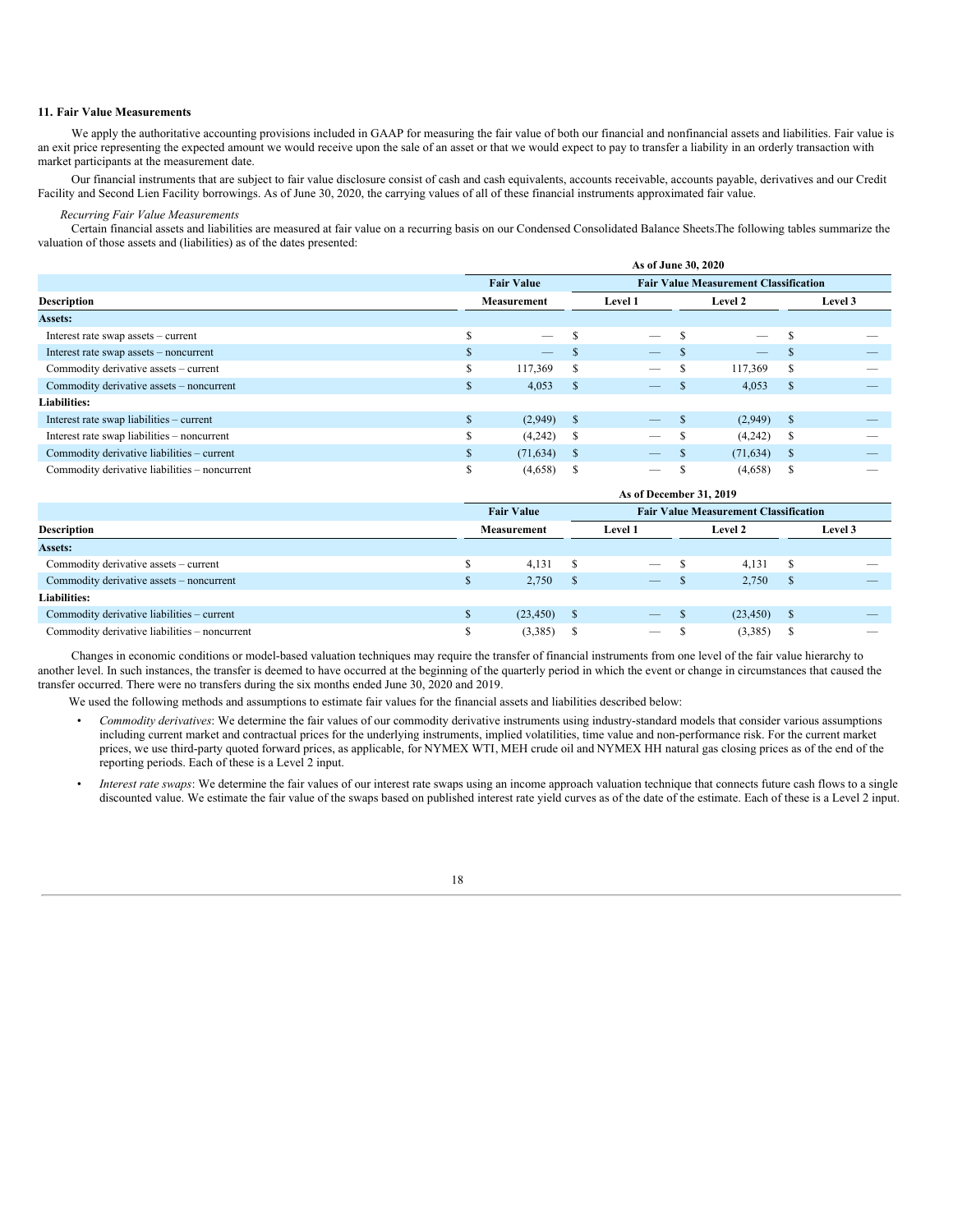#### *Non-Recurring Fair Value Measurements*

The most significant non-recurring fair value measurements utilized in the preparation of our Condensed Consolidated Financial Statements are those attributable to the initial determination of AROs associated with the ongoing development of new oil and gas properties. The determination of the fair value of AROs is based upon regional market and facility specific information. The amount of an ARO and the costs capitalized represent the estimated future cost to satisfy the abandonment obligation using current prices that are escalated by an assumed inflation factor after discounting the future cost back to the date that the abandonment obligation was incurred using a rate commensurate with the risk, which approximates our cost of funds. Because these significant fair value inputs are typically not observable, we have categorized the initial estimates as Level 3 inputs.

#### <span id="page-18-0"></span>**12. Commitments and Contingencies**

#### *Drilling and Completion Commitments*

In March 2020, we provided termination notices releasing our contracted drilling rigs in connection with the suspension of our drilling and completion program. Costs of \$1.6 million associated with the demobilization of the rigs in connection with their release were capitalized to our full cost pool. In April 2020, we rescinded one of the termination notices and entered into a new agreement to maintain one rig in place for a minimal daily rate providing us with the option to either restart drilling operations on seven days' notice or release the rig altogether for demobilization. This rig was subsequently released in June 2020. Costs of \$0.4 million associated with maintaining this rig on a standby basis were also capitalized to our full cost pool.

We also have a one-year agreement that became effective January 1, 2020, which can be terminated with 30 days notice by either party, for certain frac services and related materials, with no minimum commitment. We did not incur any costs under this agreement from mid-April through May 2020 due to the suspension of the drilling and completion program. We began to incur costs under this agreement in June 2020 upon the resumption of completion activities for wells that were drilled but uncompleted at the time of the suspension.

# *Crude Oil Storage*

In March 2020, we secured crude oil storage capacity with Nuevo Dos Gathering and Transportation, LLC ("Nuevo G&T") for up to70,000 barrels per month for May and June 2020 as a supplement to our current dedicated capacity of approximately 150,000 barrels of working capacity at Nuevo G&T*'*s central delivery point facility in Lavaca County, Texas. In June 2020, we extended this agreement with Nuevo G&T through October 2020. The total remaining obligation under this agreements was \$0.1 million as of June 30, 2020. In April 2020, we secured additional crude oil storage capacity for up to approximately 90,000 barrels of working capacity with a downstream interstate pipeline at their facility in DeWitt County, Texas, for up to six months beginning in May 2020. The total remaining obligation under this agreement is approximately \$0.3 million as of June 30, 2020. Costs associated with these agreements are in the form of monthly fixed rate short-term leases and are charged as incurred on a monthly basis to GPT.

# *Gathering and Intermediate Transportation Commitments*

We have long-term agreements with Nuevo G&T and Nuevo Dos Marketing, LLC ("Nuevo Marketing" and together with Nuevo G&T, collectively "Nuevo") to provide gathering and intermediate pipeline transportation services for a substantial portion of our crude oil and condensate production in as well as volume capacity support for certain downstream interstate pipeline transportation.

Nuevo is obligated to gather and transport our crude oil and condensate from within a dedicated area in the Eagle Ford via a gathering system and intermediate takeaway pipeline connecting to a downstream interstate pipeline operated by a third party through 2041. We have a minimum volume commitment ("MVC") of 8,000 gross barrels of oil per day to Nuevo through 2031 under the gathering agreement. We are obligated to deliver the first 20,000 gross barrels of oil per day produced from Gonzales, Lavaca and Fayette Counties, Texas.

Under a marketing agreement, we have a commitment to sell8,000 barrels per day of crude oil (gross) to Nuevo, or to any third party, utilizing Nuevo Marketing's capacity on a downstream interstate pipeline through 2026.

Under each of the agreements with Nuevo, credits for deliveries of volumes in excess of the volume commitment may be applied to any deficiency arising in the succeeding 12-month period.

Excluding the application of existing credits that we have earned during the preceding 12-month period ended June 30, 2020 for deliveries of volumes in excess of the volume commitment, and the potential impact of the effects of price escalation from commodity price changes, if any, the minimum fee requirements attributable to the MVC under the gathering and transportation agreement are as follows: \$6.5 million for the remainder of 2020, \$13.0 million per year for 2021 through 2025, \$7.4 million for 2026, \$3.8 million per year for 2027 through 2030 and \$2.2 million for 2031.

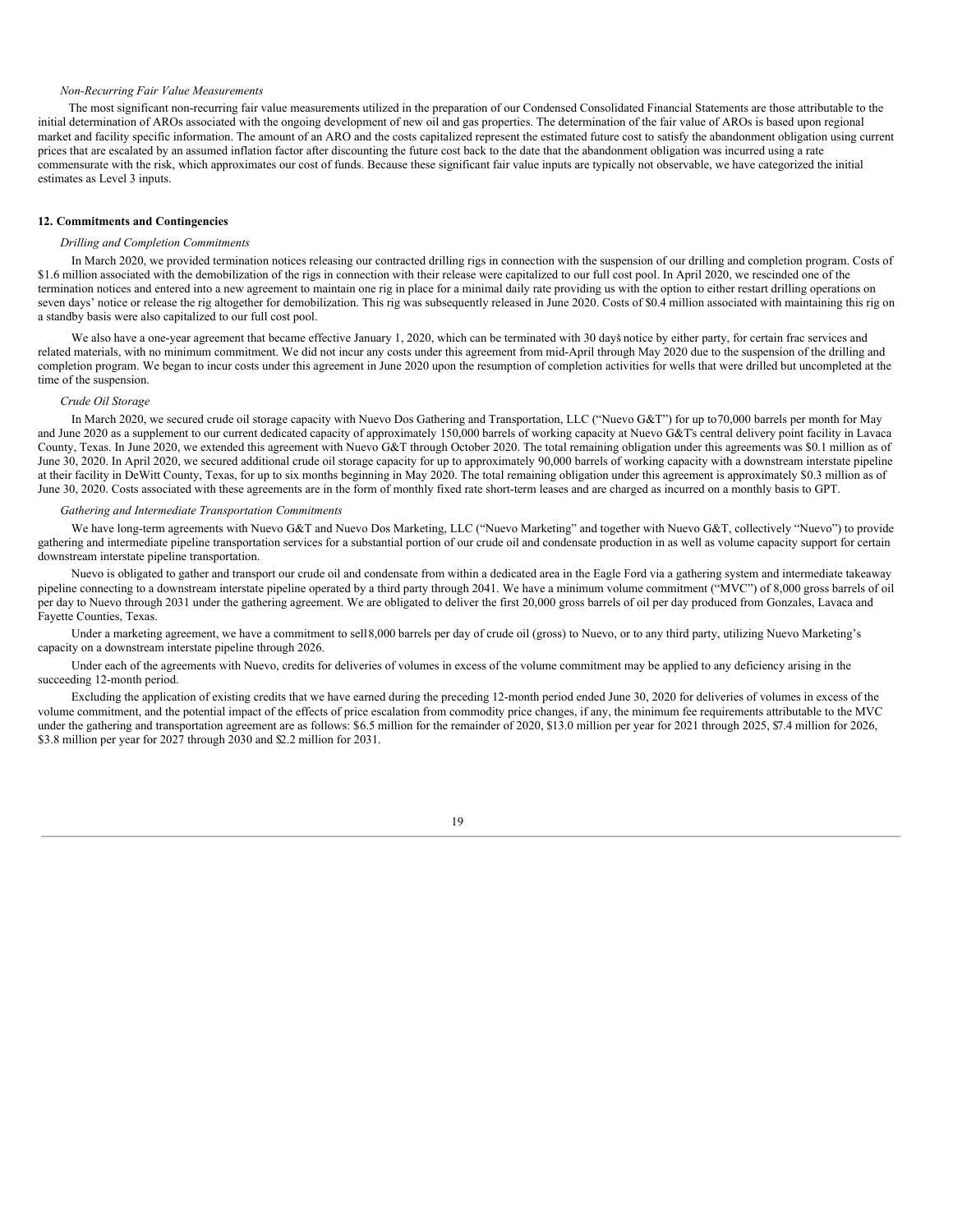# *Legal, Environmental Compliance and Other Claims*

We are involved, from time to time, in various legal proceedings arising in the ordinary course of business. While the ultimate results of these proceedings cannot be predicted with certainty, our management believes that these claims will not have a material effect on our financial position, results of operations or cash flows. As of June 30, 2020, we had a reserve in the amount of \$0.3 million included in "Accounts payable and accrued liabilities" for the estimated settlement of a dispute with a partner regarding certain transactions that occurred in prior years. As of June 30, 2020, we had AROs of approximately \$5.2 million attributable to the plugging of abandoned wells. In June 2020, we provided for an estimated reserve of approximately \$0.1 million for certain claims made against us regarding previously divested operations.

# <span id="page-19-0"></span>**13. Shareholders' Equity**

 $\mathcal{L}_\text{max}$ 

 $\mathcal{L}_\text{max}$ 

The following tables summarize the components of our shareholders' equity and the changes therein as of and for the quarterly periods in 2020 and 2019.

|                                                       | Common Stock | Paid-in Capital |    | <b>Retained Earnings</b> |   | <b>Accumulated Other</b><br>Comprehensive Loss |   | Total Shareholders'<br>Equity |
|-------------------------------------------------------|--------------|-----------------|----|--------------------------|---|------------------------------------------------|---|-------------------------------|
| Balance as of December 31, 2019                       | 151          | 200,666         | -S | 319,987                  | ж | (59)                                           | ъ | 520,745                       |
| Net income                                            |              |                 |    | 163,094                  |   |                                                |   | 163,094                       |
| Cumulative effect of change in accounting principle 1 |              |                 |    | (76)                     |   |                                                |   | (76)                          |
| All other changes 2                                   |              | 556             |    |                          |   | (1)                                            |   | 556                           |
| Balance as of March 31, 2020                          | 152          | 201.222         |    | 483,005                  |   | (60)                                           |   | 684,319                       |
| Net loss                                              |              |                 |    | (94, 715)                |   |                                                |   | (94, 715)                     |
| All other changes <sup>2</sup>                        |              | 936             |    |                          |   | (1)                                            |   | 935                           |
| Balance as of June 30, 2020                           | 152          | 202.158         | S  | 388,290                  |   | (61)                                           |   | 590,539                       |

<sup>1</sup> Attributable to the adoption of ASU 2016–13 as of January 1, 2020 (see Note 4).

<sup>2</sup> Includes equity-classified share-based compensation of \$1.8 million during the six months ended June 30, 2020. During the six months ended June 30, 2020, 36,174 and 3,895 shares of common stock were issued in connection with the vesting of certain time-vested restricted stock units ("RSUs") and performance restricted stock units ("PRSUs"), net of shares withheld for income taxes.

|                                                       | Common Stock | Paid-in Capital | <b>Retained Earnings</b> |   | <b>Accumulated Other</b><br>Comprehensive Income | Total Shareholders'<br>Equity |
|-------------------------------------------------------|--------------|-----------------|--------------------------|---|--------------------------------------------------|-------------------------------|
| Balance as of December 31, 2018                       | 151          | 197,630         | 249,492                  | ъ | 82                                               | 447,355                       |
| Net loss                                              |              |                 | (38, 697)                |   |                                                  | (38,697)                      |
| Cumulative effect of change in accounting principle 1 |              |                 | (94)                     |   |                                                  | (94)                          |
| All other changes 2                                   |              | 381             |                          |   | (1)                                              | 380                           |
| Balance as of March 31, 2019                          | 151          | 198.011         | 210,701                  |   | 81                                               | 408,944                       |
| Net income                                            |              |                 | 51,625                   |   |                                                  | 51,625                        |
| All other changes <sup>2</sup>                        |              | 986             |                          |   | (1)                                              | 985                           |
| Balance as of June 30, 2019                           | 151          | 198,997         | 262,326                  |   | 80                                               | 461,554                       |

<sup>1</sup> Attributable to the adoption of ASC Topic 842 as of January 1, 2019 (see Note 9).

<span id="page-19-1"></span><sup>2</sup> Includes equity-classified share-based compensation of \$2.1 million during the six months ended June 30, 2019. During the six months ended June 30, 2019, 26,671 shares of common stock were issued in connection with the vesting of certain RSUs, net of shares withheld for income taxes.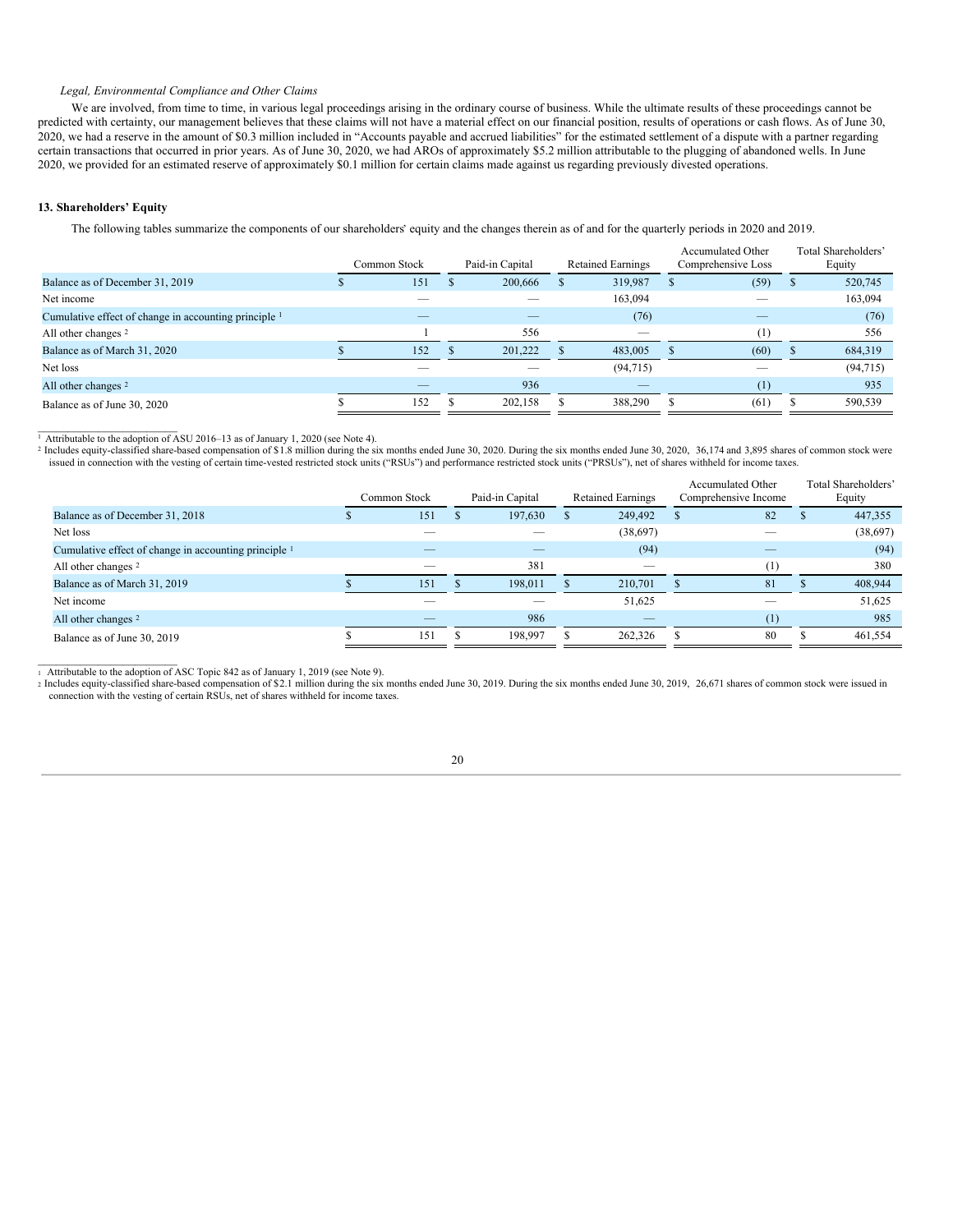#### **14. Share-Based Compensation and Other Benefit Plans**

#### *Share-Based Compensation*

We recognize share-based compensation expense related to our share-based compensation plans as a component of G&A expenses in our Condensed Consolidated Statements of Operations.

We reserved a total of 1,424,600 shares of common stock for issuance under the Penn Virginia Corporation Management Incentive Plan (the "Plan") for share-based compensation awards. A total of 584,497 RSUs and 201,491 PRSUs have been granted to employees and directors under the Plan through June 30, 2020. As of June 30, 2020, a total of 308,813 RSUs and 161,044 PRSUs are unvested and outstanding.

We recognized \$1.0 million and \$1.8 million of expense attributable to the RSUs and PRSUs for the three and six months ended June 30, 2020, respectively and \$1.0 million and \$2.1 million for the three and six months ended June 30, 2019 , respectively.

A total of 223,882 RSUs were granted during the six months ended June 30, 2020 with an average grant-date fair value of \$2.78. A total of 1,132 equity awards were granted during the six months ended June 30, 2019 with an average grant-date fair value of \$43.06. The RSUs are being charged to expense on a straight-line basis over a range of less than one to five years. In the six months ended June 30, 2020 and 2019,36,174 and 26,671 shares were issued upon vesting/settlement of equity awards, net of shares withheld for income taxes, respectively.

During the six months ended June 30, 2020,87,899 PRSUs were granted. No PRSUs were granted during the six months ended June 30, 2019. PRSUs were granted collectively in two to three separate tranches with individual three-year performance periods beginning in January 2017, 2018 and 2019, respectively for the pre-2019 grants. For the 2019 and 2020 grants, the performance period is 2020 through 2022. Vesting of the PRSUs can range from zero to 200 percent of the original grant based on the performance of our common stock relative to an industry index or, for the 2019 and 2020 grants, a defined peer group. Due to their market condition, the PRSUs are being charged to expense using graded vesting over a maximum of five years. The fair value of each PRSU award was estimated on their applicable grant date using a Monte Carlo simulation with a range of \$47.70 to \$65.28 per PRSU for the 2017 grants, \$34.02 per PRSU for the 2019 grants and \$2.40 per PRSU for the 2020 grants. In the six months ended June 30, 2020, 3,895 shares were issued upon settlement of equity awards, net of shares withheld for income taxes.

The ranges for the assumptions used in the Monte Carlo model for the PRSUs granted during 2020, 2019 and 2017 are presented as follows:

|                         | 2020       | 2019    | 2017             |
|-------------------------|------------|---------|------------------|
| Expected volatility     | $101.32\%$ | 49.9 %  | 59.63% to 62.18% |
| Dividend yield          | $0.0\%$    | $0.0\%$ | $0.0\%$          |
| Risk-free interest rate | $0.51 \%$  | 1.66 %  | 1.44% to 1.51%   |

#### *Other Benefit Plans*

We maintain the Penn Virginia Corporation and Affiliated Companies Employees 401(k) Plan (the "401(k) Plan"), a defined contribution plan, which covers substantially all of our employees. We recognized \$0.2 million and \$0.4 million of expense attributable to the 401(k) Plan for the three and six months ended June 30, 2020, respectively, and \$0.1 million and \$0.3 million for the three and six months ended June 30, 2019, respectively. The charges for the 401(k) Plan are recorded as a component of G&A expenses in our Condensed Consolidated Statements of Operation.

<span id="page-20-0"></span>We maintain unqualified legacy defined benefit pension and defined benefit postretirement plans that cover a limited number of former employees, all of whom retired prior to 2000. The combined expense recognized with respect to these plans was less than \$0.1 million for each of the three and six months ended June 30, 2020 and 2019. The charges for these plans are recorded as a component of "Other income (expense)" in our Condensed Consolidated Statements of Operation.

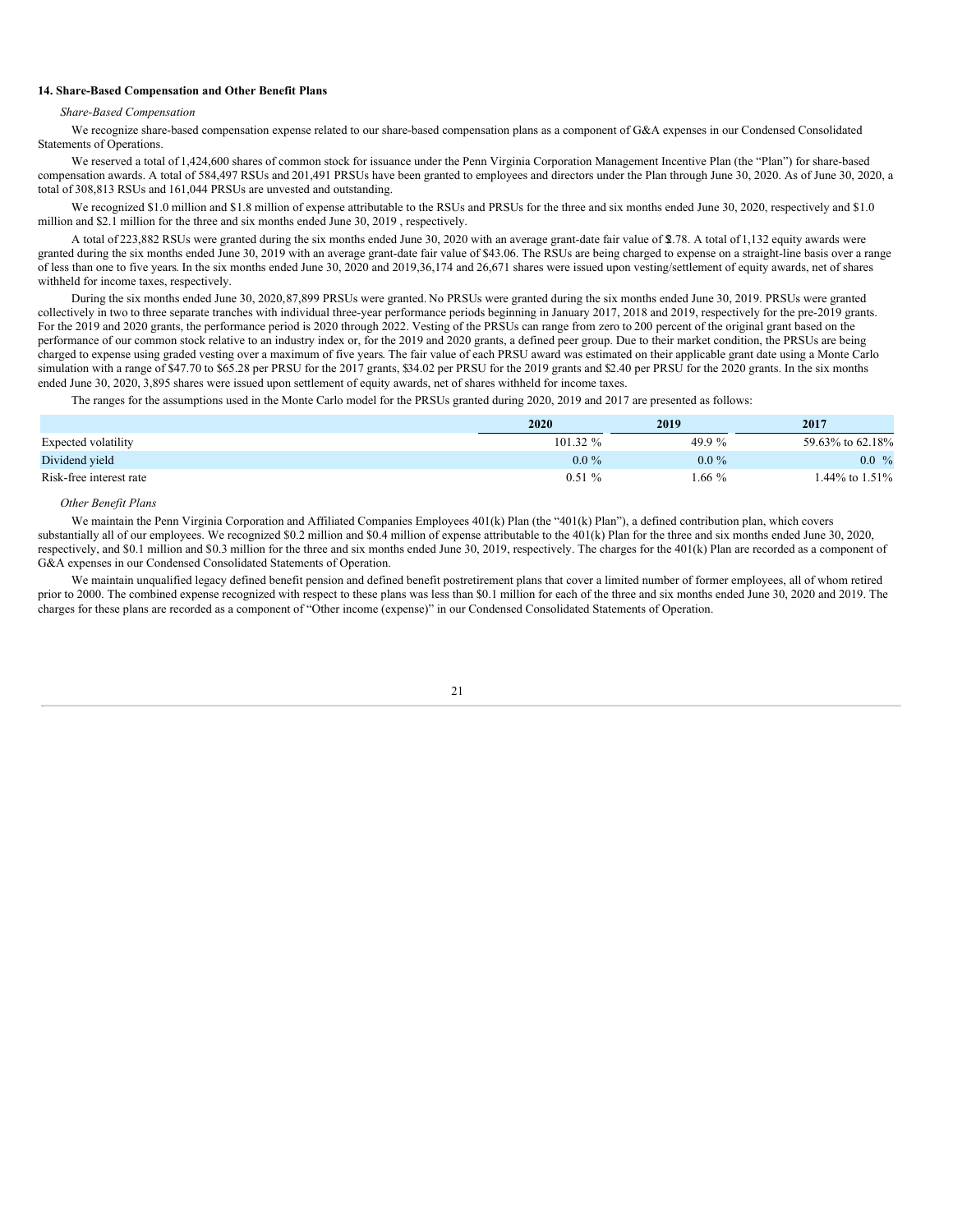# **15. Interest Expense**

The following table summarizes the components of interest expense for the periods presented:

|                                                  |       | Three Months Ended June 30. | Six Months Ended June 30. |         |  |  |  |
|--------------------------------------------------|-------|-----------------------------|---------------------------|---------|--|--|--|
|                                                  | 2020  | 2019                        | 2020                      | 2019    |  |  |  |
| Interest on borrowings and related fees          | 7,524 | 9,304                       | 15,569                    | 19,015  |  |  |  |
| Accretion of original issue discount 1           | 201   | 183                         | 397                       | 363     |  |  |  |
| Amortization of debt issuance costs <sup>2</sup> | 1,513 | 644                         | 2,140                     | 1,385   |  |  |  |
| Capitalized interest                             | (702) | (1,075)                     | (1,390)                   | (2,229) |  |  |  |
|                                                  | 8,536 | 9,056                       | 16,716                    | 18.534  |  |  |  |

<sup>1</sup> Attributable to the Second Lien Facility (see Note 7).<br><sup>2</sup> Includes \$0.9 million of accelerated amortization in the three and six months ended June 30, 2020 attributable to the reduction in the borrowing base associate

# <span id="page-21-0"></span>**16. Earnings per Share**

The following table provides a reconciliation of the components used in the calculation of basic and diluted earnings per share for the periods presented:

|                                                |                          | Three Months Ended June 30. |        | Six Months Ended June 30. |
|------------------------------------------------|--------------------------|-----------------------------|--------|---------------------------|
|                                                | 2020                     | 2019                        | 2020   | 2019                      |
| Net income $(\text{loss})$ – basic and diluted | (94,715)                 | 51,625                      | 68,379 | 12,928                    |
| Weighted-average shares – basic                | 15,167                   | 15,106                      | 15,159 | 15,102                    |
| Effect of dilutive securities                  | $\overline{\phantom{a}}$ | 56                          | 109    | 72                        |
| Weighted-average shares – diluted              | 15.167                   | 15.162                      | 15.268 | 15.174                    |

<span id="page-21-1"></span>The three months ended June 30, 2020, approximately 0.1 million potentially dilutive securities, represented by RSUs and PRSUs, had the effect of being anti-dilutive and were excluded from the calculation of diluted earnings per share.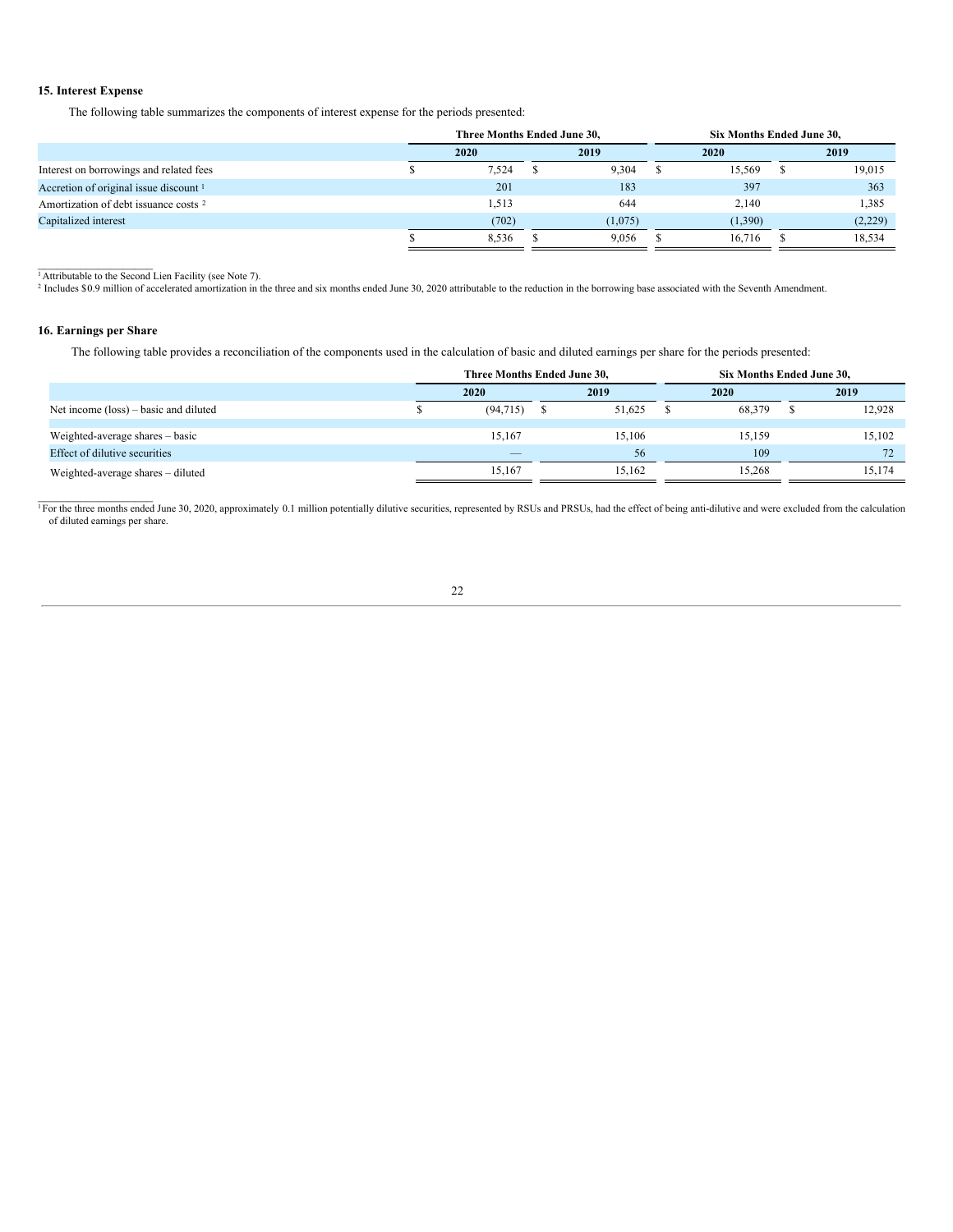#### **Forward-Looking Statements**

Certain statements contained herein that are not descriptions of historical facts are "forward-looking" statements within the meaning of Section 27A of the Securities Act of 1933, as amended, and Section 21E of the Securities Exchange Act of 1934, as amended, or the Exchange Act. We use words such as "anticipate," "guidance," "assumptions," "projects," "estimates," "expects," "continues," "intends," "plans," "believes," "forecasts," "future," "potential," "may," "possible," "could" and variations of such words or similar expressions to identify forwardlooking statements. Because such statements include risks, uncertainties and contingencies, actual results may differ materially from those expressed or implied by such forward-looking statements. These risks, uncertainties and contingencies include, but are not limited to, the following:

- the decline in, sustained market uncertainty of, and volatility of commodity prices for crude oil, natural gas liquids, or NGLs, and natural gas, including the recent dramatic decline of such prices;
- the impact of the COVID-19 pandemic, including reduced demand for oil and natural gas, economic slowdown, governmental actions, stay-at-home orders, interruptions to our operations or our customer*'*s operations;
- risks related to and the impact of actual or anticipated other world health events;
- risks related to acquisitions and dispositions, including our ability to realize their expected benefits;
- our ability to satisfy our short-term and long-term liquidity needs, including our inability to generate sufficient cash flows from operations or to obtain adequate financing, including access to the capital markets, to fund our capital expenditures and meet working capital needs;
- negative events or publicity adversely affecting our ability to maintain our relationships with our suppliers, service providers, customers, employees, and other third parties;
- plans, objectives, expectations and intentions contained in this report that are not historical;
- our ability to execute our business plan in volatile and depressed commodity price environments;
- our ability to develop, explore for, acquire and replace oil and gas reserves and sustain production;
- our ability to realize expected benefits of suspensions or other changes to our drilling and development program;
- our ability to generate profits or achieve targeted reserves in our development and exploratory drilling and well operations;
- our ability to meet guidance, market expectations and internal projections, including type curves;
- any impairments, write-downs or write-offs of our reserves or assets; • the projected demand for and supply of oil, NGLs and natural gas;
- our ability to contract for drilling rigs, frac crews, materials, supplies and services at reasonable costs;
- our ability to renew or replace expiring contracts on acceptable terms;
- our ability to obtain adequate pipeline transportation capacity or other transportation for our oil and gas production at reasonable cost and to sell our production at, or at reasonable discounts to, market prices;
- the uncertainties inherent in projecting future rates of production for our wells and the extent to which actual production differs from that estimated in our proved oil and gas reserves;
- use of new techniques in our development, including choke management and longer laterals;
- drilling, completion and operating risks, including adverse impacts associated with well spacing and a high concentration of activity;
- our ability to compete effectively against other oil and gas companies;
- leasehold terms expiring before production can be established and our ability to replace expired leases;
- environmental obligations, costs and liabilities that are not covered by an effective indemnity or insurance;
- the timing of receipt of necessary regulatory permits;
- the effect of commodity and financial derivative arrangements with other parties and counterparty risk related to the ability of these parties to meet their future obligations;
- the occurrence of unusual weather or operating conditions, including force majeure events;
- our ability to retain or attract senior management and key employees;
- our reliance on a limited number of customers and a particular region for substantially all of our revenues and production;
- compliance with and changes in governmental regulations or enforcement practices, especially with respect to environmental, health and safety matters;
- physical, electronic and cybersecurity breaches;
- uncertainties relating to general domestic and international economic and political conditions;
- the impact and costs associated with litigation or other legal matters;
- sustainability initiatives; and
- other factors set forth in our filings with the Securities and Exchange Commission, or SEC, including the risks set forth in Part I, Item 1A of our Annual Report on Form 10-K for the year ended December 31, 2019 and in Part II, Item 1A of the Quarterly Report on Form 10-Q for the quarter ended March 31, 2020.
- The effects of the COVID-19 pandemic may give rise to risks that are currently unknown or amplify the risks associated with many of these factors.

Additional information concerning these and other factors can be found in our press releases and public filings with the SEC. Many of the factors that will determine our future results are beyond the ability of management to control or predict. Readers should not place undue reliance on forward-looking statements, which reflect management's views only as of the date hereof. All subsequent written and oral forward-looking statements attributable to us or persons acting on our behalf are expressly qualified in their entirety by these cautionary statements. We undertake no obligation to revise or update any forward-looking statements, or to make any other forward-looking statements, whether as a result of new information, future events or otherwise, except as may be required by applicable law.

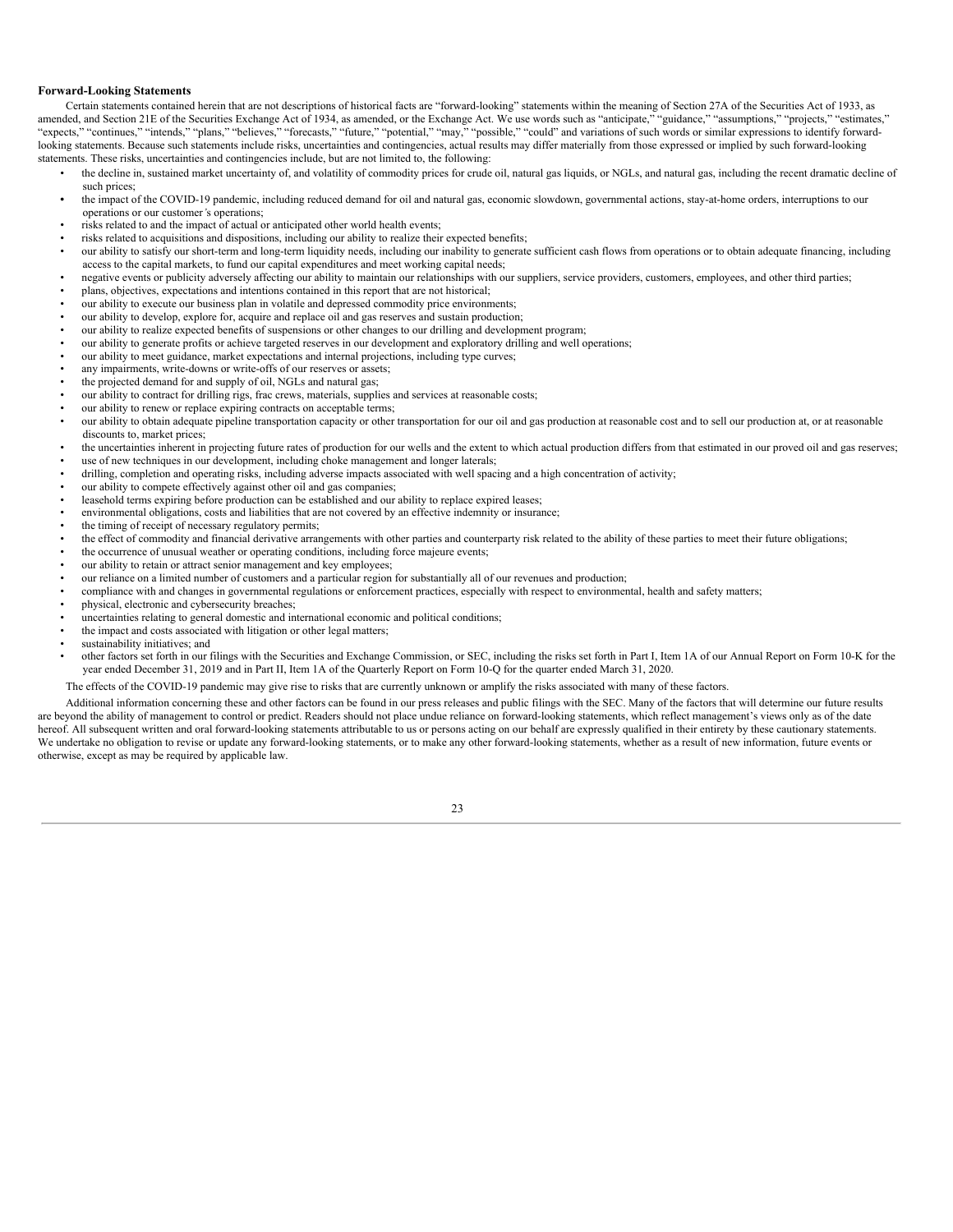# **Item 2.** *Management's Discussion and Analysis of Financial Condition and Results of Operations.*

The following discussion and analysis of the financial condition and results of operations of Penn Virginia Corporation and its consolidated subsidiaries ("Penn Virginia," the "Company," "we," "us" or "our") should be read in conjunction with our Condensed Consolidated Financial Statements and Notes thereto included in Part I, Item 1, "Financial Statements." All dollar amounts presented in the tables that follow are in thousands unless otherwise indicated. Also, due to the combination of different units of volumetric measure, the number of decimal places presented and rounding, certain results may not calculate explicitly from the values presented in the tables. Certain statistics for the periods ended June 30, 2019 have been reclassified to conform to the 2020 presentation. References to "quarters" represent the three months ended June 30, 2020 or 2019, as applicable.

#### <span id="page-23-0"></span>**Overview and Executive Summary**

We are an independent oil and gas company focused on the onshore exploration, development and production of crude oil, natural gas liquids, or NGLs, and natural gas. Our current operations consist of drilling unconventional horizontal development wells and operating our producing wells in the Eagle Ford Shale, or the Eagle Ford, in Gonzales, Lavaca, Fayette and DeWitt Counties in South Texas.

# *Industry Environment and Recent Operating and Financial Highlights*

#### *Commodity Price and Other Economic Conditions*

The global public health crisis associated with the novel coronavirus, or COVID-19, has, and is anticipated to continue to have, an adverse effect on global economic activity for the immediate future and has resulted in travel restrictions, business closures and the institution of quarantining and other restrictions on movement in many communities. The slowdown in global economic activity attributable to COVID-19 has resulted in a dramatic decline in the demand for energy, which directly impacts our industry and the Company. In addition, global crude oil prices experienced a collapse starting in early March 2020 as a direct result of disagreements between the Organization of the Petroleum Exporting Countries, or OPEC, and Russia with respect to recommended production curtailments.

As the breadth of the COVID-19 health crisis expanded and governmental authorities implemented more restrictive measures to limit person-to-person contact, global economic activity declined commensurately. In the second week of April, OPEC, Russia and certain other petroleum producing nations, or OPEC+, reconvened and agreements were reached to cut production with certain allocations among the OPEC+ participants. Through July 2020, the OPEC+ production curtailment efforts have generally held, and there have been modest recoveries of crude oil prices from their historic lows at the height of the COVID-19 health crisis; however, continued progress will be substantially impacted by domestic developments and further OPEC+ considerations in the second half of 2020.

The combined effect of COVID-19 and the energy industry disruptions led to a decline in NYMEX West Texas Intermediate, or NYMEX WTI, crude oil prices of approximately 36 percent from the beginning of January 2020, when prices were approximately \$62 per barrel, through the end of June 2020, when they were just below \$40 per barrel. Crude oil prices were well below \$20 per barrel and included one trading day in a negative position during the second half of April 2020. Prices began to increase and stabilized following the implementation of the aforementioned OPEC+ production curtailments and proactive economic relief efforts in many countries, including the United States. Despite recent modest improvements in prices, overall crude oil pricing remains subject to significant volatility as broader economic recovery, particularly in the United States, has not progressed to a level to substantially increase energy demand.

Despite a significant decline in drilling by U.S. producers that began in mid-March 2020, domestic supply and demand imbalances continue to create operational stress with respect to capacity limitations associated with storage, pipeline and refining infrastructure, particularly within the Gulf Coast region. Limited progress in containing the COVID-19 health crisis domestically, including the effects of recent spikes in many regions of the United States has further hampered domestic economic recovery. Furthermore, government stimulus and economic relief efforts initiated in the second quarter of 2020 are nearing expiration and will likely have to be extended or supplemented in some form in order to achieve meaningful economic recovery in the second half of 2020. These efforts are further impacted by election year uncertainties and related political conflicts. The combined effect of these and the international factors referenced above is anticipated to have a continuing adverse impact on the industry in general and our operations specifically.

During March and April 2020, we initiated several actions to mitigate the anticipated adverse economic conditions for the immediate future and to support our financial position and liquidity. The more significant actions that we took during March and April 2020 included: (i) suspending our drilling and completion program, (ii) curtailing production through selected well shut-ins for a period of several weeks in April and May, (iii) securing crude oil storage capacity in order to maintain a reasonable level of production to (a) allow for the continued marketing of NGLs and natural gas rather than delaying revenues through additional shut-ins and (b) capitalize on potential increases in commodity prices, (iv) substantially expanding the scope and range of our commodity derivatives portfolio and (v) utilizing certain liquidity-related provisions of the Coronavirus Aid, Relief and Economic Security Act, or the CARES Act and related regulations.

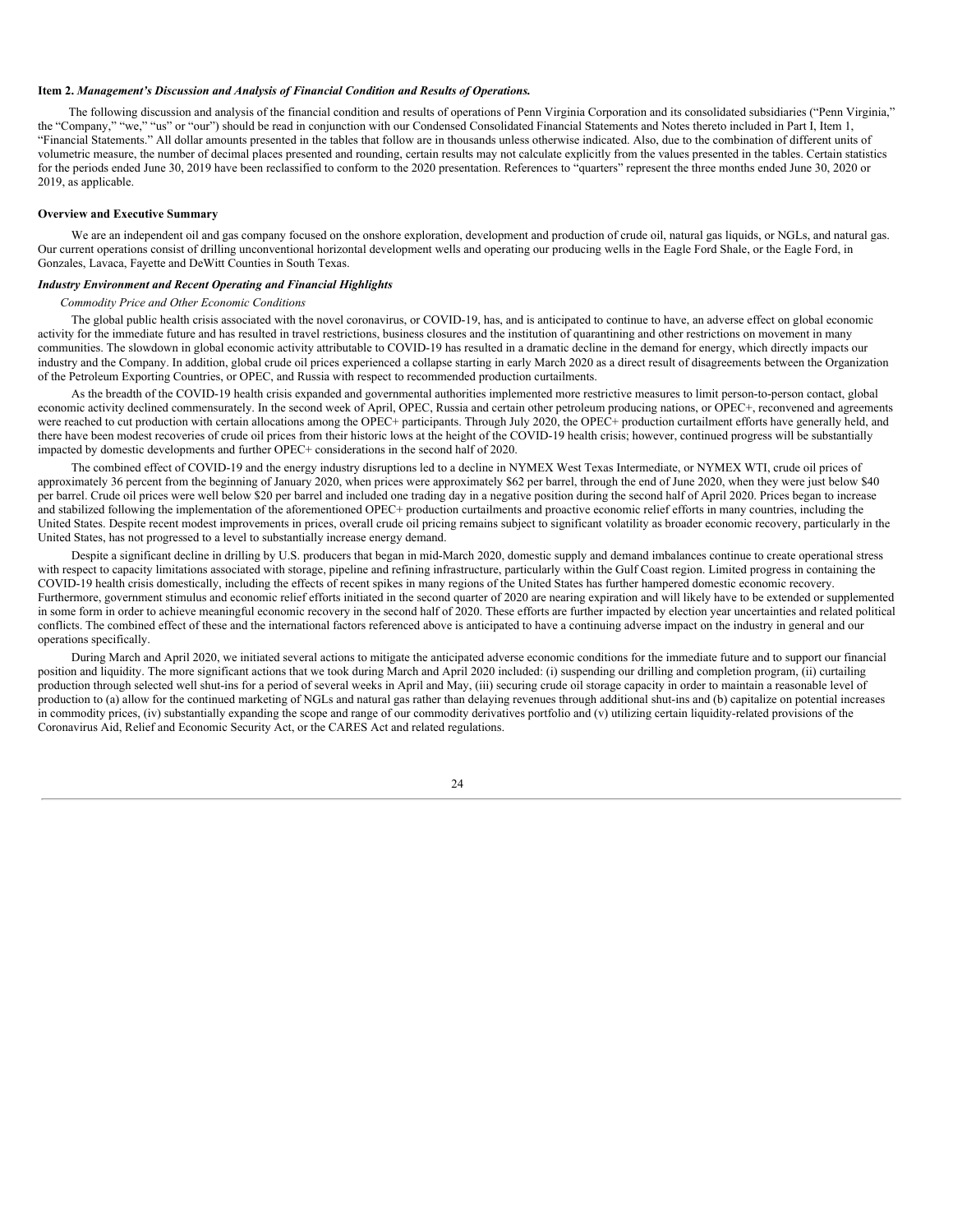These actions are described in greater detail in the discussions for*Key Developments* that follow as well as Notes 2, 5, 8 and 12 to the Condensed Consolidated Financial Statements included in Part I, Item 1, "Financial Statements."

# *Capital Expenditures and Development Progress*

In April 2020 we formally suspended our drilling and completion program, subject to change based on trends in commodity prices, and released all of our contracted drilling rigs. In June 2020, we re-engaged completion activities for wells that were drilled but uncompleted at the time of the suspension. We turned three gross (2.8 net) of these wells to sales in June 2020. Any further resumption of our drilling and completion program will be dependent on trends in commodity prices, which our management team continues to monitor.

During the first half of 2020, we incurred capital expenditures of approximately \$90 million with 96 percent directed to drilling and completion projects. We drilled and completed a total of 16 gross (13.8 net) wells through June 30, 2020.

#### *Sequential Quarterly Analysis*

The following summarizes our key operating and financial highlights for the three months ended June 30, 2020, with comparison to the three months ended March 31, 2020 as presented in the table that follows. The year-over-year highlights for the quarterly periods ended June 30, 2020 and 2019 are addressed in further detail in the discussions for *Financial Condition* and *Results of Operations* that follow.

- Daily production decreased eight percent to 24,617 barrels of oil equivalent per day, or BOEPD, from 26,740 BOEPD due primarily to the suspension of our drilling program in April 2020, as well as our shutting-in production for a substantial number of our wells for several weeks during April and May of 2020. Total production decreased eight percent to 2,240 thousand barrels of oil equivalent, or MBOE, from 2,433 MBOE due primarily to the drilling suspension and production shut-ins referenced above during the quarter ended June 30, 2020.
- Product revenues declined approximately 51 percent to \$44.8 million from \$90.9 million due primarily to 48 percent lower crude oil prices, or \$37.7 million, and nine percent lower crude oil volume, or \$7.4 million. NGL revenues were 17 percent lower due to 15 percent lower prices, or \$0.3 million, and one percent lower volume, or less than \$0.1 million. Natural gas revenues declined 25 percent due to 16 percent lower prices, or \$0.4 million, and 11 percent lower volume, or \$0.3 million.
- Production and lifting costs (consisting of Lease operating expenses, or LOE, and Gathering, processing and transportation expenses, or GPT) decreased on an absolute basis to \$14.7 million from \$16.0 million and declined marginally on a per unit basis to \$6.56 per BOE from \$6.57 per BOE due primarily to the effects of lower production volume. Lower gas lift, chemicals, water disposal, utilities and repairs and maintenance costs primarily associated with the lower production volume were partially offset by crude oil storage charges.
- Production and ad valorem taxes decreased on an absolute and per unit basis to \$2.6 million and \$1.17 per BOE from \$6.2 million and \$2.53 per BOE, respectively, due to the overall effects of substantially lower product pricing and lower volume as well as the effect of lower than anticipated ad valorem tax assessments.
- General and administrative, or G&A, expenses increased on an absolute and per unit basis to \$8.0 million and \$3.56 per BOE from \$7.2 million and \$2.97 per BOE, respectively, due primarily to higher consulting and incentive and share-based compensation costs in the second quarter of 2020.
- Depreciation, depletion and amortization, or DD&A, decreased on an absolute and per unit basis to \$37.1 million and \$16.58 per BOE from \$40.7 million and \$16.73 per BOE due primarily to lower volume.
- We recorded an impairment of our oil and gas properties of \$35.5 million as the unamortized cost of our oil and gas properties, net of deferred income taxes, exceeded the sum of discounted future net revenues from proved properties adjusted for costs excluded from amortization and related income taxes, or the Ceiling Test. The impairment is primarily attributable to a decline in the trailing twelve-month average prices of crude oil, NGLs and natural gas.
- Due to the combined impact of the matters noted in the bullets above, we incurred an operating loss of \$52.5 million in the second quarter of 2020 compared to operating income of \$21.3 million in first quarter of 2020.

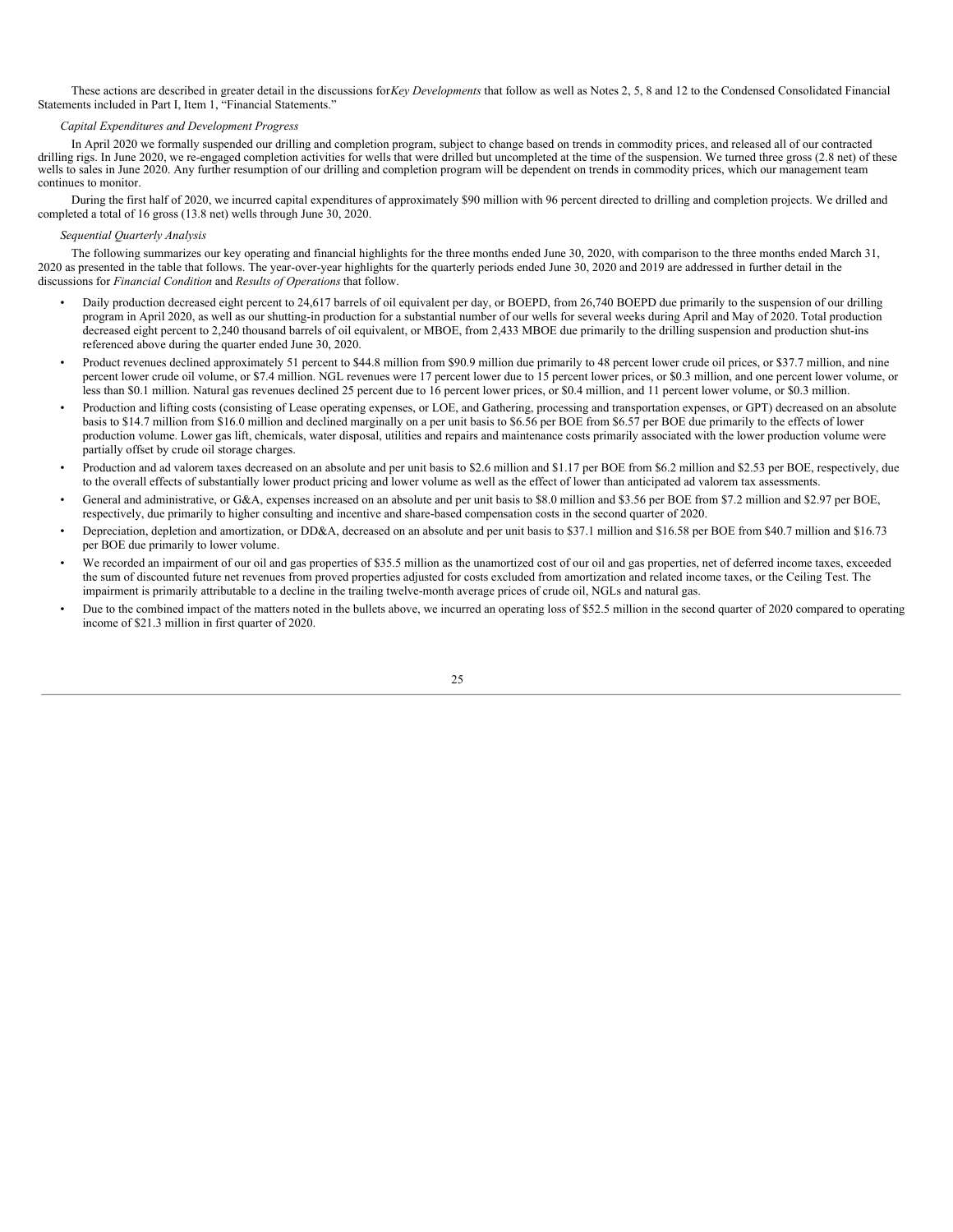The following table sets forth certain historical summary operating and financial statistics for the periods presented:

|                                                           |               |                      |               | <b>Three Months Ended</b> |               |                          |               | <b>Six Months Ended</b> |               |         |  |  |
|-----------------------------------------------------------|---------------|----------------------|---------------|---------------------------|---------------|--------------------------|---------------|-------------------------|---------------|---------|--|--|
|                                                           |               | <b>June 30.</b>      |               | March 30,                 | June 30,      |                          |               | <b>June 30,</b>         |               |         |  |  |
|                                                           |               | 2020                 |               | 2020                      |               | 2019                     |               | 2020                    |               | 2019    |  |  |
| Total production (MBOE)                                   |               | 2,240                |               | 2,433                     |               | 2,534                    |               | 4,674                   |               | 4,756   |  |  |
| Average daily production (BOEPD)                          |               | 24,617               |               | 26,740                    |               | 27,845                   |               | 25,679                  |               | 26,278  |  |  |
| Crude oil production (MBbl)                               |               | 1,719                |               | 1,881                     |               | 1,821                    |               | 3,599                   |               | 3,473   |  |  |
| Crude oil production as a percent of total                |               | 77 %                 |               | 77 %                      |               | 72 %                     |               |                         | 77 %          |         |  |  |
| Product revenues                                          | $\mathbb{S}$  | 44,795               | $\mathbb{S}$  | 90,891                    | $\mathbb{S}$  | 122,823                  | \$            | 135,686                 | $\mathbb{S}$  | 227,460 |  |  |
| Crude oil revenues                                        | $\mathbb{S}$  | 41,197               | \$            | 86,308                    | S             | 114,031                  | \$            | 127,505                 | \$            | 208,843 |  |  |
| Crude oil revenues as a percent of total                  |               | 92 %<br>95 %<br>93 % |               |                           | 94 %          |                          | 92 %          |                         |               |         |  |  |
| Realized prices:                                          |               |                      |               |                           |               |                          |               |                         |               |         |  |  |
| Crude oil (\$ per Bbl)                                    | $\mathbb{S}$  | 23.97                | \$            | 45.90                     | \$            | 62.63                    | $\mathsf{\$}$ | 35.42                   | \$            | 60.14   |  |  |
| NGLs (\$ per Bbl)                                         | $\mathbb S$   | 5.21                 | S             | 6.16                      | S             | 9.01                     | \$            | 5.69                    | <sup>\$</sup> | 12.85   |  |  |
| Natural gas (\$ per Mcf)                                  | $\mathbb{S}$  | 1.54                 | $\mathsf{\$}$ | 1.83                      | $\mathsf{\$}$ | 2.72                     | $\mathsf{\$}$ | 1.69                    | \$            | 2.75    |  |  |
| Aggregate (\$ per BOE)                                    | $\mathbb{S}$  | 20.00                |               | 37.35                     | \$            | 48.47                    | \$            | 29.03                   | \$            | 47.82   |  |  |
| Prices adjusted for derivatives:                          |               |                      |               |                           |               |                          |               |                         |               |         |  |  |
| Crude oil (\$ per Bbl)                                    | \$            | 50.37                | \$            | 54.15                     | \$            | 59.02                    | \$            | 52.34                   | \$            | 57.76   |  |  |
| Natural gas (\$ per Mcf)                                  | $\mathsf{\$}$ | 1.79                 | $\mathsf{\$}$ | 1.90                      | \$            | 2.72                     | $\mathsf{\$}$ | 1.85                    | $\mathsf{\$}$ | 2.75    |  |  |
| Aggregate (\$ per BOE)                                    | $\mathbb{S}$  | 40.41                | S             | 43.78                     | \$            | 45.87                    | \$            | 42.16                   | S             | 46.08   |  |  |
| Production and lifting costs:                             |               |                      |               |                           |               |                          |               |                         |               |         |  |  |
| Lease operating (\$ per BOE)                              | \$            | 4.06                 | \$            | 4.33                      | \$            | 4.09                     | \$            | 4.20                    | \$            | 4.49    |  |  |
| Gathering, processing and transportation (\$ per BOE)     | $\mathbb{S}$  | 2.50                 | \$            | 2.24                      | \$            | 2.53                     | $\mathsf{\$}$ | 2.36                    | $\mathsf{\$}$ | 2.17    |  |  |
| Production and ad valorem taxes (\$ per BOE)              | $\mathbf S$   | 1.17                 | \$            | 2.53                      | \$            | 2.99                     | \$            | 1.88                    | <sup>\$</sup> | 2.79    |  |  |
| General and administrative (\$ per BOE) <sup>1</sup>      | $\mathsf{\$}$ | 3.56                 | \$            | 2.97                      | $\mathsf{\$}$ | 2.46                     | $\mathsf{\$}$ | 3.26                    | $\mathsf{\$}$ | 2.80    |  |  |
| Depreciation, depletion and amortization (\$ per BOE)     | $\mathbb{S}$  | 16.58                | \$            | 16.73                     | S             | 17.48                    | \$            | 16.66                   | \$            | 17.49   |  |  |
| Capital expenditure program costs <sup>2</sup>            | $\mathbb{S}$  | 10,719               | $\mathsf{\$}$ | 79,220                    | $\mathbb{S}$  | 90,872                   | $\mathbb{S}$  | 89,939                  | $\mathbb{S}$  | 192,160 |  |  |
| Cash provided by operating activities <sup>3</sup>        | $\mathbb{S}$  | 56,422               | \$            | 72,473                    | \$            | 85,103                   | \$            | 128,895                 | \$            | 154,362 |  |  |
| Cash paid for capital expenditures 4                      | $\mathbb{S}$  | 50,812               | \$            | 62,015                    | \$            | 89,455                   | \$            | 112,827                 | \$            | 175,941 |  |  |
| Cash and cash equivalents at end of period                | S             | 21,945               | \$            | 55,331                    | \$            | 12,796                   | \$            | 21,945                  | \$            | 12,796  |  |  |
| Debt outstanding at end of period, net <sup>5</sup>       | $\mathsf{\$}$ | 553,234              | \$            | 592,624                   |               | $\mathsf{\$}$<br>531,476 |               | 553,234                 | \$            | 531,476 |  |  |
| Credit available under credit facility at end of period 6 | s             | 40,200               | S             | 100,200                   | S             | 159,600                  | S             | 40,200                  | S             | 159,600 |  |  |
| Net development wells drilled and completed               |               | 2.8                  |               | 11.0                      |               | 7.3                      |               | 13.8                    |               | 15.1    |  |  |

 $\frac{1}{1}$  Includes combined amounts of \$0.42, \$0.35 and \$0.43 per BOE for the three months ended June 30, 2020, March 31, 2020 and June 30, 2019, respectively, and \$0.39 and \$0.60 per BOE for the six months ended June 30, 2020 and 2019, respectively attributable to equity-classified share-based compensation and significant special charges, including acquisition, divestiture and strategic transaction and other costs, as descri

<sup>2</sup> Includes amounts accrued and excludes capitalized interest and capitalized labor.

<sup>3</sup> Includes net cash received (paid) for derivative settlements and premiums received (paid) of \$59.1 million, \$(0.3) million and \$(8.3) million for the three months ended June 30, 2020, March 31, 2020 and June 30, 2019, respectively, and \$58.9 million and \$(3.9) million for the six months ended June 30, 2020 and 2019, respectively. Reflects changes in operating assets and liabilities of \$(16.9) million, \$16.0<br>million and \$8 respectively.

<sup>4</sup> Represents actual cash paid for capital expenditures including capitalized interest and capitalized labor.

<sup>5</sup>Represents amounts net of unamortized discount and deferred issue costs of \$6.2 million, \$6.8 million and \$8.5 million as of June 30, 2020, March 31, 2020 and June 30, 2019, respectively.

<span id="page-25-0"></span><sup>6</sup> The borrowing base under the credit agreement, or Credit Facility, was reduced to \$400 million effective April 30, 2020 through June 30, 2020 at which time it was further decreased to \$375 million. Effective October 1, 2020, availability under the Credit Facility will be limited to a maximum of \$350 million until the redetermination of the borrowing base in Fall 2021.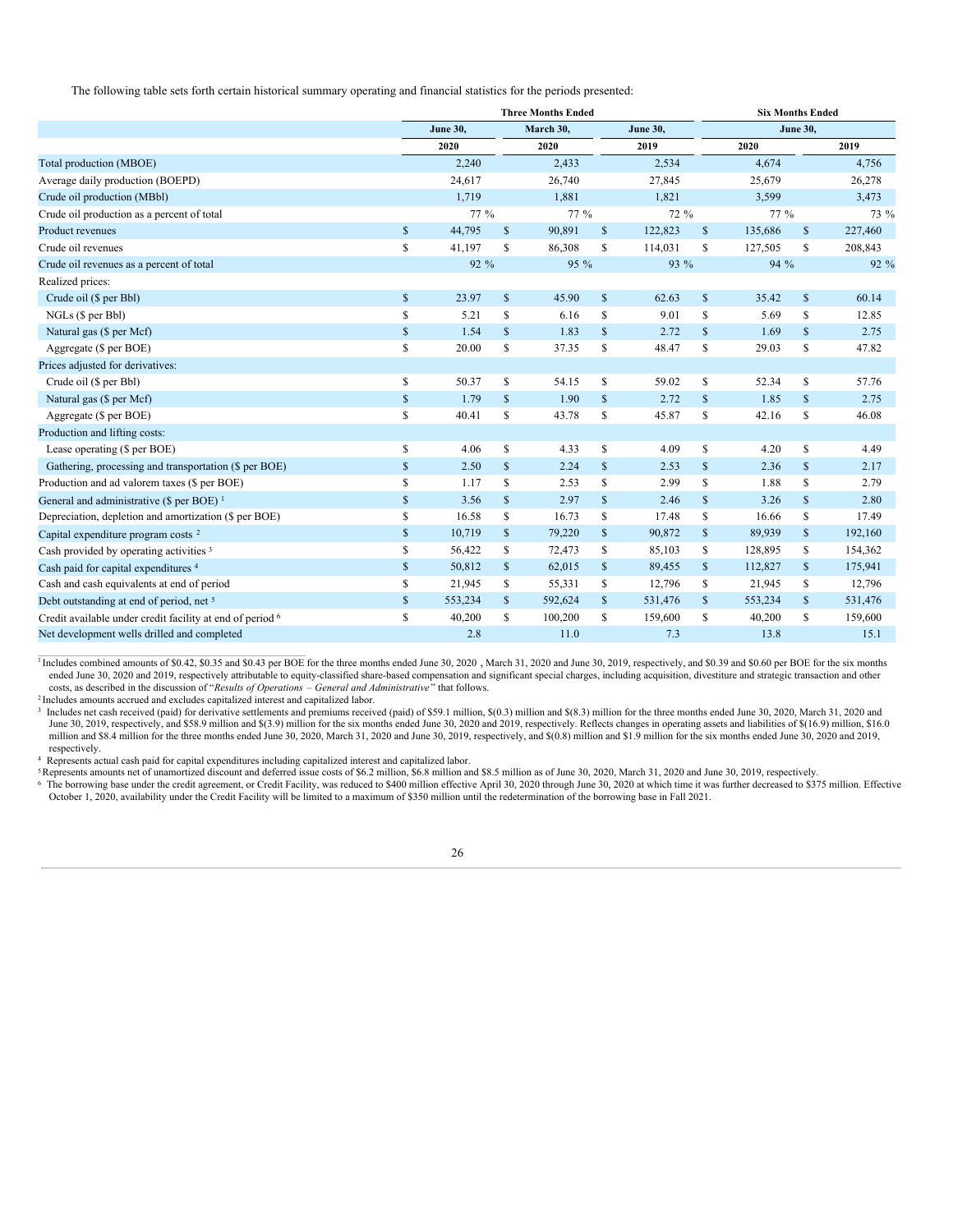#### **Key Developments**

The following general business developments had or may have a significant impact on our results of operations, financial position and cash flows:

### *Actions to Address the Economic Impact of COVID-19 and Decline in Commodity Prices*

During the first half of 2020, we initiated and pursued several actions to mitigate the anticipated adverse economic conditions for the immediate future and to support our financial position, liquidity and the efficient continuity of our operations as follows:

*Drilling and Completion Program*. We suspended our drilling and completion program in April 2020. All of our contracted operated rigs were released from drilling activities in early April 2020. See Note 12 to our Condensed Consolidated Financial Statements included in Part I, Item 1, "Financial Statements" for additional information.

*Production Curtailment.* In April 2020 we began shutting-in production on selected wells for a period of several weeks extending through mid-May 2020. As of June 30, 2020, all but 12 gross wells were back online and producing.

*Crude Oil Storage*. We secured supplemental storage capacity for our crude oil production through October 2020. See Note 12 to our Condensed Consolidated Financial Statements included in Part I, Item 1, "Financial Statements" for additional information. This additional storage capacity enabled us to store a significant portion of our May oil production and sell such production at an increased price in June 2020.

*Derivatives*. We substantially expanded the scope and range of our commodity derivatives portfolio and restructured certain oil hedge positions to move hedge positions from the second half of 2021 into the second and the fourth quarters of 2020. In the second quarter of 2020, we received approximately \$60 million in net cash proceeds from settlements, net of premiums, of our commodity derivatives.

*Federal Relief*. We utilized a number of liquidity and income tax measures made available under the CARES Act and related regulations, the most significant of which was the application for an accelerated refund of our remaining alternative minimum tax, or AMT, credits of \$2.5 million, which was received in June 2020, that would have otherwise been payable to us over the next two years.

*Working Capital*. We have negotiated more favorable payment terms with certain of our larger vendors and are continuing to increase our diligence in collecting and managing our portfolio of joint venture receivables.

*Cost Containment*. We eliminated annual cost-of-living and similar adjustments to our salaries and wages for 2020.

#### *Borrowing B*a*se Redetermination*

On April 30, 2020, we entered into the Borrowing Base Redetermination Agreement and Amendment No. 7 to Credit Agreement, or the Seventh Amendment. The Seventh Amendment, which became effective on April 30, 2020, provides a \$1.0 billion revolving commitment and initially provided for a \$400 million borrowing base, including a \$25 million sublimit for the issuance of letters of credit. The borrowing base decreased to \$375 million in accordance with the terms of the Seventh Amendment effective July 1, 2020 and, effective October 1, 2020, availability under the Credit Facility is further limited to a maximum of \$350 million until the redetermination of the borrowing base in Fall 2021. In addition, the Seventh Amendment provides for: (i) an increase of 100 basis points to the applicable margin ranges for outstanding borrowings, (ii) a decrease to the maximum leverage ratio from 4.00 times to 3.50 times, (iii) implementation of certain anti-cash hoarding provisions, including the requirement to repay outstanding loans and cash collateralize outstanding letters of credit on a weekly basis in the amount of any cash on the balance sheet (subject to certain exceptions) in excess of \$25 million and (iv) further limitations on dividends and share repurchases until Spring 2021 borrowing base determination.

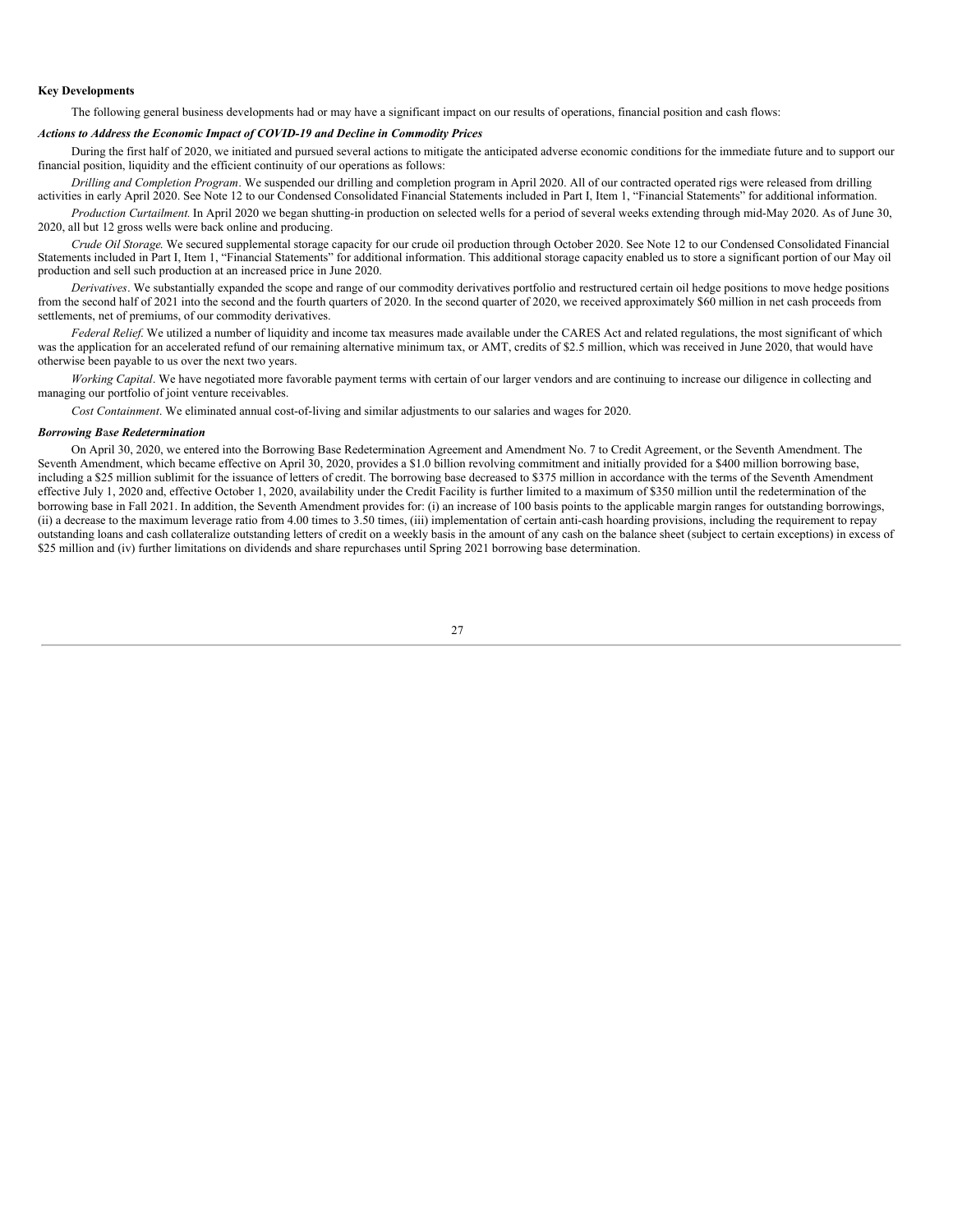# *Commodity Hedging Program*

As of July 31, 2020, we have hedged a portion of our estimated future crude oil and natural gas production from August 1, 2020 through the first half of 2021. We are currently unhedged with respect to NGL production. The following table summarizes our net hedge positions for the periods presented:

|                                                       |              | 3Q2020 |              | 4O2020<br>1Q2021<br>202021 |              |        | 3Q2021        |        | 4Q2021        |       |              |       |
|-------------------------------------------------------|--------------|--------|--------------|----------------------------|--------------|--------|---------------|--------|---------------|-------|--------------|-------|
| <b>NYMEX WTI Crude Swaps</b>                          |              |        |              |                            |              |        |               |        |               |       |              |       |
| Average Volume Per Day (barrels)                      |              | 12,543 |              | 9,804                      |              | 5,000  |               | 4,945  |               |       |              |       |
| Weighted Average Swap Price (\$/barrel)               | \$           | 50.31  | \$           | 55.18                      | \$           | 51.60  | \$            | 51.60  |               |       |              |       |
| <b>NYMEX WTI Purchased Puts/Sold Calls</b>            |              |        |              |                            |              |        |               |        |               |       |              |       |
| Average Volume Per Day (barrels)                      |              | 4,043  |              | 2,000                      |              | 5,000  |               | 4,945  |               | 3,261 |              | 3,261 |
| Weighted Average Purchased Put Price (\$/barrel)      | \$           | 52.70  | $\$$         | 48.00                      | $\mathbb{S}$ | 45.00  | $\mathbb{S}$  | 45.00  | $\mathbb{S}$  | 40.00 | $\mathbb{S}$ | 40.00 |
| Weighted Average Sold Call (\$/barrel)                | \$           | 58.26  | \$           | 57.10                      | \$           | 50.06  | \$            | 50.06  | \$            | 50.00 | \$           | 50.00 |
| <b>NYMEX WTI Purchased Puts</b>                       |              |        |              |                            |              |        |               |        |               |       |              |       |
| Average Volume Per Day (barrels)                      |              | 2,174  |              |                            |              |        |               |        |               |       |              |       |
| Weighted Average Purchased Put (\$/barrel)            | \$           | 55.00  |              |                            |              |        |               |        |               |       |              |       |
| Weighted Average Premium (\$/barrel)                  | \$           | 0.06   |              |                            |              |        |               |        |               |       |              |       |
| Average Volume Per Day (barrels)                      |              | 674    |              |                            |              |        |               |        |               |       |              |       |
| Weighted Average Purchased Put (\$/barrel)            | \$           | 48.00  |              |                            |              |        |               |        |               |       |              |       |
| Weighted Average Premium (\$/barrel)                  | $\mathbb{S}$ | 0.06   |              |                            |              |        |               |        |               |       |              |       |
| Average Volume Per Day (barrels)                      |              | 2,174  |              |                            |              |        |               |        |               |       |              |       |
| Weighted Average Purchased Put (\$/barrel)            | \$           | 37.00  |              |                            |              |        |               |        |               |       |              |       |
| Weighted Average Deferred Premium (\$/barrel)         | \$           | 1.23   |              |                            |              |        |               |        |               |       |              |       |
| Average Volume Per Day (barrels)                      |              | 2,717  |              |                            |              |        |               |        |               |       |              |       |
| Weighted Average Purchased Put (\$/barrel)            | \$           | 30.00  |              |                            |              |        |               |        |               |       |              |       |
| Weighted Average Deferred Premium (\$/barrel)         | \$           | 3.63   |              |                            |              |        |               |        |               |       |              |       |
| Average Volume Per Day (barrels)                      |              |        |              |                            |              | 2,500  |               | 2,473  |               |       |              |       |
| Weighted Average Purchased Put (\$/barrel)            |              |        |              |                            | $\mathbb{S}$ | 36.00  | $\mathbb{S}$  | 36.00  |               |       |              |       |
| Weighted Average Premium (\$/barrel)                  |              |        |              |                            | \$           | 4.50   | \$            | 4.50   |               |       |              |       |
| <b>NYMEX WTI Put Spread</b>                           |              |        |              |                            |              |        |               |        |               |       |              |       |
| Average Volume Per Day (barrels)                      |              | 2,174  |              |                            |              |        |               |        |               |       |              |       |
| Weighted Average Put Spread Purchased Put (\$/barrel) | \$           | 39.00  |              |                            |              |        |               |        |               |       |              |       |
| Weighted Average Put Spread Sold Put (\$/barrel)      | \$           | 32.00  |              |                            |              |        |               |        |               |       |              |       |
| Weighted Average Deferred Premium (\$/barrel)         | \$           | 3.25   |              |                            |              |        |               |        |               |       |              |       |
| Average Volume Per Day (barrels)                      |              | 2,174  |              |                            |              |        |               |        |               |       |              |       |
| Weighted Average Put Spread Purchased Put (\$/barrel) | \$           | 30.00  |              |                            |              |        |               |        |               |       |              |       |
| Weighted Average Put Spread Sold Put (\$/barrel)      | \$           | 20.00  |              |                            |              |        |               |        |               |       |              |       |
| Weighted Average Deferred Premium (\$/barrel)         | \$           | 2.45   |              |                            |              |        |               |        |               |       |              |       |
| <b>NYMEX WTI Sold Puts</b>                            |              |        |              |                            |              |        |               |        |               |       |              |       |
| Average Volume Per Day (barrels)                      |              |        |              | 5,087                      |              | 12,500 |               | 12,363 |               | 3,261 |              | 3,261 |
| Weighted Average Sold Put Price (\$/barrel)           |              |        | \$           | 43.50                      | \$           | 36.73  | \$            | 36.73  | \$            | 35.00 | \$           | 35.00 |
| <b>MEH Crude Swaps</b>                                |              |        |              |                            |              |        |               |        |               |       |              |       |
| Average Volume Per Day (barrels)                      |              | 2,000  |              | 2,000                      |              |        |               |        |               |       |              |       |
| Weighted Average Swap Price (\$/barrel)               | \$           | 61.03  | \$           | 61.03                      |              |        |               |        |               |       |              |       |
| <b>MEH-NYMEX WTI Crude Basis Swaps</b>                |              |        |              |                            |              |        |               |        |               |       |              |       |
| Average Volume Per Day (barrels)                      |              | 10,870 |              |                            |              |        |               |        |               |       |              |       |
| Weighted Average Swap Price (\$/barrel)               | \$           | 1.04   |              |                            |              |        |               |        |               |       |              |       |
| <b>NYMEX WTI Crude CMA Roll Basis Swaps</b>           |              |        |              |                            |              |        |               |        |               |       |              |       |
| Average Volume Per Day (barrels)                      |              | 14,130 |              |                            |              |        |               |        |               |       |              |       |
| Weighted Average Swap Price (\$/barrel)               | $\mathbb{S}$ | (0.43) |              |                            |              |        |               |        |               |       |              |       |
| <b>NYMEX HH Purchased Puts/Sold Calls</b>             |              |        |              |                            |              |        |               |        |               |       |              |       |
| Average Volume Per Day (MMBtus)                       |              | 12,804 |              | 12,804                     |              | 3,333  |               | 3,297  |               | 3,261 |              | 3,261 |
| Weighted Average Purchased Put (\$/MMBtu)             | \$           | 2.00   | \$           | 2.00                       | \$           | 2.50   | \$            | 2.50   | \$            | 2.50  | \$           | 2.50  |
| Weighted Average Sold Call (\$/MMBtu)                 | $\mathbb{S}$ | 2.21   | $\mathbb{S}$ | 2.21                       | $\mathbb{S}$ | 2.85   | <sup>\$</sup> | 2.85   | $\mathcal{S}$ | 2.85  | $\mathbb{S}$ | 2.85  |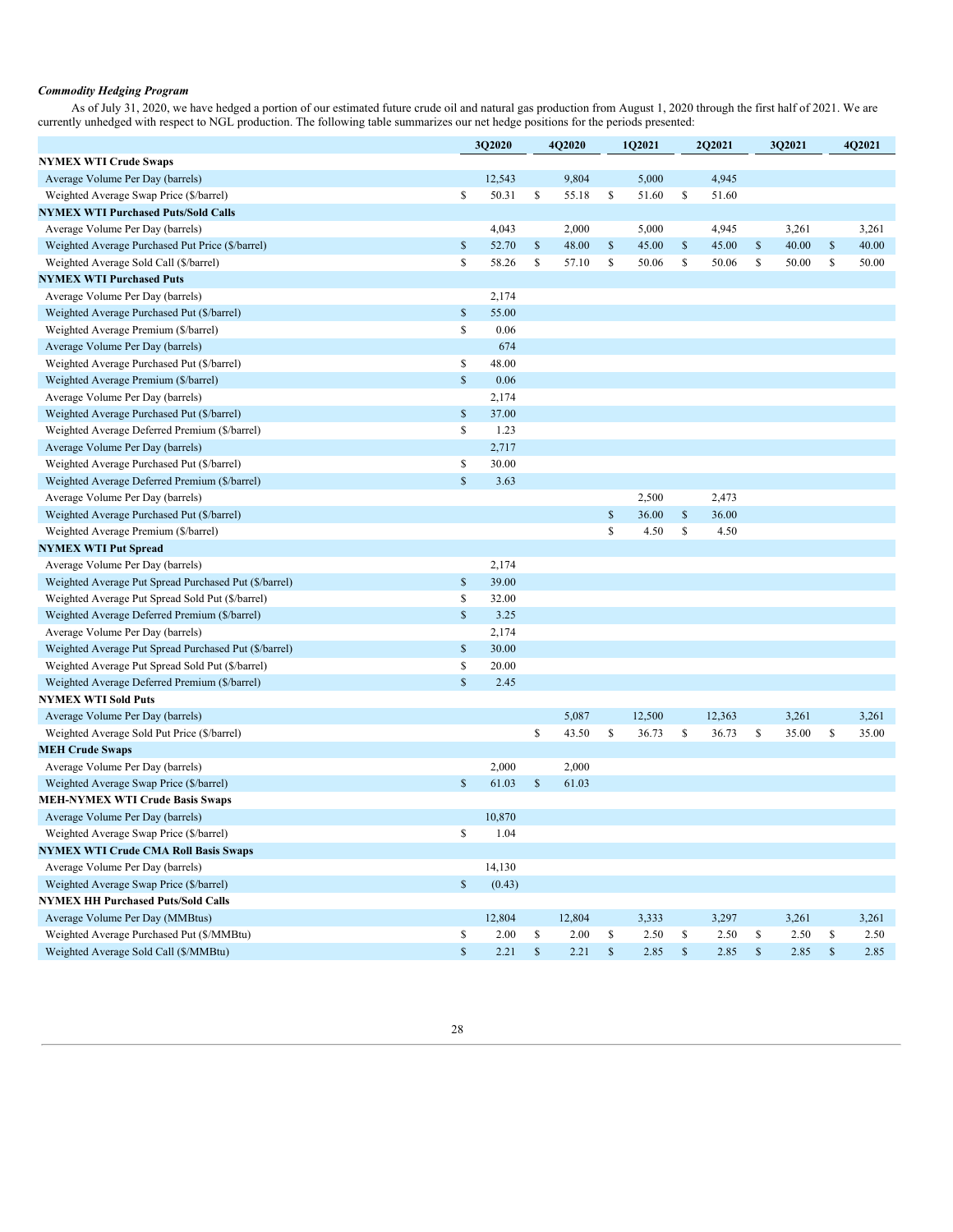# *Production and Development Plans*

<span id="page-28-0"></span>Total production for the second quarter of 2020 was 2,240 MBOE, or 24,617 BOEPD, with approximately 77 percent, or 1,719 MBbls, of production from crude oil, 13 percent from NGLs and 10 percent from natural gas. We drilled and turned three gross (2.8 net) wells to sales during the second quarter of 2020. As of June 30, 2020, we had approximately 99,000 gross (86,500 net) acres in the Eagle Ford, net of expirations. Approximately 92 percent of our acreage is held by production and substantially all is operated by us.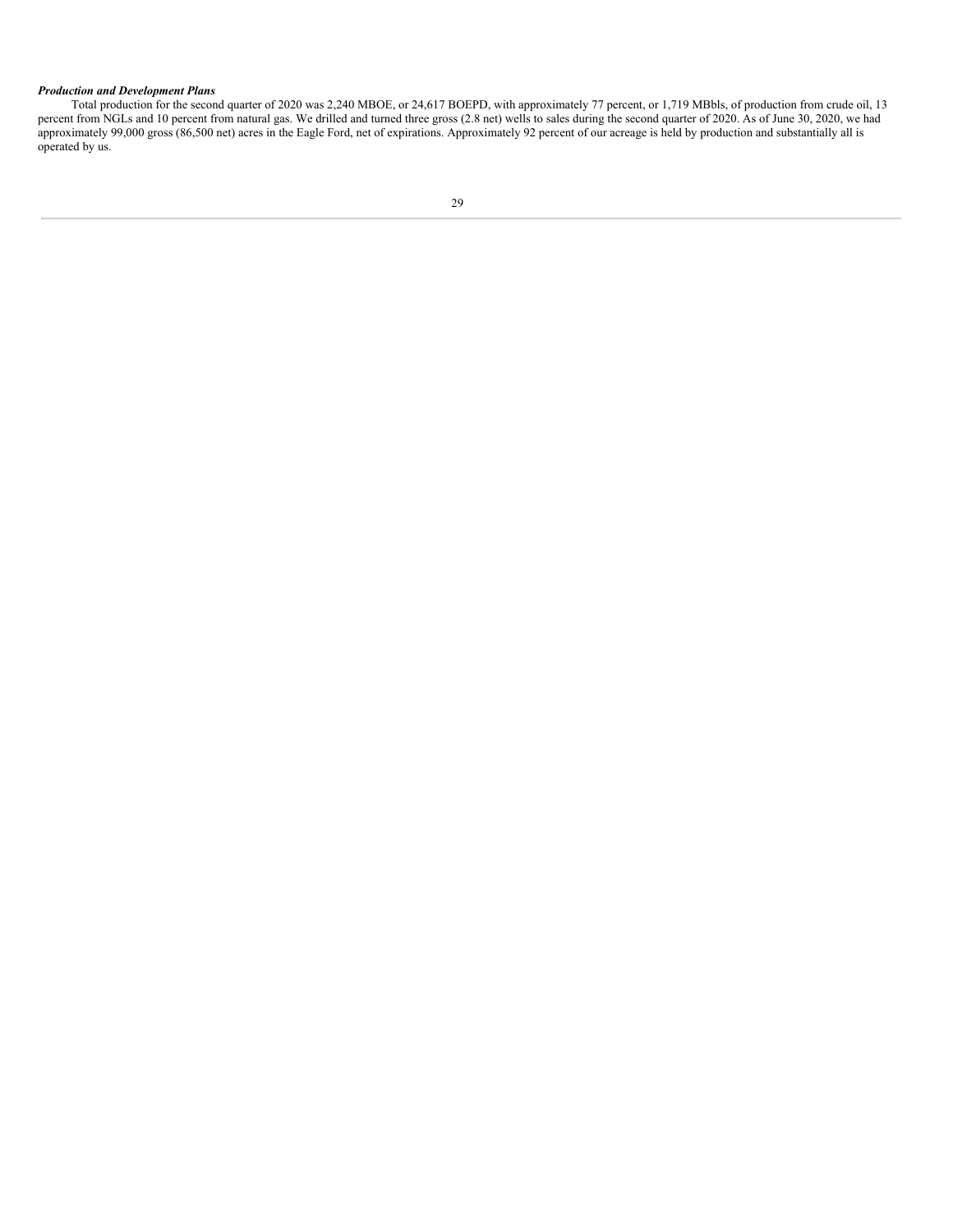# **Financial Condition**

#### *Liquidity*

Our primary sources of liquidity include our cash on hand, cash provided by operating activities and borrowings under the Credit Facility. The Credit Facility provides us with up to \$1.0 billion in borrowing commitments. The borrowing base under the Credit Facility was \$400 million through June 30, 2020 at which time it was further reduced to \$375 million. Effective October 1, 2020, availability under the Credit Facility will be limited to a maximum of \$350 million until the redetermination of the borrowing base in Fall 2021. As of August 1, 2020, we had \$40.2 million available under the Credit Facility.

Our cash flows from operating activities are subject to significant volatility due to changes in commodity prices for crude oil, NGL and natural gas products, as well as variations in our production. The prices for these commodities are driven by a number of factors beyond our control, including global and regional product supply and demand, weather, product distribution, refining and processing capacity and other supply chain dynamics, among other factors. All of these factors have been negatively impacted by the COVID-19 health crisis and the ongoing disruptions to the global energy markets. In order to mitigate this volatility, we entered into derivative contracts with a number of financial institutions, all of which are participants in the Credit Facility, hedging a portion of our estimated future crude oil and natural gas production through the first half of 2021. The level of our hedging activity and duration of the financial instruments employed depends on our desired cash flow protection, available hedge prices, the magnitude of our capital program and our operating strategy.

#### *Capital Resources*

We plan to fund our operations for the next twelve months primarily with cash on hand, cash from operating activities, including net receipts from derivative settlements and borrowings under the Credit Facility. Based upon current price and production expectations for the remainder of the year, we believe that our cash on hand, cash from operating activities and borrowings under our Credit Facility will be sufficient to fund our operations for the next twelve months; however, future cash flows are subject to a number of variables including the length and magnitude of the current global economic slowdown associated with the COVID-19 health crisis and related disruptions to global energy markets.

*Cash on Hand and Cash From Operating Activities.* As of July 31, 2020, we had approximately \$10.5 million of cash on hand. For additional information and an analysis of our historical cash from operating activities, see the "*Cash Flows*" discussion that follows.

*Credit Facility Borrowings.* During the six months ended June 30, 2020, we repaid \$3 million, net of borrowings, under the Credit Facility. For additional information regarding the terms and covenants under the Credit Facility, see the "*Capitalization*" discussion that follows.

The following table summarizes our borrowing activity under the Credit Facility for the periods presented:

|                                  | <b>Borrowings Outstanding</b> |                      |           |         |  |                |                     |               |  |
|----------------------------------|-------------------------------|----------------------|-----------|---------|--|----------------|---------------------|---------------|--|
|                                  |                               |                      | Weighted- |         |  |                |                     |               |  |
|                                  |                               | <b>End of Period</b> |           | Average |  | <b>Maximum</b> | <b>Average Rate</b> |               |  |
| Three months ended June 30, 2020 |                               | 359,400              |           | 380,774 |  | 399,400        | 3.54                | $\%$          |  |
| Six months ended June 30, 2020   |                               | 359,400              |           | 378,416 |  | 399,400        | 3.61                | $\frac{0}{0}$ |  |

*Proceeds from Sales of Assets*. For additional information and an analysis of our historical proceeds from sales of assets, see the "*Cash Flows*" discussion that follows.

*Capital Markets Transactions*. From time-to-time and under market conditions that we believe are favorable to us, we may consider capital market transactions, including the offering of debt and equity securities. We maintain an effective shelf registration statement to allow for optionality.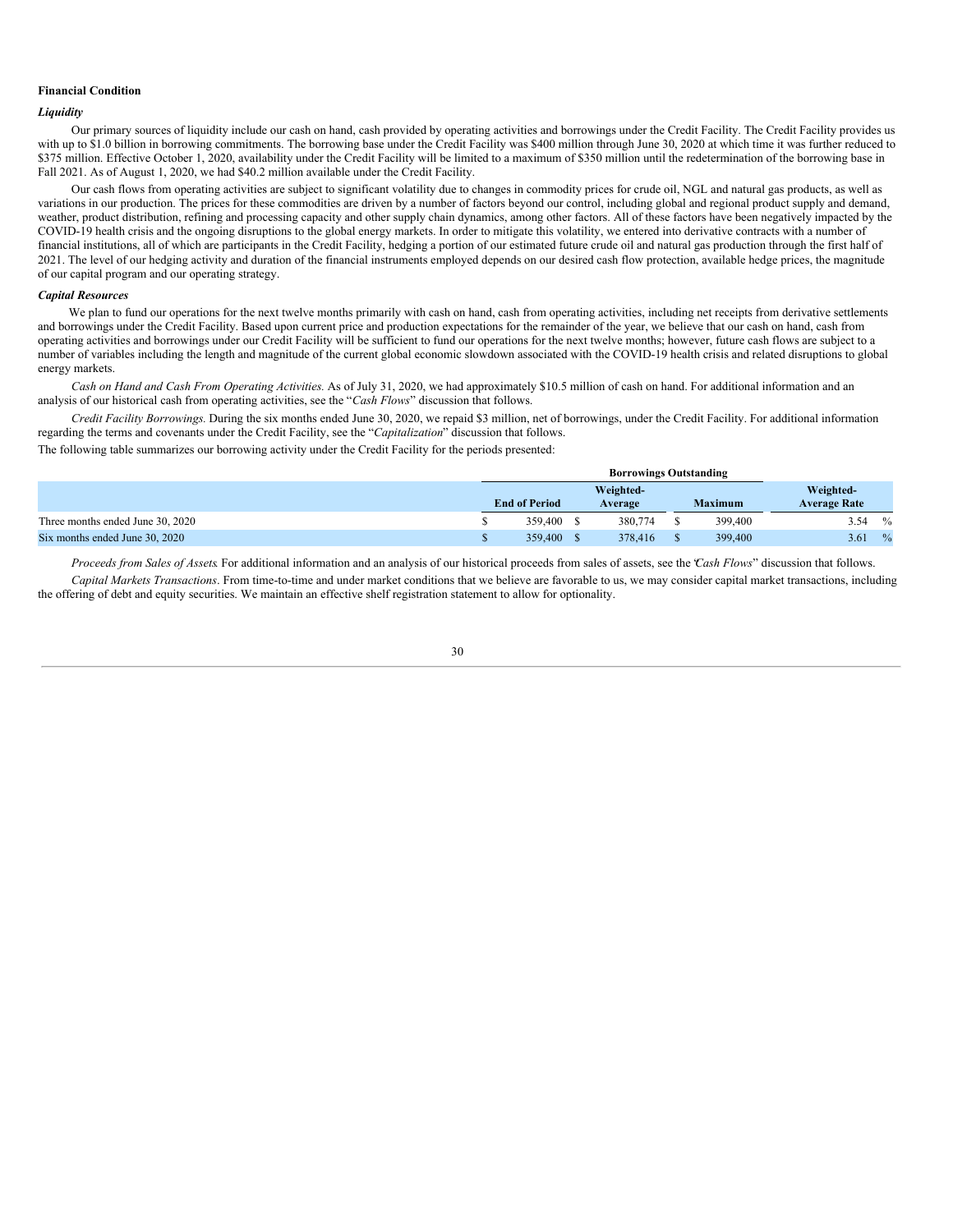### *Cash Flows*

The following table summarizes our cash flows for the periods presented:

|                                                                    |    | <b>Six Months Ended</b> |    |                 |
|--------------------------------------------------------------------|----|-------------------------|----|-----------------|
|                                                                    |    | <b>June 30,</b>         |    | <b>June 30,</b> |
|                                                                    |    | 2020                    |    | 2019            |
| Cash flows from operating activities                               |    |                         |    |                 |
| Operating cash flows, net of working capital changes               | \$ | 82,231                  | \$ | 177,117         |
| Crude oil derivative settlements and premiums received (paid), net |    | 59,245                  |    | (3,907)         |
| Natural gas derivative settlements received, net                   |    | (368)                   |    |                 |
| Interest payments, net of amounts capitalized                      |    | (14,316)                |    | (16, 784)       |
| Interest rate swap settlements paid, net                           |    | (368)                   |    |                 |
| Income tax refunds                                                 |    | 2,471                   |    |                 |
| Acquisition, divestiture and strategic transaction costs paid      |    |                         |    | (1,985)         |
| Reorganization-related administration fees and costs paid          |    |                         |    | (79)            |
| Net cash provided by operating activities                          |    | 128,895                 |    | 154,362         |
| Cash flows from investing activities                               |    |                         |    |                 |
| Capital expenditures                                               |    | (112, 827)              |    | (175, 941)      |
| Proceeds from sales of assets, net                                 |    | 83                      |    | 29              |
| Net cash used in investing activities                              |    | (112,744)               |    | (175, 912)      |
| Cash flows from financing activities                               |    |                         |    |                 |
| Proceeds from credit facility borrowings, net                      |    | (3,000)                 |    | 19,000          |
| Debt issuance costs paid                                           |    | (72)                    |    | (2,518)         |
| Other, net                                                         |    | 1,068                   |    |                 |
| Net cash provided by (used in) financing activities                |    | (2,004)                 |    | 16,482          |
| Net increase (decrease) in cash and cash equivalents               | S  | 14,147                  | S  | (5,068)         |

*Cash Flows from Operating Activities.* The decrease of \$25.5 million in net cash provided by operating activities for the six months ended June 30, 2020 compared to the corresponding period in 2019 was primarily attributable to the substantial decline in commodity prices resulting from the adverse impact of COVID-19 on the global economy and disruptions in the global energy markets as well as marginally lower total production, each of which substantially decreased our realized product revenues. The adverse impact on cash received from realized revenues was partially offset by:(i) substantially higher receipts from derivatives settlements in the 2020 period, particularly in the second quarter of 2020, (ii) lower interest payments due to substantially lower weighted-average variable rates despite higher outstanding borrowings in the 2020 period, (iii) the receipt of an alternative minimum tax credit carryforward that was accelerated as a result of the CARES Act, (iv) the absence in the 2020 period of acquisition, divestiture, strategic transaction and reorganization-related administration fees and costs that were paid in the 2019 period, (v) the beneficial impact in the 2020 period of cost containment efforts in both our operations and administrative functions including lower discretionary maintenance and cost deferrals consistent with lower levels of business activity, the elimination of cost-of-living and similar adjustments to our salaries and wages and (vi) improved working capital management.

*Cash Flows from Investing Activities*. As illustrated in the tables below, our cash payments for capital expenditures were significantly lower during the 2020 period as compared to the 2019 period, due primarily to a suspension of the drilling and completion program during a portion of the 2020 period. Lower payments in the 2020 period were also impacted by the extension of payment periods with certain of our larger drilling and completion vendors. In addition, we received marginally higher proceeds from the sale of scrap tubular and well materials in the 2020 period compared to the 2019 period.

The following table sets forth costs related to our capital expenditures program for the periods presented:

|                                                         | <b>Six Months Ended</b> |                 |
|---------------------------------------------------------|-------------------------|-----------------|
|                                                         | <b>June 30,</b>         | <b>June 30,</b> |
|                                                         | 2020                    | 2019            |
| Drilling and completion                                 | 86,312                  | 185,649         |
| Lease acquisitions and other land-related costs         | 2,562                   | 1,383           |
| Pipeline, gathering facilities and other equipment, net | 1,056                   | 4,817           |
| Geological and geophysical (seismic) costs              | $\Omega$                | 311             |
|                                                         | 89,939                  | 192,160         |

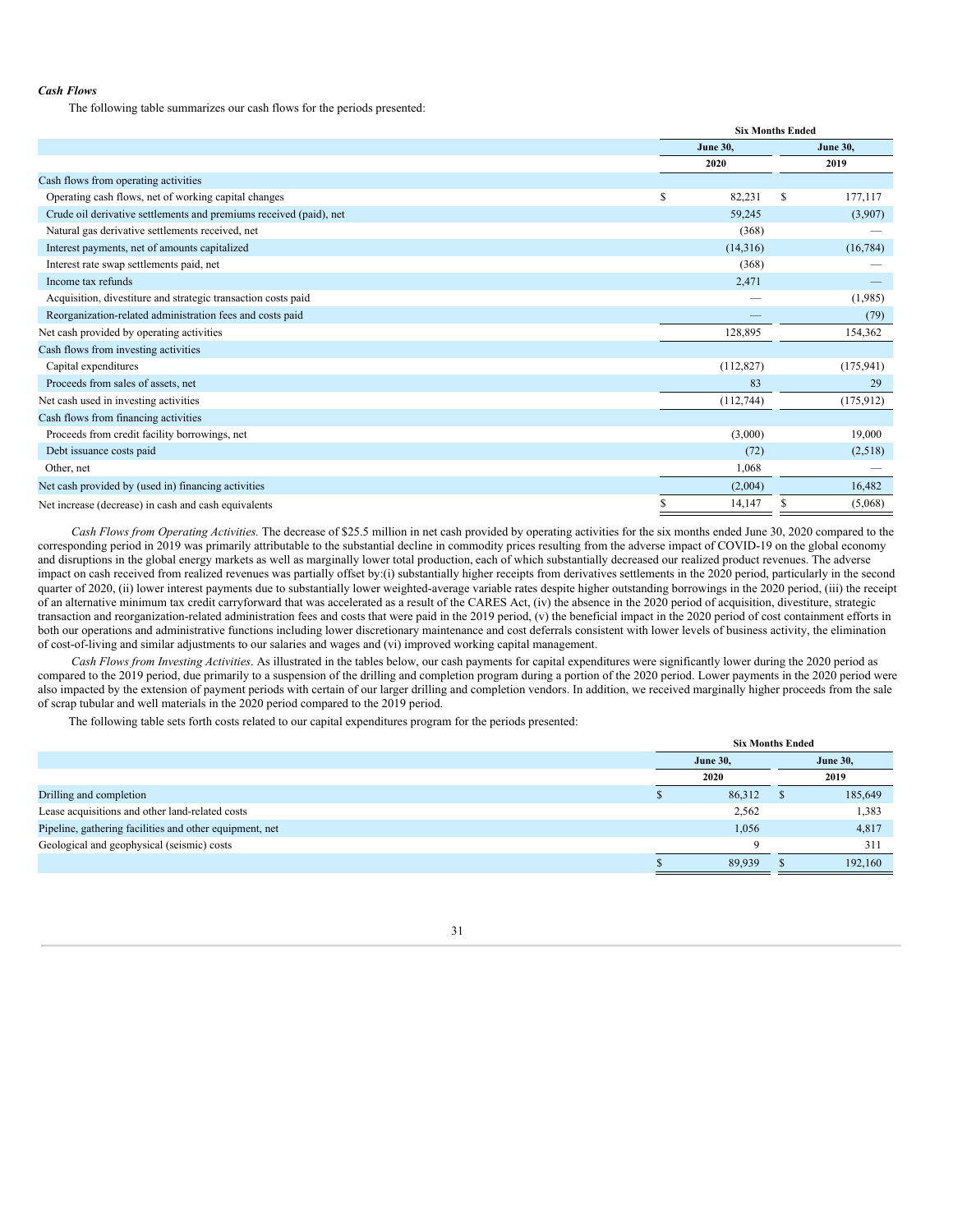The following table reconciles the total costs of our capital expenditures program with the net cash paid for capital expenditures as reported in our Condensed Consolidated Statements of Cash Flows for the periods presented:

|                                                                                         |    | <b>Six Months Ended</b>  |                 |
|-----------------------------------------------------------------------------------------|----|--------------------------|-----------------|
|                                                                                         |    | <b>June 30,</b>          | <b>June 30,</b> |
|                                                                                         |    | 2020                     | 2019            |
| Total capital expenditures program costs (from above)                                   | S. | 89,939                   | \$<br>192,160   |
| Decrease (increase) in accounts payable for capital items and accrued capitalized costs |    | 20,294                   | (17, 397)       |
| Less:                                                                                   |    |                          |                 |
| Transfers from tubular inventory and well materials                                     |    | (4,322)                  | (3,458)         |
| Sales and use tax refunds received and applied to property accounts                     |    | $\overline{\phantom{a}}$ | (2,855)         |
| Other, net                                                                              |    |                          | (32)            |
| Add:                                                                                    |    |                          |                 |
| Tubular inventory and well materials purchased in advance of drilling                   |    | 4,328                    | 3,130           |
| Capitalized internal labor                                                              |    | 1,198                    | 2,164           |
| Capitalized interest                                                                    |    | 1,390                    | 2,229           |
| Total cash paid for capital expenditures                                                |    | 112,827                  | 175,941         |

*Cash Flows from Financing Activities.* The 2020 period includes repayments of \$49 million and borrowings of \$46 million under the Credit Facility. Borrowings during the 2020 period were used to fund our capital program costs at the beginning of the 2020 period and we were ultimately able to reduce outstanding borrowings due to the suspension of the drilling and completion program and our ability to generate positive cash from operating activities. The 2019 period includes borrowings of \$32 million and repayments of \$13 million under the Credit Facility which were used to fund a portion of the capital program during that period. We also paid less than \$0.1 million and \$2.5 million of debt issue costs in the 2020 and 2019 periods, respectively, in connection with amendments to the Credit Facility.

### *Capitalization*

The following table summarizes our total capitalization as of the dates presented:

|                                     | <b>June 30,</b><br>2020<br>359,400<br>193,834<br>553,234<br>590,539 |           |      | December 31, |  |
|-------------------------------------|---------------------------------------------------------------------|-----------|------|--------------|--|
|                                     |                                                                     |           | 2019 |              |  |
| Credit facility                     |                                                                     |           |      | 362,400      |  |
| Second lien term loan, net          |                                                                     |           |      | 192,628      |  |
| Total debt, net                     |                                                                     |           |      | 555,028      |  |
| Shareholders' equity                |                                                                     |           |      | 520,745      |  |
|                                     |                                                                     | 1,143,773 |      | 1,075,773    |  |
| Debt as a % of total capitalization |                                                                     | 48 %      |      | 52 %         |  |

*Credit Facility*. The Seventh Amendment, which became effective on April 30, 2020, provides a \$1.0 billion revolving commitment and initially provided for a \$400 million borrowing base, including a \$25 million sublimit for the issuance of letters of credit. The borrowing base decreased to \$375 million in accordance with the terms of the Seventh Amendment effective July 1, 2020 and, effective October 1, 2020, availability under the Credit Facility is further limited to a maximum of \$350 million until the redetermination of the borrowing base in Fall 2021. The borrowing base under the Credit Facility is redetermined semi-annually, generally in April and October of each year. Additionally, we and the Credit Facility lenders may, upon request, initiate a redetermination at any time during the six-month period between scheduled redeterminations. The Credit Facility is available to us for general corporate purposes including working capital. We had \$0.4 million in letters of credit outstanding as of June 30, 2020 and December 31, 2019.

The Credit Facility is scheduled to mature in May 2024; provided that in June 2022, unless we have either extended the maturity date of our \$200 million Second Lien Credit Agreement dated as of September 29, 2017, or the Second Lien Facility, to a date that is at least 91 days after May 7, 2024 or have repaid our Second Lien Facility in full, the maturity date of the Credit Facility will be June 30, 2022.

The outstanding borrowings under the Credit Facility bear interest at a rate equal to, at our option, either (a) a customary reference rate plus an applicable margin ranging from 1.50% to 2.50%, determined based on the utilization level under the Credit Facility or (b) a Eurodollar rate, including the London interbank offered rate, or LIBOR, through 2021, plus an applicable margin ranging from 2.50% to 3.50%, determined based on the utilization level under the Credit Facility. Interest on reference rate borrowings is payable quarterly in arrears and is computed on the basis of a year of 365/366 days, and interest on

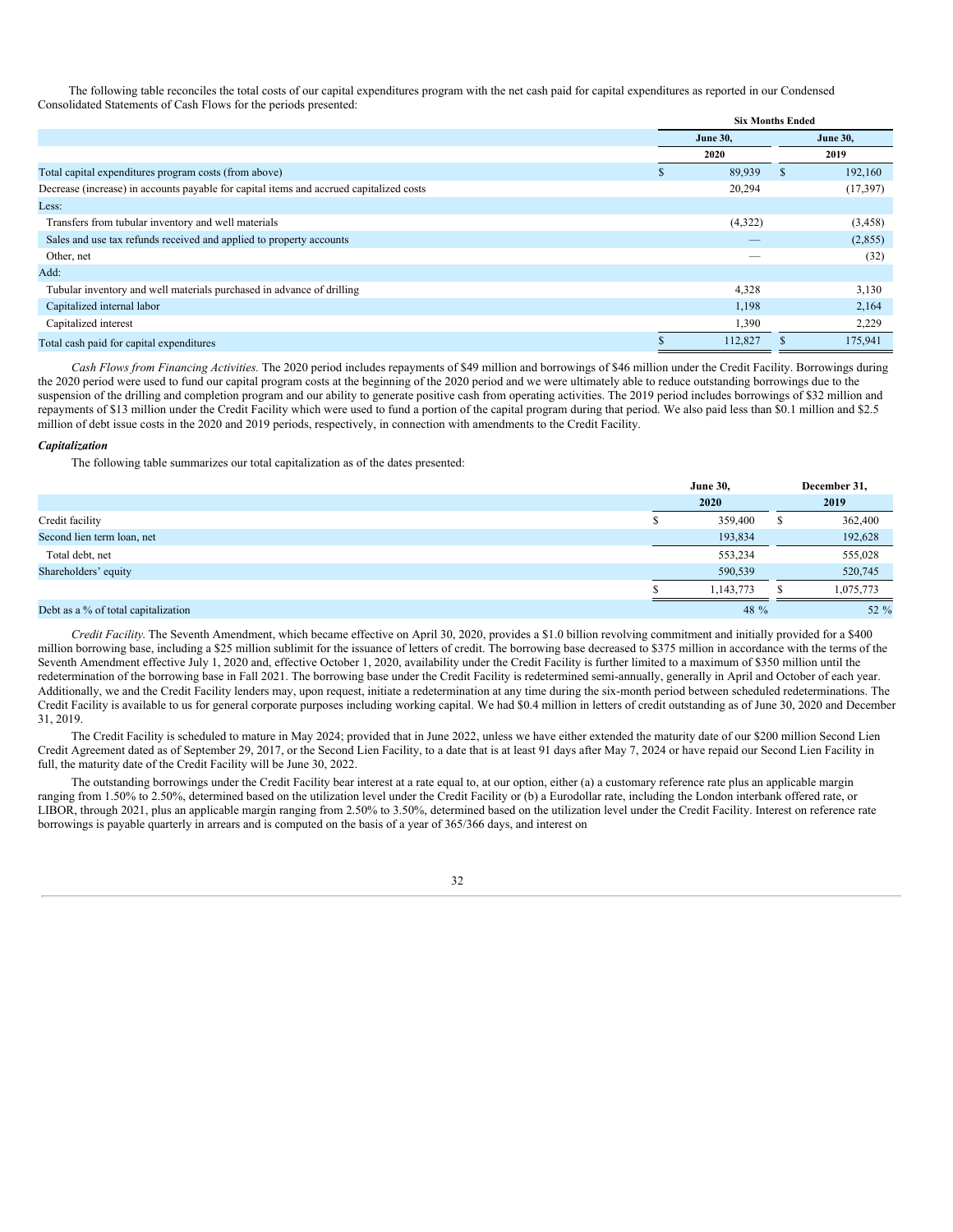Eurodollar, including LIBOR, borrowings is payable every one, three or six months, at our election, and is computed on the basis of a year of 360 days. As of June 30, 2020, the actual weighted-average interest rate on the outstanding borrowings under the Credit Facility was 3.43%. Unused commitment fees are charged at a rate of 0.50%.

The Credit Facility is guaranteed by us and all of our subsidiaries, or the Guarantor Subsidiaries. The guarantees under the Credit Facility are full and unconditional and joint and several. Substantially all of our consolidated assets are held by the Guarantor Subsidiaries. There are no significant restrictions on our ability or any of the Guarantor Subsidiaries to obtain funds through dividends, advances or loans. The obligations under the Credit Facility are secured by a first priority lien on substantially all of our assets.

*Second Lien Facility*. On September 29, 2017, we entered into the Second Lien Facility. The maturity date under the Second Lien Facility is September 29, 2022.

The outstanding borrowings under the Second Lien Facility bear interest at a rate equal to, at our option, either (a) a customary reference rate based on the prime rate plus an applicable margin of 6.00% or (b) a customary LIBOR rate, with a floor of 1.00%, plus an applicable margin of 7.00%. Amounts under the Second Lien Facility were borrowed at a price of 98% with an initial interest rate of 8.34% resulting in an effective interest rate of 9.89%. As of June 30, 2020, the actual interest rate on outstanding borrowings under the Second Lien Facility was 8.00%. Interest on reference rate borrowings is payable quarterly in arrears and is computed on the basis of a year of 365/366 days, and interest on eurocurrency borrowings is payable every one or three months (including in three month intervals if we select a six month interest period), at our election and is computed on the basis of a year of 360 days. We have the right, to the extent permitted under the Credit Facility and an intercreditor agreement between the lenders under the Credit Facility and the lenders under the Second Lien Facility, to prepay loans under the Second Lien Facility at any time, subject to the following prepayment premiums (in addition to customary "breakage" costs with respect to eurocurrency loans): 101% of the amount being prepaid through September 2020; and thereafter, no premium. The Second Lien Facility also provides for a 101% prepayment premium in the event of a change in control that results in an offer of prepayment that is accepted by the lenders under the Second Lien Facility through September 2020, but no prepayment premium thereafter.

The Second Lien Facility is collateralized by substantially all of the Company's and its subsidiaries' assets with lien priority subordinated to the liens securing the Credit Facility. The obligations under the Second Lien Facility are guaranteed by us and the Guarantor Subsidiaries.

*Covenant Compliance.* The Credit Facility requires us to maintain (1) a minimum current ratio of 1.00 to 1.00 and (2) a maximum leverage ratio of 3.50 to 1.00, both as defined in the Credit Facility.

The Credit Facility and Second Lien Facility also contain customary affirmative and negative covenants, including as to compliance with laws (including environmental laws, ERISA and anti-corruption laws), maintenance of required insurance, delivery of quarterly and annual financial statements, oil and gas engineering reports and budgets, maintenance and operation of property (including oil and gas properties), restrictions on the incurrence of liens and indebtedness, merger, consolidation or sale of assets, payment of dividends, transactions with affiliates, and other customary covenants. In addition, the Credit Facility contains certain anti-cash hoarding provisions, including the requirement to repay outstanding loans and cash collateralize outstanding letters of credit on a weekly basis in the amount of any cash on the balance sheet (subject to certain exceptions) in excess of \$25 million.

The Credit Facility and Second Lien Facility contain customary events of default and remedies. If we do not comply with the financial and other covenants in the Credit Facility and Second Lien Facility, as applicable, the lenders thereto may, subject to customary cure rights, require immediate payment of all amounts outstanding under the Credit Facility and Second Lien Facility.

As of June 30, 2020, we were in compliance with all of the covenants under the Credit Facility and the Second Lien Facility.

<span id="page-32-0"></span>*Reference Rate Reform.* In July 2017, the U.K.'s Financial Conduct Authority, which regulates LIBOR, announced that it intends to phase out LIBOR by the end of 2021. At the present time, the Credit Facility and Second Lien Facility are contractually subject to LIBOR rates and both have terms that extend beyond 2021. The Seventh Amendment anticipates the phase out of LIBOR and provides for the consideration of other internationally recognized alternative rates at that time. We have not yet pursued any technical amendment or other contractual alternative to address this matter with respect to the Second Lien Facility as well as certain LIBOR-based interest rate swaps that we entered into in 2020. We are continuing to evaluate the potential impact of the eventual replacement of the LIBOR interest rate.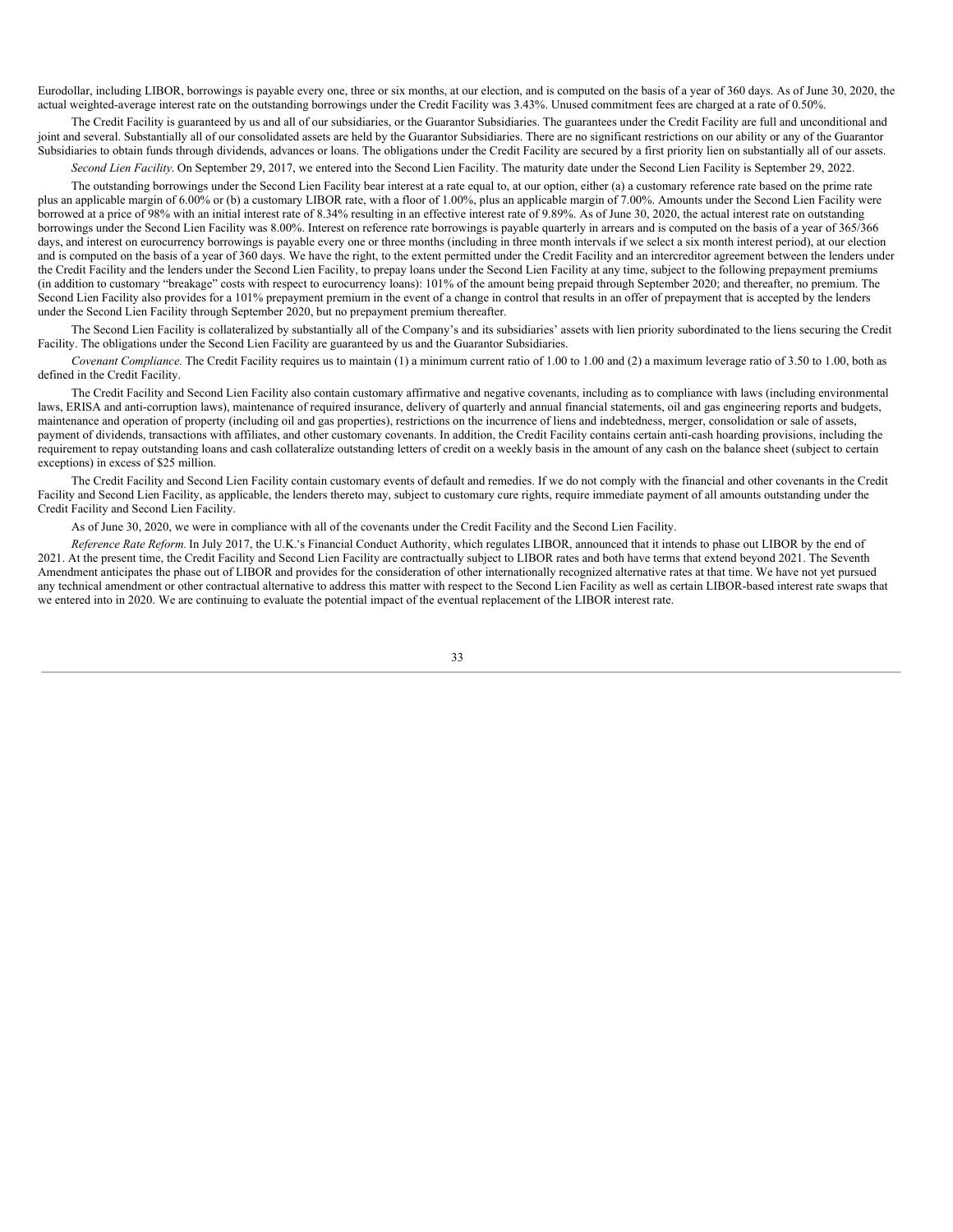# **Results of Operations**

# *Presentation of Financial Information and Changes in Accounting Principles*

# *Adoption of New Accounting Standards*

As discussed in further detail in Notes 2 and 4 to the Condensed Consolidated Financial Statements included in Part I, Item 1, "Financial Statements," we have adopted the Financial Accounting Standards Board's, or FASB, Accounting Standards Update, or ASU, *Measurement of Credit Losses on Financial Instruments*, or ASU 2016–13, effective January 1, 2020. We adopted ASU 2016-13 utilizing the optional cumulative effect transition approach. As a result of the adoption of 2016-13, certain amounts included in the caption *Other revenues, net* are not comparable between the 2020 and 2019 periods; however, we do not believe that such differences are material.

#### *Year over Year Analysis of Operating and Financial Results*

### *Production*

The following tables set forth a summary of our total and average daily production volumes by product for the periods presented:

|                               |                             | <b>Total Production</b> |               |                             | <b>Average Daily Production</b> |               |
|-------------------------------|-----------------------------|-------------------------|---------------|-----------------------------|---------------------------------|---------------|
|                               |                             |                         | 2020 vs. 2019 |                             |                                 | 2020 vs. 2019 |
|                               | Three Months Ended June 30. |                         | Favorable     | Three Months Ended June 30. |                                 | Favorable     |
|                               | 2020                        | 2019                    | (Unfavorable) | 2020                        | 2019                            | (Unfavorable) |
| Crude oil (MBbl and BOPD)     | 1,719                       | 1,821                   | (102)         | 18,888                      | 20,007                          | (1, 119)      |
| NGLs (MBbl and BOPD)          | 303                         | 389                     | (86)          | 3,329                       | 4,272                           | (943)         |
| Natural gas (MMcf and MMcfpd) | 1.311                       | 1,947                   | (636)         | 14                          | 21                              | (7)           |
| Total (MBOE and BOEPD)        | 2,240                       | 2,534                   | (294)         | 24.617                      | 27,845                          | (3,228)       |
|                               |                             |                         |               |                             |                                 |               |

|                               |                           |       | 2020 vs. 2019 |                                  |           | 2020 vs. 2019 |
|-------------------------------|---------------------------|-------|---------------|----------------------------------|-----------|---------------|
|                               | Six Months Ended June 30. |       | Favorable     | <b>Six Months Ended June 30.</b> | Favorable |               |
|                               | 2020                      | 2019  | (Unfavorable) | 2020                             | 2019      | (Unfavorable) |
| Crude oil (MBbl and BOPD)     | 3,599                     | 3.473 | 126           | 19.777                           | 19.185    | 592           |
| NGLs (MBbl and BOPD)          | 610                       | 704   | (94)          | 3,352                            | 3,890     | (538)         |
| Natural gas (MMcf and MMcfpd) | 2,784                     | 3.478 | (694)         | 15                               | 19        | (4)           |
| Total (MBOE and BOEPD)        | 4.674                     | 4.756 | (83)          | 25,679                           | 26,278    | (599)         |

Total production decreased 12 percent and two percent during the three and six month periods in 2020, respectively, due primarily to fewer wells turned to sales in the second half of 2019 through the second quarter of 2020 when compared to the corresponding periods in the second half of 2018 through the second quarter of 2019. Crude oil production decreased six percent during the three month period in 2020 when compared to the corresponding period in 2019 due primarily to the suspension of the drilling and completion program in April 2020 and a brief period in well shut-ins in April and May of 2020. While overall production was lower in the six-month period in 2020, crude oil production actually increased four percent compared to the corresponding period in 2019 due to a shift in development focus to the oilier north and eastern portions of our acreage holdings. Both the three and six-month periods in 2020 also experienced natural production declines from our more mature wells.

Approximately 77 percent of total production during the three and six-month month periods in 2020 was attributable to crude oil when compared to approximately 72 percent and 73 percent during the corresponding periods in 2019. The increase in the crude oil composition of total production was due primarily to a shift in development plans that began in the second half of 2019 with less emphasis in the southeastern portion of our acreage holdings which have historically higher gas content.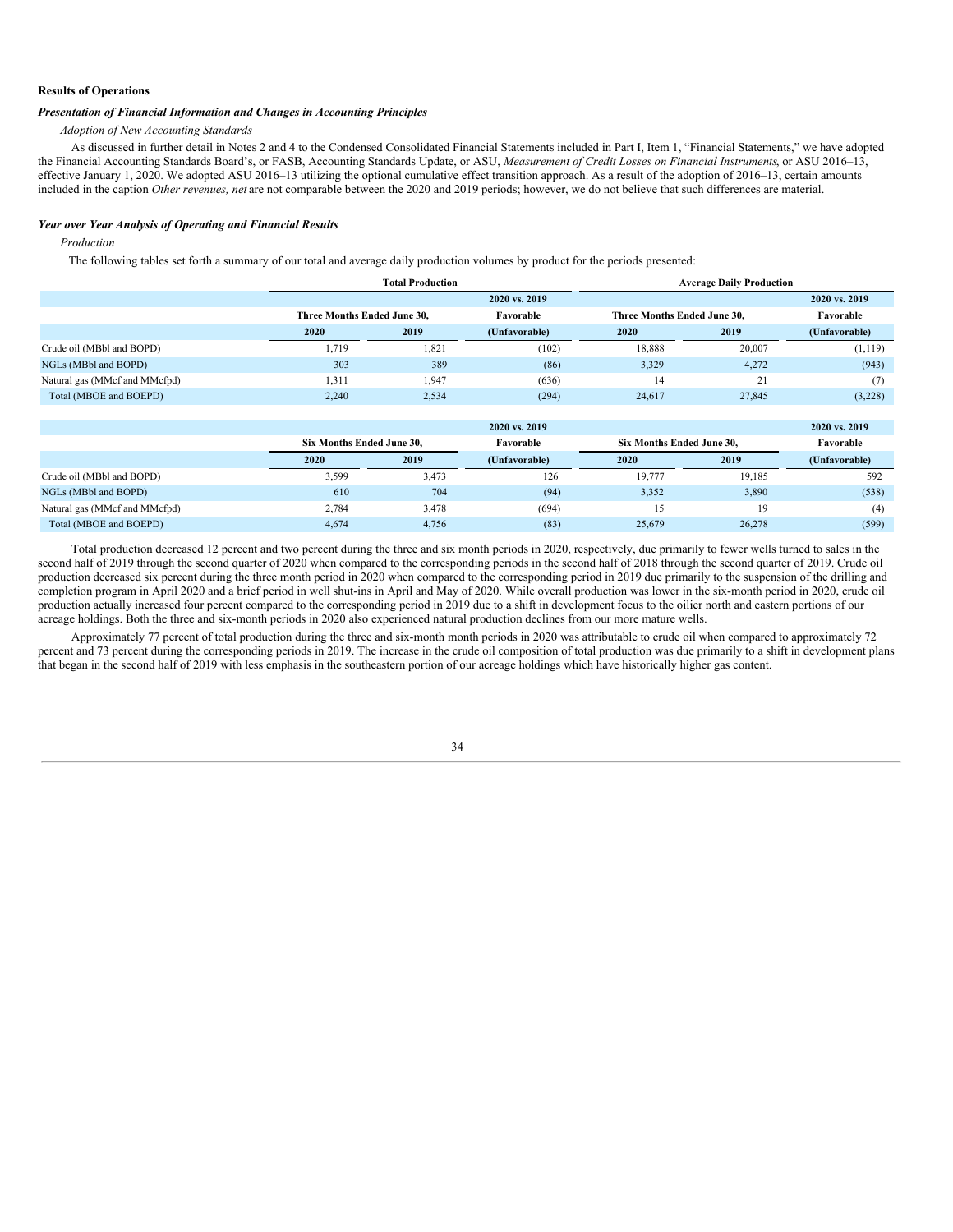# *Product Revenues and Prices*

The following tables set forth a summary of our revenues and prices per unit of volume by product for the periods presented:

|             |                             |   | <b>Total Product Revenues</b> |               |               | <b>Product Revenues per Unit of Volume</b> |                         |                             |       |               |           |  |
|-------------|-----------------------------|---|-------------------------------|---------------|---------------|--------------------------------------------|-------------------------|-----------------------------|-------|---------------|-----------|--|
|             |                             |   |                               | 2020 vs. 2019 |               |                                            |                         |                             |       | 2020 vs. 2019 |           |  |
|             | Three Months Ended June 30, |   |                               |               | Favorable     |                                            |                         | Three Months Ended June 30, |       |               | Favorable |  |
|             | 2020<br>2019                |   |                               |               | (Unfavorable) | 2020                                       |                         | 2019                        |       | (Unfavorable) |           |  |
|             |                             |   |                               |               |               |                                            | (\$ per unit of volume) |                             |       |               |           |  |
| Crude oil   | 41,197                      | S | 114,031                       | S             | (72, 834)     | <b>S</b>                                   | 23.97                   | <sup>S</sup>                | 62.63 | -8            | (38.66)   |  |
| <b>NGLs</b> | 1,578                       |   | 3,502                         |               | (1,924)       | -S                                         | 5.21                    | -S                          | 9.01  | -S            | (3.80)    |  |
| Natural gas | 2,020                       |   | 5,290                         |               | (3,270)       | - 8                                        | 1.54                    | -S                          | 2.72  | ∣S.           | (1.18)    |  |
| Total       | 44,795                      |   | 122,823                       |               | (78, 028)     |                                            | 20.00                   | -S                          | 48.47 | -S            | (28.47)   |  |
|             |                             |   |                               |               |               |                                            |                         |                             |       |               |           |  |

| Favorable<br>Six Months Ended June 30,<br>Six Months Ended June 30,<br>Favorable<br>2020<br>2019<br>2019<br>2020<br>(Unfavorable)<br>(\$ per unit of volume)<br>Crude oil<br>127.505<br>208,843<br>35.42<br>60.14<br>(81,338)<br>S<br>S<br><b>NGLs</b><br>(5,579)<br>12.85<br>9,050<br>3,471<br>5.69<br>-S<br>Ъ,<br>- 5<br>4.710<br>9,567<br>(4,857)<br>2.75<br>Natural gas<br>1.69<br>S<br>- 5<br>135,686<br>227,460<br>(91, 774)<br>Total<br>47.82<br>29.03 |  |  |  |  | 2020 vs. 2019 |  |  |               |  | 2020 vs. 2019 |
|---------------------------------------------------------------------------------------------------------------------------------------------------------------------------------------------------------------------------------------------------------------------------------------------------------------------------------------------------------------------------------------------------------------------------------------------------------------|--|--|--|--|---------------|--|--|---------------|--|---------------|
|                                                                                                                                                                                                                                                                                                                                                                                                                                                               |  |  |  |  |               |  |  |               |  |               |
|                                                                                                                                                                                                                                                                                                                                                                                                                                                               |  |  |  |  |               |  |  | (Unfavorable) |  |               |
|                                                                                                                                                                                                                                                                                                                                                                                                                                                               |  |  |  |  |               |  |  |               |  |               |
|                                                                                                                                                                                                                                                                                                                                                                                                                                                               |  |  |  |  |               |  |  |               |  | (24.72)       |
|                                                                                                                                                                                                                                                                                                                                                                                                                                                               |  |  |  |  |               |  |  |               |  | (7.16)        |
|                                                                                                                                                                                                                                                                                                                                                                                                                                                               |  |  |  |  |               |  |  |               |  | (1.06)        |
|                                                                                                                                                                                                                                                                                                                                                                                                                                                               |  |  |  |  |               |  |  |               |  | (18.79)       |

The following table provides an analysis of the changes in our revenues for the periods presented:

|             |                                | Three Months Ended June 30, 2020 vs. 2019<br><b>Six Months Ended June 30, 2020 vs. 2019</b> |           |  |           |  |                                |  |           |  |           |  |  |  |
|-------------|--------------------------------|---------------------------------------------------------------------------------------------|-----------|--|-----------|--|--------------------------------|--|-----------|--|-----------|--|--|--|
|             | <b>Revenue Variance Due to</b> |                                                                                             |           |  |           |  | <b>Revenue Variance Due to</b> |  |           |  |           |  |  |  |
|             | Volume                         |                                                                                             | Price     |  | Total     |  | Volume                         |  | Price     |  | Total     |  |  |  |
| Crude oil   | (6,374)                        |                                                                                             | (66, 460) |  | (72, 834) |  | 7,626                          |  | (88,964)  |  | (81,338)  |  |  |  |
| <b>NGLs</b> | (773)                          |                                                                                             | (1, 151)  |  | (1,924)   |  | (1,207)                        |  | (4,372)   |  | (5,579)   |  |  |  |
| Natural gas | (1,730)                        |                                                                                             | (1, 540)  |  | (3,270)   |  | (1,908)                        |  | (2,949)   |  | (4, 857)  |  |  |  |
|             | (8, 877)                       |                                                                                             | (69, 151) |  | (78, 028) |  | 4,511                          |  | (96, 285) |  | (91, 774) |  |  |  |

Our product revenues during the three and six month periods in 2020 decreased compared to the corresponding periods in 2019 due primarily to 62 percent and six percent lower crude oil prices and volume, respectively, in the three month period in 2020 and 41 percent lower crude oil prices partially offset by four percent higher volume in the six month period in 2020. NGL revenues declined in the three and six month periods in 2020 due to substantially lower pricing (42 percent and 56 percent) and 22 percent and 13 percent lower volumes, respectively. Lower natural gas revenues were primarily attributable to 43 percent and 38 percent alouer pricing and 33 percent and 20 percent lower volume, respectively, during the three month and six month periods in 2020. Total crude oil revenues were approximately 92 percent and 94 percent of our total product revenues during the three and six month periods in 2020 as compared to 93 percent and 92 percent during the three and six month periods in 2019.

# *Realized Dif erentials*

The following table reconciles our realized price differentials from weighted-average NYMEX-quoted prices for WTI crude oil for the periods presented:

|                                      |                             |      |       | 2020 vs. 2019 |                           |       | 2020 vs. 2019 |
|--------------------------------------|-----------------------------|------|-------|---------------|---------------------------|-------|---------------|
|                                      | Three Months Ended June 30, |      |       | Favorable     | Six Months Ended June 30. |       | Favorable     |
|                                      | 2020                        | 2019 |       | (Unfavorable) | 2020                      | 2019  | (Unfavorable) |
| Realized crude oil prices per barrel | 23.97                       |      | 62.63 | (38.66)       | 35.42                     | 60.14 | (24.72)       |
| Weighted-average WTI prices          | 28.00                       |      | 59.91 | (31.91)       | 36.82                     | 57.45 | (20.63)       |
| Realized differential to WTI         | (4.03)                      |      | 2.72  | (6.75)        | (1.40)                    | 2.69  | (4.09)        |

The adverse impact of COVID-19 and disruptions in the global energy markets exacerbated a declining trend in realized prices that effectively eliminated a premium margin to the NYMEX WTI index price for crude oil in the three and six month periods in of 2020 compared to the corresponding period in 2019. Historically, we had realized premiums to NYMEX WTI index pricing as the majority of our production is sold based on Light Louisiana Sweet, or LLS, or Magellan East Houston, or MEH, pricing.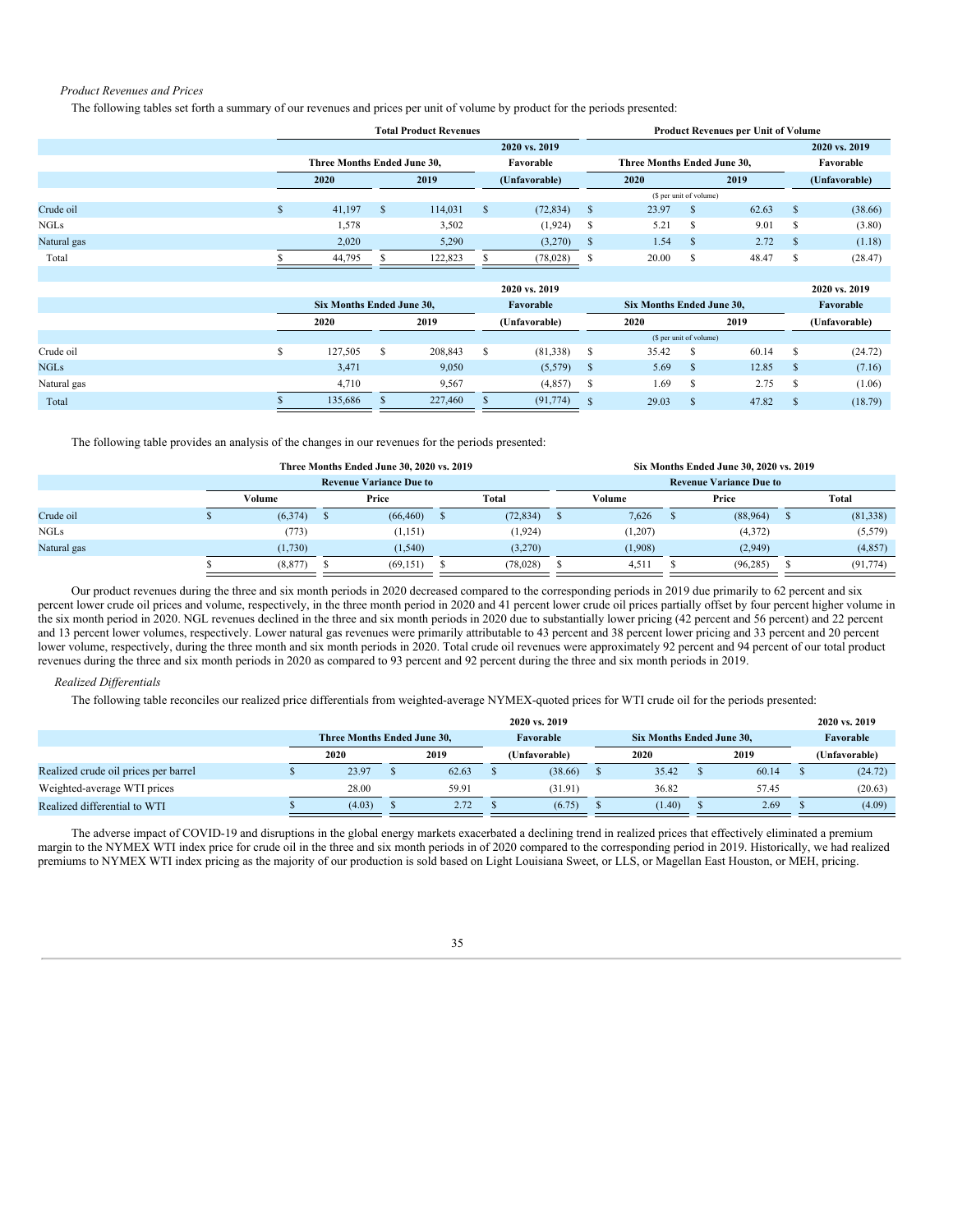# *Ef ects of Derivatives*

The following table reconciles crude oil and natural gas revenues to realized prices, as adjusted for realized derivative settlements, for the periods presented:

|                                   |              | 2020 vs. 2019               |              |         |              |               |               |                           |                    |                          |               |               |  |
|-----------------------------------|--------------|-----------------------------|--------------|---------|--------------|---------------|---------------|---------------------------|--------------------|--------------------------|---------------|---------------|--|
|                                   |              | Three Months Ended June 30, |              |         |              | Favorable     |               | Six Months Ended June 30, |                    |                          |               | Favorable     |  |
|                                   |              | 2020                        |              | 2019    |              | (Unfavorable) |               | 2020                      |                    | 2019                     |               | (Unfavorable) |  |
| Crude oil revenues, as reported   |              | 41,197                      | <sup>S</sup> | 114,031 |              | (72, 834)     | <sup>\$</sup> | 127,505                   | $\mathbb{S}$       | 208,843                  | $\mathcal{S}$ | (81,338)      |  |
| Derivative settlements, net       |              | 45,390                      |              | (6,585) |              | 51,975        |               | 60,917                    |                    | (8,273)                  |               | 69,190        |  |
|                                   |              | 86,587                      | $\mathbf{s}$ | 107,446 |              | (20, 859)     |               | 188,422                   | $\mathbf{\hat{s}}$ | 200,570                  |               | (12, 148)     |  |
| Crude oil prices per Bbl          | $\mathbb{S}$ | 23.97                       | $\mathbf{s}$ | 62.63   | \$           | (38.66)       | \$            | 35.42                     | $\mathbb{S}$       | 60.14                    | <sup>S</sup>  | (24.72)       |  |
| Derivative settlements per Bbl    |              | 26.40                       |              | (3.62)  |              | 30.02         |               | 16.92                     |                    | (2.38)                   |               | 19.30         |  |
|                                   |              | 50.37                       |              | 59.02   |              | (8.64)        |               | 52.34                     |                    | 57.76                    |               | (5.42)        |  |
|                                   |              |                             |              |         |              |               |               |                           |                    |                          |               |               |  |
| Natural gas revenues, as reported | $\mathbb{S}$ | 2,020                       | <sup>S</sup> | 5,290   | <sup>S</sup> | (3,270)       | \$            | 4,710                     | <sup>S</sup>       | 9,567                    | <sup>S</sup>  | (4,857)       |  |
| Derivative settlements, net       |              | 332                         | S            | __      |              | 332           | S             | 436                       | <sup>S</sup>       | $\overline{\phantom{a}}$ |               | 436           |  |
|                                   |              | 2,352                       |              | 5,290   |              | (2,938)       |               | 5,146                     |                    | 9,567                    |               | (4, 421)      |  |
|                                   |              |                             |              |         |              |               |               |                           |                    |                          |               |               |  |
| Natural gas prices per Mcf        | $\mathbb{S}$ | 1.54                        | <sup>S</sup> | 2.72    | <sup>S</sup> | (1.18)        | $\mathbb{S}$  | 1.69                      | <sup>\$</sup>      | 2.75                     | -S            | (1.06)        |  |
| Derivative settlements per Mcf    |              | 0.25                        | S            |         |              | 0.25          | S             | 0.16                      | S                  |                          |               | 0.16          |  |
|                                   |              | 1.79                        |              | 2.72    |              | (0.93)        |               | 1.85                      |                    | 2.75                     |               | (0.90)        |  |
|                                   |              |                             |              |         |              |               |               |                           |                    |                          |               |               |  |

# *Gain on Sales of Assets*

We recognize gains and losses on the sale or disposition of assets other than our oil and gas properties upon the completion of the underlying transactions. The following table sets forth the total net gains and losses recognized for the periods presented:

|                              |      |                                                                       |  |      |  | 2020 vs. 2019 |  |      |  |      |    |  | 2020 vs. 2019 |
|------------------------------|------|-----------------------------------------------------------------------|--|------|--|---------------|--|------|--|------|----|--|---------------|
|                              |      | Three Months Ended June 30.<br>Favorable<br>Six Months Ended June 30. |  |      |  |               |  |      |  |      |    |  | Favorable     |
|                              | 2020 |                                                                       |  | 2019 |  | Unfavorable)  |  | 2020 |  | 2019 |    |  | (Unfavorable) |
| Gain on sales of assets, net |      |                                                                       |  | 16   |  | (8)           |  |      |  |      | 41 |  | ا کا          |

There were insignificant net gains and losses recognized during the three and six month periods in 2020 and 2019 primarily attributable to the disposition of certain support equipment, tubular inventory and well materials.

#### *Other Revenues, net*

Other revenues, net, includes fees for marketing and water disposal services that we charge to third parties, net of related expenses, as well as other miscellaneous revenues and credits attributable to our current operations. In addition, charges attributable to credit losses associated with our trade and joint venture partner receivables are included in this caption as a contra-revenue item.

The following table sets forth the total other revenues, net recognized for the periods presented:

|                     |                                                                       |  |      |  | 2020 vs. 2019 |  |      |  |      |  | 2020 vs. 2019 |
|---------------------|-----------------------------------------------------------------------|--|------|--|---------------|--|------|--|------|--|---------------|
|                     | Three Months Ended June 30.<br>Six Months Ended June 30.<br>Favorable |  |      |  |               |  |      |  |      |  | Favorable     |
|                     | 2020                                                                  |  | 2019 |  | (Unfavorable) |  | 2020 |  | 2019 |  | (Unfavorable) |
| Other revenues, net | 679                                                                   |  | (72) |  | 751           |  | .161 |  | 494  |  | 667           |

Other revenues, net increased during the three and six month periods in 2020 from the corresponding periods in 2019 due primarily to \$0.8 million of maintenance costs incurred during the second quarter of 2019 at our water disposal facilities. Water disposal fees were \$0.6 million and \$1.0 million for the three and six month periods in 2020, respectively, and \$0.7 million and \$1.2 million for the three and six month periods in 2019.In addition, our marketing fees also declined in the 2020 periods due primarily to lower overall production volume and related marketing activities. Finally, the 2020 periods include credit loss charges that were not incurred in the comparable periods in 2019.

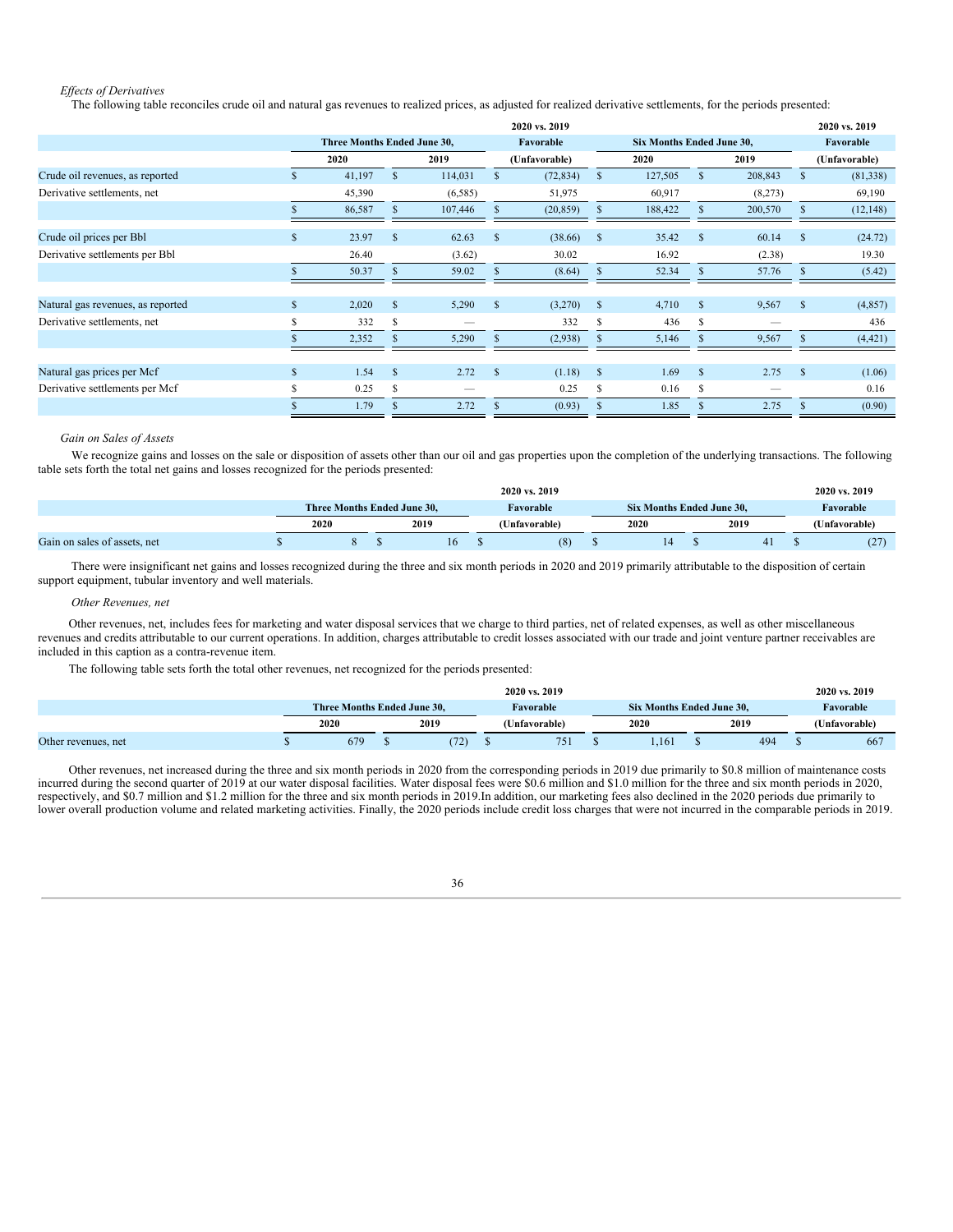### *Lease Operating Expenses*

LOE includes costs that we incur to operate our producing wells and field operations. The most significant costs include compression and gas-lift, chemicals, water disposal, repairs and maintenance, including down-hole repairs, field labor, pumping and well-tending, equipment rentals, utilities and supplies, among others.

The following table sets forth our LOE for the periods presented:

|                                     |                             |        | 2020 vs. 2019 |                                  |        | 2020 vs. 2019 |
|-------------------------------------|-----------------------------|--------|---------------|----------------------------------|--------|---------------|
|                                     | Three Months Ended June 30. |        | Favorable     | <b>Six Months Ended June 30.</b> |        | Favorable     |
|                                     | 2020                        | 2019   | (Unfavorable) | 2020                             | 2019   | (Unfavorable) |
| Lease operating                     | 9,094                       | 10,362 | .268          | 19.626                           | 21,366 | 1,740         |
| Per unit of production (\$ per BOE) | 4.06                        | 4.09   | 0.03          | 4.20                             | 4.49   | 0.29          |
| % change per unit of production     |                             |        | $0.7\%$       |                                  |        | 6.5 $\%$      |

LOE decreased on an absolute and per unit basis during the three and six month periods in 2020 when compared to the corresponding periods in 2019. The absolute decrease was due primarily to lower production in the 2020 periods primarily resulting in lower overall compression and repairs and maintenance costs including that attributable to wells that were acquired from other operators in recent years. In addition, we experienced an overall higher level of efficiency attributable to a combination of cost-containment efforts and the application of operational improvements. These reductions were partially offset by higher water disposal costs associated with protective measures from offset stimulation activities in the three and six month periods in 2020.

# *Gathering, Processing and Transportation*

GPT expense includes costs that we incur to gather and aggregate our crude oil, NGL and natural gas production from our wells and deliver them via pipeline or truck to a central delivery point, downstream pipelines or processing plants, and blend or process, as necessary, depending upon the type of production and the specific contractual arrangements that we have with the applicable midstream operators. In addition, GPT expense includes short-term rental charges for crude oil storage tanks.

The following table sets forth our GPT expense for the periods presented:

|                                          |                             |       | 2020 vs. 2019 |                           |        | 2020 vs. 2019 |
|------------------------------------------|-----------------------------|-------|---------------|---------------------------|--------|---------------|
|                                          | Three Months Ended June 30. |       | Favorable     | Six Months Ended June 30. |        | Favorable     |
|                                          | 2020                        | 2019  | (Unfavorable) | 2020                      | 2019   | (Unfavorable) |
| Gathering, processing and transportation | 5.593                       | 6.408 | 815           | 11.037                    | 10.337 | (700)         |
| Per unit of production (\$ per BOE)      | 2.50                        | 2.53  | 0.03          | 2.36                      | 2.17   | (0.19)        |
| % change per unit of production          |                             |       | 1.2 $\%$      |                           |        | $(8.8)$ %     |

While GPT expense declined on an absolute basis and remained relatively flat on a per unit basis during the three month period in 2020 as compared to the corresponding period in 2019, we experienced an increase on an absolute and per unit basis during the six month period in 2020 when compared to the corresponding period in 2019 due primarily to a scheduled rate increase that became effective August 1, 2019, for crude oil gathering services. This was partially offset by a shift in the mix of crude oil production sold at the wellhead with no corresponding GPT expense subsequent to the achievement of required minimum crude oil volumes transported by pipeline. In addition, both the three and six month periods in 2020 includes short-term rental charges that we incurred to temporarily store a portion of our crude oil production.

# *Production and Ad Valorem Taxes*

Production or severance taxes represent taxes imposed by the states in which we operate for the removal of resources including crude oil, NGLs and natural gas. Ad valorem taxes represent taxes imposed by certain jurisdictions, primarily counties, in which we operate, based on the assessed value of our operating properties. The assessments for ad valorem taxes are generally based on a published index price.

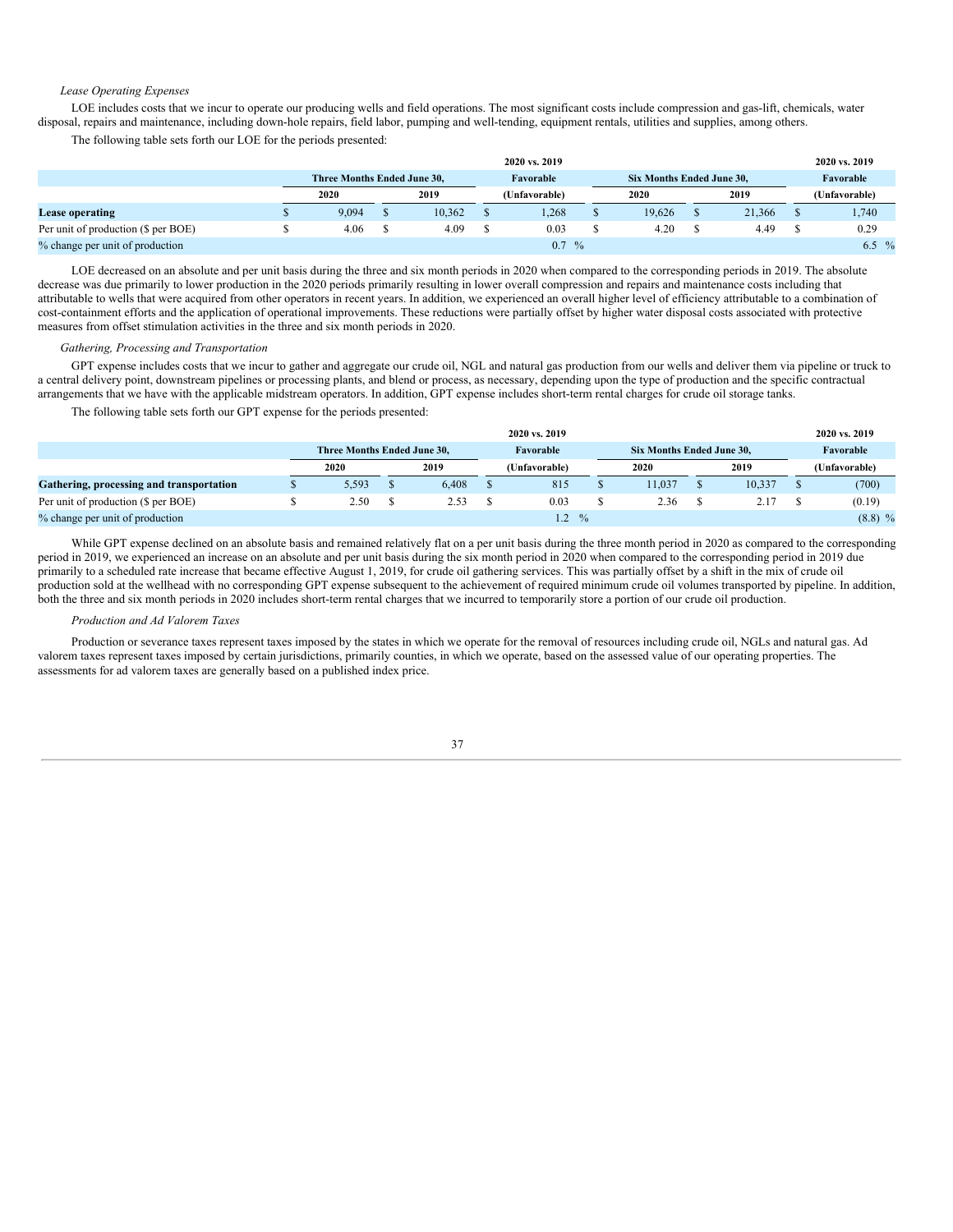The following table sets forth our production and ad valorem taxes for the periods presented:

|                                                                   |     |                             |   |         |    | 2020 vs. 2019 |   |                           |          |         | 2020 vs. 2019 |
|-------------------------------------------------------------------|-----|-----------------------------|---|---------|----|---------------|---|---------------------------|----------|---------|---------------|
|                                                                   |     | Three Months Ended June 30, |   |         |    | Favorable     |   | Six Months Ended June 30, |          |         | Favorable     |
|                                                                   |     | 2020                        |   | 2019    |    | (Unfavorable) |   | 2020                      |          | 2019    | (Unfavorable) |
| Production and ad valorem taxes                                   |     |                             |   |         |    |               |   |                           |          |         |               |
| Production/severance taxes                                        | ۰D. | 1,540                       | ъ | 5,626   | -S | 4,086         | S | 5,618                     | S        | 10,556  | 4,938         |
| Ad valorem taxes                                                  |     | 1,090                       |   | 1,953   |    | 863           |   | 3,166                     |          | 2,715   | (451)         |
|                                                                   |     | 2,630                       |   | 7.579   |    | 4.949         |   | 8.784                     |          | 13,271  | 4,487         |
| Per unit production (\$ per BOE)                                  |     | 1.17                        |   | 2.99    | £. | 1.82          |   | 1.88                      | <b>S</b> | 2.79    | 0.91          |
| Production/severance tax rate as a percent of product<br>revenues |     | $3.4\%$                     |   | 4.6 $%$ |    |               |   | 4.1 $\%$                  |          | 4.6 $%$ |               |

Production taxes decreased on an absolute basis and per unit basis during the three and six month periods in 2020 when compared to the corresponding periods in 2019 due primarily to decreases in aggregate commodity sales prices of 59 percent and 39 percent in the 2020 periods. In addition, regulatory certification was recently received resulting the reclassification of certain wells from crude oil to high cost gas which resulted in severance tax savings being realized in the three month period in 2020. Beginning in the second quarter of 2020, we decreased the accruals for ad valorem taxes based on our most recent estimates for assessments which reflects the recent substantial decline in commodity prices. Prior to the second quarter of 2020, our accruals for ad valorem taxes increased substantially beginning in the second quarter of 2019 due to higher commodity-price based valuation assessments experienced in the 2018 and 2019 annual assessment periods, reflective of indicative prices published for 2019, and the effects of growing our assessable property base and increased working interests from acquisition activity.

# *General and Administrative*

Our G&A expenses include employee compensation, benefits and other related costs for our corporate management and governance functions, rent and occupancy costs for our corporate facilities, insurance, and professional fees and consulting costs supporting various corporate-level functions, among others. In order to facilitate a meaningful discussion and analysis of our results of operations with respect to G&A expenses, we have disaggregated certain costs into three components as presented in the table below. Primary G&A encompasses all G&A costs except share-based compensation and certain significant special charges that are generally attributable to material stand-alone transactions or corporate actions that are not otherwise in the normal course.

The following table sets forth the components of our G&A for the periods presented:

|                                                                                                                                     |   |                             |          |       | 2020 vs. 2019 |               |                           |   |        | 2020 vs. 2019 |
|-------------------------------------------------------------------------------------------------------------------------------------|---|-----------------------------|----------|-------|---------------|---------------|---------------------------|---|--------|---------------|
|                                                                                                                                     |   | Three Months Ended June 30, |          |       | Favorable     |               | Six Months Ended June 30, |   |        | Favorable     |
|                                                                                                                                     |   | 2020                        |          | 2019  | (Unfavorable) |               | 2020                      |   | 2019   | (Unfavorable) |
| Primary G&A                                                                                                                         |   | 7,035                       | <b>S</b> | 5,139 | (1,896)       | Ъ             | 13,409                    | æ | 10,442 | (2,967)       |
| Share-based compensation                                                                                                            |   | 951                         |          | 1,017 | 66            |               | 1,807                     |   | 2,055  | 248           |
| Significant special charges:                                                                                                        |   |                             |          |       |               |               |                           |   |        |               |
| Acquisition, divestiture and strategic transaction costs                                                                            |   |                             |          | 76    | 76            |               |                           |   | 800    | 800           |
| Total G&A                                                                                                                           |   | 7.986                       |          | 6.232 | (1,754)       | $\mathcal{L}$ | 15.216                    |   | 13,297 | (1,919)       |
| Per unit of production (\$ per BOE)                                                                                                 | ъ | 3.56                        | S        | 2.46  | (1.10)        | -S            | 3.26                      | ъ | 2.80   | (0.46)        |
| Per unit of production excluding share-based compensation<br>and other significant special charges identified above (\$ per<br>BOE) |   | 3.14                        |          | 2.03  | (1.11)        | S             | 2.87                      |   | 2.20   | (0.67)        |

Our primary G&A expenses increased on an absolute and per unit basis during the three and six month periods in 2020 compared to the corresponding periods in 2019. The absolute increases are due primarily to the effects of higher payroll, benefits and support costs, including information technology, attributable to a higher overall employee headcount in the 2020 periods and a lower level of capitalized labor attributable to the suspension of our drilling and completion program in the 2020 periods. In addition, we incurred higher consulting costs and professional fees in the 2020 period. These increases were partially offset by lower incentive compensation accruals and the absence of cost-of-living and similar adjustments to salaries and wages in the 2020 periods. The increase in per unit costs was exacerbated by the effect of lower overall production volume in the 2020 periods.

Share-based compensation charges during the periods presented are attributable to the amortization of compensation cost associated with the grants of time-vested restricted stock units, or RSUs, and performance-based restricted stock units, or PRSUs. The grants of RSUs and PRSUs are described in greater detail in Note 14 to the Condensed Consolidated Financial Statements included in Part I, Item 1, "Financial Statements." A substantial portion of the share-based compensation expense is

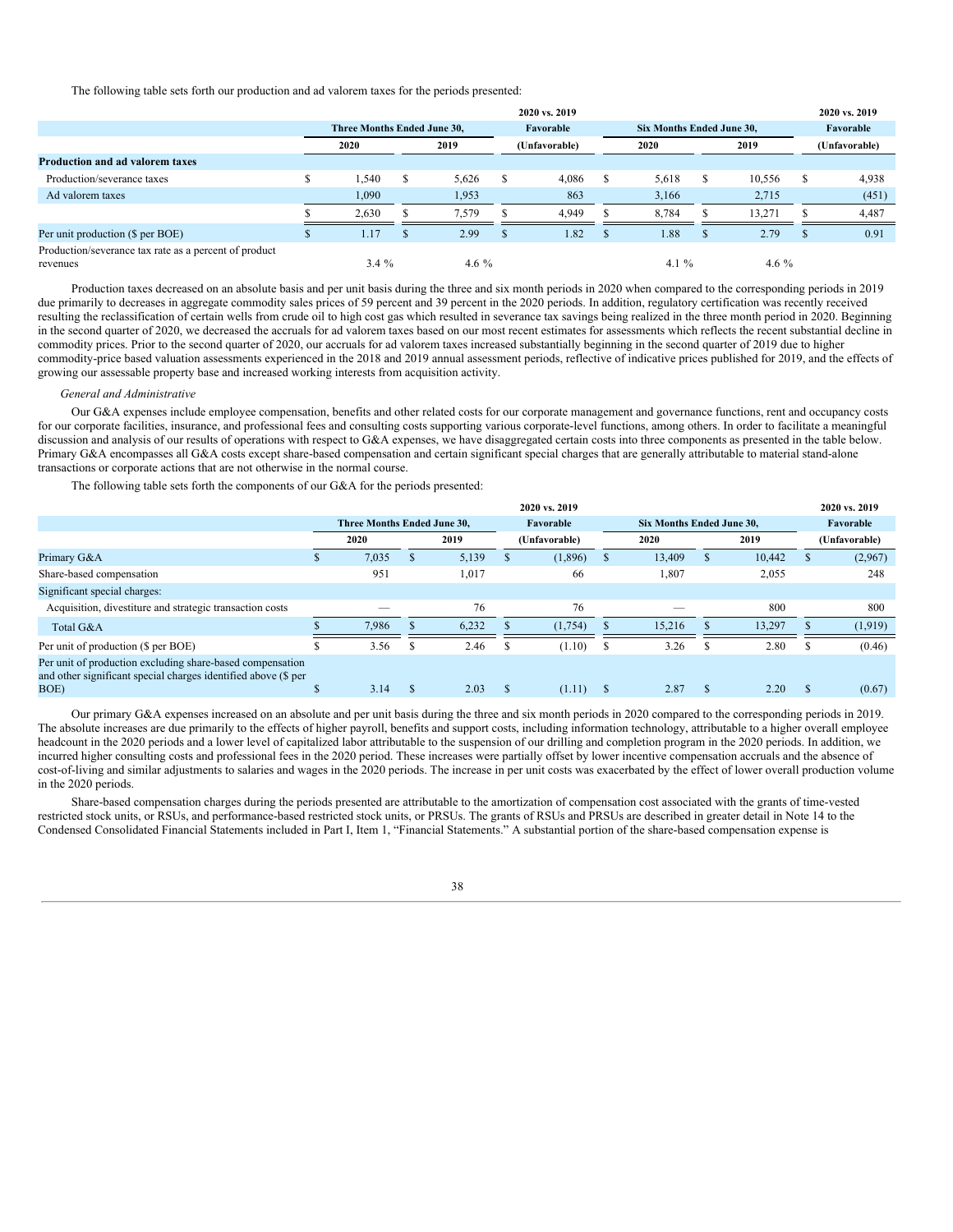attributable to the RSU and PRSU grants made in the normal course in March of 2020 and January of 2017. The remainder is attributable to grants of RSUs and PRSUs to certain employees upon their hiring or as a result of promotion in 2018 and 2019. All of our share-based compensation represents non-cash expenses.

During the first half of 2019, we incurred consulting and other costs, including legal and other professional fees, primarily associated with a merger transaction which was mutually terminated by us and the counterparty in March 2019.

#### *Depreciation, Depletion and Amortization*

DD&A expense includes charges for the allocation of property costs based on the volume of production, depreciation of fixed assets other than oil and gas assets as well as the accretion of our asset retirement obligations.

The following table sets forth total and per unit costs for DD&A for the periods presented:

|                          |                             |        | 2020 vs. 2019 |                                  |        | 2020 vs. 2019 |
|--------------------------|-----------------------------|--------|---------------|----------------------------------|--------|---------------|
|                          | Three Months Ended June 30. |        | Favorable     | <b>Six Months Ended June 30.</b> |        | Favorable     |
|                          | 2020                        | 2019   | (Unfavorable) | 2020                             | 2019   | (Unfavorable) |
| DD&A expense             | 37,135                      | 44.298 | 7.163         | 77,853                           | 83.168 | 5,315         |
| DD&A rate $(\$$ per BOE) | 16.58                       | 17.48  | 0.90          | 16.66                            | 17.49  | 0.83          |

DD&A decreased on an absolute and a per unit basis during the three and six month periods in 2020 when compared to the corresponding periods in 2019. Lower production volume provided for decreases of \$5.1 million and \$1.5 million and lower DD&A rates resulted in decreases of \$2.0 million and \$3.9 million in the 2020 periods, respectively. The lower DD&A rates in the 2020 periods are primarily attributable to the effect of adding additional reserves in the fourth quarter of 2019 partially offset by associated costs added to the full cost pool.

### *Impairment of Oil and Gas Properties*

We assess our oil and gas properties on a quarterly basis based on the results of a Ceiling Test in accordance with the full cost method of accounting for oil and gas properties.

|                                      |                             |        | 2020 vs. 2019 |                           |      |                          | 2020 vs. 2019 |
|--------------------------------------|-----------------------------|--------|---------------|---------------------------|------|--------------------------|---------------|
|                                      | Three Months Ended June 30. |        | Favorable     | Six Months Ended June 30. |      |                          | Favorable     |
|                                      | 2020                        | 2019   | (Unfavorable) | 2020                      | 2019 |                          | Unfavorable)  |
| Impairment of oil and gas properties | 35.509                      | $\sim$ | (35,509)      | 35,509                    |      | $\overline{\phantom{m}}$ | (35,509)      |

During the three and six months ended June 30, 2020, we recorded an impairment of our oil and gas properties of \$35.5 million as a result of a decline in the twelvemonth average prices of crude oil, NGLs and natural gas as indicated by our Ceiling Test under the full cost method of accounting for oil and gas properties.

# *Interest Expense*

Interest expense includes charges for outstanding borrowings under the Credit Facility and the Second Lien Facility, derived from internationally-recognized interest rates with a premium based on our credit profile and the level of credit outstanding. In addition, we are assessed certain fees for the overall credit commitments provided to us as well as fees for utilization and letters of credit. Also included is the accretion of original issue discount on the Second Lien Facility and the amortization of costs capitalized attributable to the Credit Facility and the Second Lien Facility. These costs are partially offset by interest amounts that we capitalize on unproved property costs while we are engaged in the evaluation of projects for the underlying acreage.

The following table summarizes the components of our interest expense for the periods presented:

|                                         |                             |         | 2020 vs. 2019 |                                  |         | 2020 vs. 2019 |
|-----------------------------------------|-----------------------------|---------|---------------|----------------------------------|---------|---------------|
|                                         | Three Months Ended June 30. |         | Favorable     | <b>Six Months Ended June 30.</b> |         | Favorable     |
|                                         | 2020                        | 2019    | (Unfavorable) | 2020                             | 2019    | (Unfavorable) |
| Interest on borrowings and related fees | 7.524                       | 9.304   | 1,780         | 15.569                           | 19.015  | 3,446         |
| Accretion of original issue discount    | 201                         | 183     | (18)          | 397                              | 363     | (34)          |
| Amortization of debt issuance costs     | 1.513                       | 644     | (869)         | 2,140                            | 1,385   | (755)         |
| Capitalized interest                    | (702)                       | (1,075) | (373)         | (1,390)                          | (2,229) | (839)         |
|                                         | 8,536                       | 9,056   | 520           | 16.716                           | 18,534  | 1,818         |

Interest expense decreased during the three and six month periods in 2020 as compared to the corresponding periods in 2019 due primarily to the effect of lower interest rates partially offset by higher outstanding balances under the Credit Facility. The weighted-average balances under the Credit Facility were higher in the 2020 periods compared to the 2019 periods by approximately \$41 million and \$49 million while the weighted-average interest rates were lower during the same periods by 151 basis points and 190 basis points, respectively. The accretion of original issue discount is entirely attributable to the Second Lien Facility and the amortization of debt issuance costs includes amounts attributable to both the Credit Facility and Second Lien Facility. We wrote off approximately \$1 million of debt issuance costs associated with the Credit Facility in the second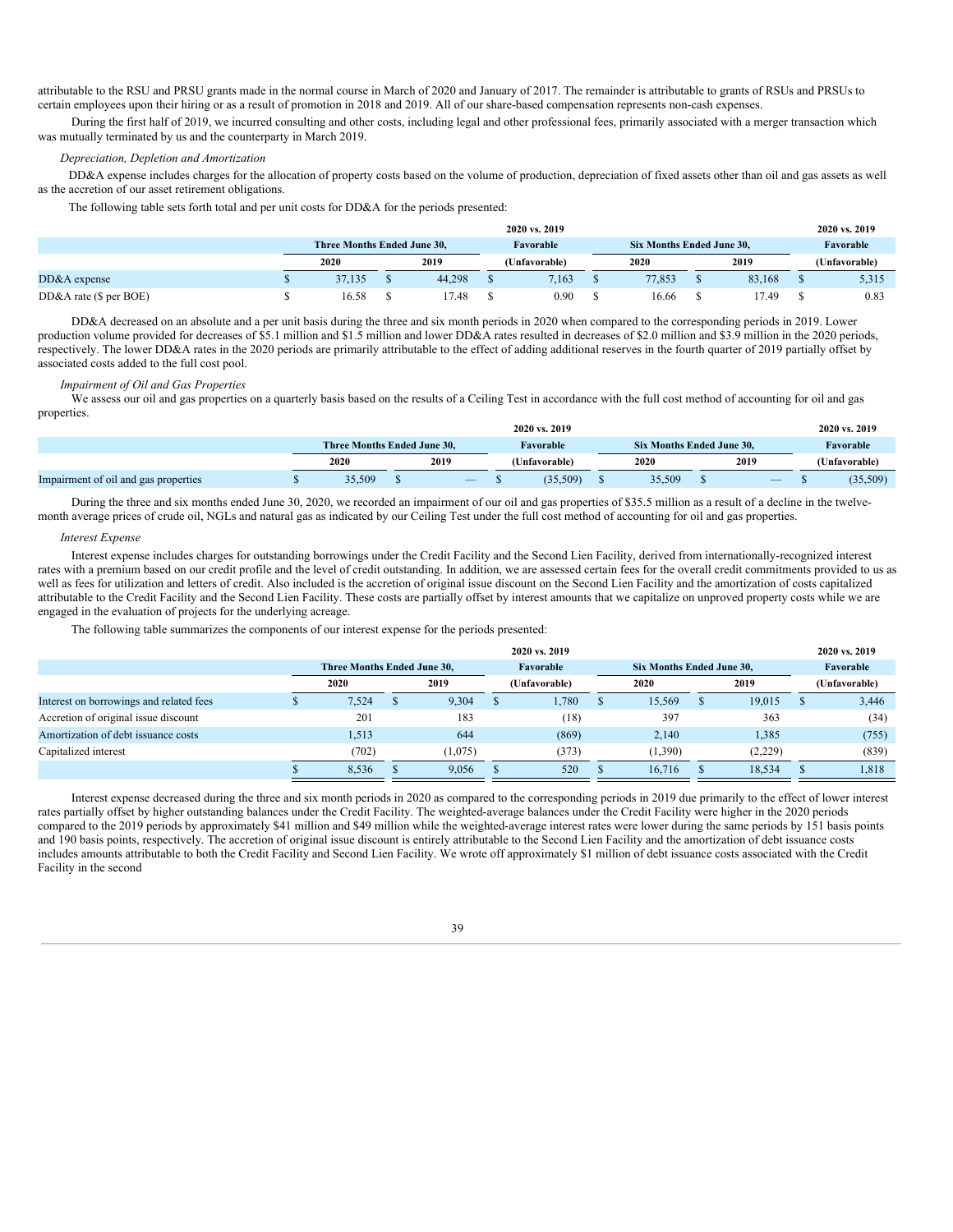quarter of 2020 commensurate with the reduction in the borrowing base. We capitalized a smaller portion of interest during the 2020 periods as we maintained a smaller portion of unproved property as compared to the corresponding periods in 2019.

### *Derivatives*

The gains and losses for our derivatives portfolio reflect changes in the fair value attributable to changes in market values relative to our hedged commodity prices and interest rate swaps.

The following table summarizes the gains and (losses) attributable to our commodity derivatives portfolio and interest rate swaps for the periods presented:

|                                     |                             |        | 2020 vs. 2019 |                           |           | 2020 vs. 2019 |
|-------------------------------------|-----------------------------|--------|---------------|---------------------------|-----------|---------------|
|                                     | Three Months Ended June 30. |        | Favorable     | Six Months Ended June 30. |           | Favorable     |
|                                     | 2020                        | 2019   | (Unfavorable) | 2020                      | 2019      | (Unfavorable) |
| Commodity derivative gains (losses) | (33, 473)                   | 13,603 | (47,076)      | 124,329                   | (54, 414) | 178,743       |
| Interest rate swap gains (losses)   | (876)                       |        | (876)         | (7, 559)                  |           | (7, 559)      |
|                                     | (34, 349)                   | 13,603 | (47,952)      | 116,770                   | (54, 414) | 171.184       |

In the six month period in 2020, commodity prices collapsed dramatically due primarily to the economic slowdown associated with the COVID-19 health crisis and the disruptions in the global energy markets. Accordingly, we substantially expanded our commodity hedging program and actively added put hedge contracts that allowed us to benefit from falling prices primarily in the earlier portion of the second quarter of 2020. Realized settlement receipts for crude oil and natural gas derivatives were \$45.7 million and \$61.4 million during the three and six month periods in 2020 as compared to the realized settlement payments for crude oil of \$6.6 million and \$8.3 million in the three and six month periods in 2019.

We also began hedging a portion of our exposure to variable interest rates associated with our Credit Facility and Second Lien Facility in 2020. For the three and six month periods in 2020, we paid \$0.4 million of net settlements from our interest rate swaps as the benchmark rate declined relative to our weighted-average hedged rate and we recognized mark-to-market losses as well.

*Other, net*

Other, net includes interest income, non-service costs associated with our retiree benefit plans and miscellaneous items of income and expense that are not directly associated with our current operations, including certain recoveries and write-offs attributable to prior years and properties that have been divested.

The following table sets forth the other income (expense), net recognized for the periods presented:

|            | 2020 vs. 2019               |              |  |               |  |  |           |                                  |      |  |               | 2020 vs. 2019 |       |  |
|------------|-----------------------------|--------------|--|---------------|--|--|-----------|----------------------------------|------|--|---------------|---------------|-------|--|
|            | Three Months Ended June 30. |              |  |               |  |  | Favorable | <b>Six Months Ended June 30.</b> |      |  |               | Favorable     |       |  |
|            |                             | 2019<br>2020 |  | (Unfavorable) |  |  | 2020      | 2019                             |      |  | (Unfavorable) |               |       |  |
| Other, net |                             | (55)         |  |               |  |  | (63)      |                                  | (63) |  | 114           |               | (177) |  |

Other, net income (expense) decreased during the three and six month periods in 2020 as compared to the corresponding periods in 2019 due primarily to the recovery in the 2019 six month period of sales and use taxes attributable to previously divested properties. Each of the periods in 2020 and 2019 includes comparable charges of less than \$0.1 million associated with our retiree benefit plans.

#### *Income Taxes*

Income taxes represent our income tax provision as determined in accordance with generally accepted accounting principles. It considers taxes attributable to our obligations for federal taxes under the Internal Revenue Code as well as to the various states in which we operate, primarily Texas, or otherwise have continuing involvement.

The following table summarizes our income tax expense for the periods presented:

|                              | 2020 vs. 2019               |  |       |           |               |                                  |           |  |       |  | 2020 vs. 2019 |
|------------------------------|-----------------------------|--|-------|-----------|---------------|----------------------------------|-----------|--|-------|--|---------------|
|                              | Three Months Ended June 30. |  |       | Favorable |               | <b>Six Months Ended June 30.</b> | Favorable |  |       |  |               |
|                              | 2020                        |  | 2019  |           | (Unfavorable) |                                  | 2020      |  | 2019  |  | (Unfavorable) |
| Income tax (expense) benefit | 690                         |  | (818) |           | .508          |                                  | (448)     |  | (794) |  | 346           |
| Effective tax rate           | $0.7\%$                     |  | 1.6 % |           |               |                                  | $0.7\%$   |  | 5.8 % |  |               |

We recognized a federal and state income tax expense for the six months ended June 30, 2020 at the blended rate of 21.6%. The federal and state tax expense was offset by an adjustment to the valuation allowance against our net deferred tax assets resulting in an effective tax rate of 0.7%, which is fully attributable to the State of Texas. The provision also reflects a reclassification of \$1.2 million from deferred tax assets for our remaining refundable alternative minimum tax, or AMT, credit carryforwards, that were accelerated due to certain income tax provisions provided in the CARES Act. In June 2020, we received a refund of \$2.5 million for the aforementioned AMT credit carryforwards. Our net deferred income tax liability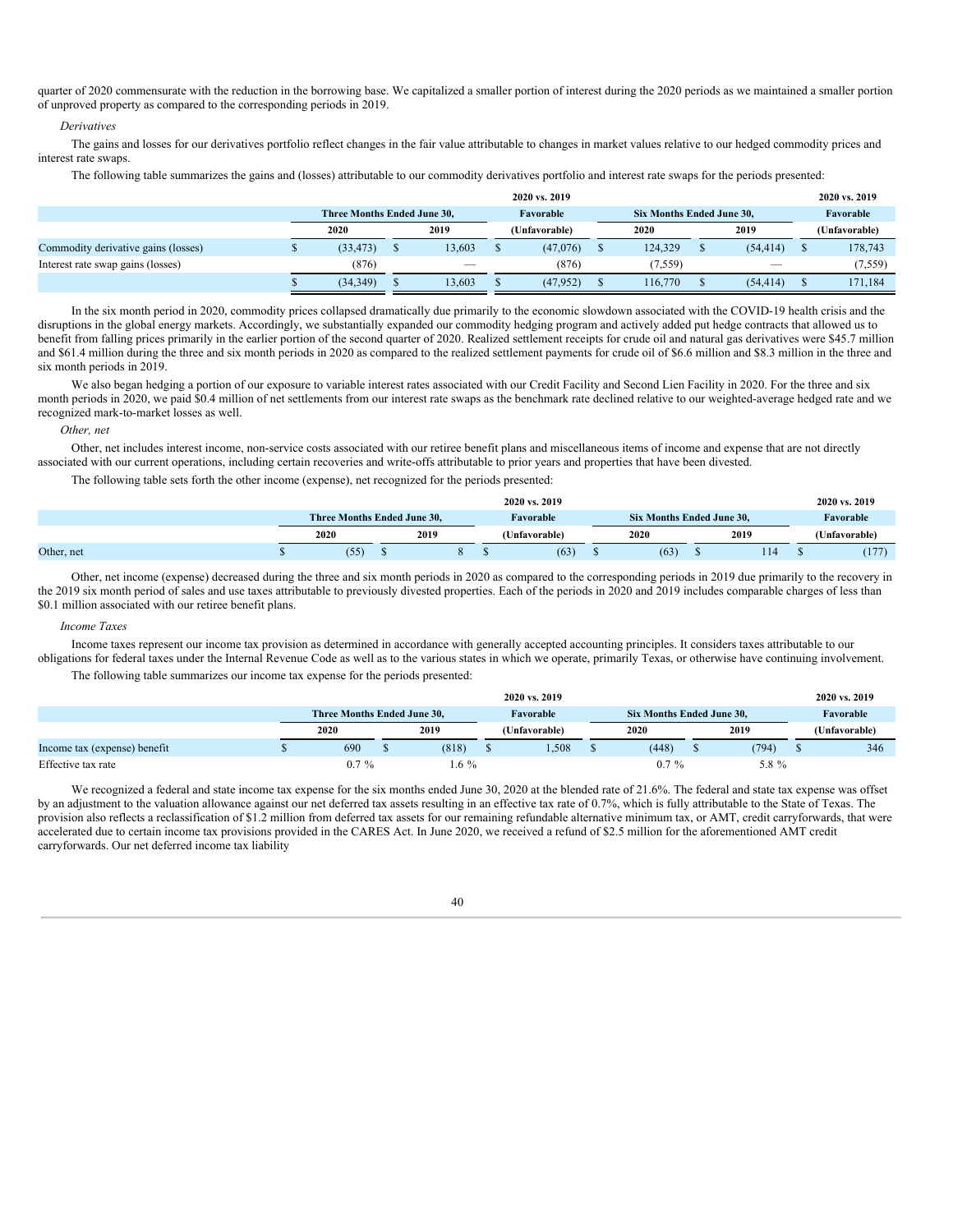balance of \$3.0 million as of June 30, 2020 is fully attributable to the State of Texas and primarily related to property and equipment.

We recognized a federal and state income tax benefit for the six months ended June 30, 2019 at the blended rate of 21.6%; however, the federal and state tax expense was offset by an adjustment to the valuation allowance against our net deferred tax assets resulting in an effective tax rate of 5.8%.

#### <span id="page-40-0"></span>**Off Balance Sheet Arrangements**

As of June 30, 2020, we had no off-balance sheet arrangements other than information technology licensing, service agreements, in-kind commodity recovery arrangements for imbalances and letters of credit, all of which are customary in our business.

#### **Critical Accounting Estimates**

The process of preparing financial statements in accordance with accounting principles generally accepted in the United States of America, or GAAP, requires our management to make estimates and judgments regarding certain items and transactions. It is possible that materially different amounts could be recorded if these estimates and judgments change or if the actual results differ from these estimates and judgments. Disclosure of our most critical accounting estimates that involve the judgment of our management can be found in our Annual Report on Form 10-K for the year ended December 31, 2019.

As described in this Quarterly Report on Form 10-Q as well as the Critical Accounting Estimates disclosures in the Annual Report on Form 10-K, we apply the full cost method to account for our oil and gas properties. At the end of each quarterly reporting period, we perform a Ceiling Test in order to determine if our oil and gas properties have been impaired. For purposes of the Ceiling Test, estimated discounted future net revenues are determined using the prior 12-month's average price based on closing prices on the first day of each month, adjusted for differentials, discounted at 10%. The calculation of the Ceiling Test and provision for DD&A are based on estimates of proved reserves. There are significant uncertainties inherent in estimating quantities of proved reserves and projecting future rates of production, timing and plan of development.

As of June 30, 2020, the carrying value of our proved oil and gas properties exceeded the limit determined by the Ceiling Test by \$35.5 million which resulted in our recording an impairment charge for the period then ended. Because the Ceiling Test utilizes commodity prices based on a trailing twelve month average, it does not fully reflect the substantial decline in commodity prices due to the economic impact of the COVID-19 health crisis and the ongoing disruption in global energy markets. If current commodity prices continue at these levels or decline further, it is likely that we will experience an additional impairment in the carrying value of our oil and gas properties during the second half of 2020.

# <span id="page-40-1"></span>**Item 3.** *Quantitative and Qualitative Disclosures About Market Risk.*

Market risk is the risk of loss arising from adverse changes in market rates and prices. The principal market risks to which we are exposed are interest rate risk and commodity price risk.

#### *Interest Rate Risk*

All of our long-term debt instruments are subject to variable interest rates. As of June 30, 2020, we had borrowings of \$359.4 million under the Credit Facility and \$200 million under the Second Lien Facility at interest rates of 3.43% and 8.00%, respectively. Assuming a constant borrowing level under the Credit Facility and Second Lien Facility, an increase (decrease) in the interest rate of one percent would result in an increase (decrease) in aggregate interest payments of approximately \$6.0 million on an annual basis, excluding the offsetting impact of our interest rate swap derivatives.

### *Commodity Price Risk*

We produce and sell crude oil, NGLs and natural gas. As a result, our financial results are affected when prices for these commodities fluctuate. Our price risk management programs permit the utilization of derivative financial instruments (such as swaps) to seek to mitigate the price risks associated with fluctuations in commodity prices as they relate to a portion of our anticipated production. The derivative instruments are placed with major financial institutions that we believe to be of acceptable credit risk. The fair values of our derivative instruments are significantly affected by fluctuations in the prices of crude oil. We have not typically entered into derivative instruments with respect to NGLs, although we may do so in the future.

As of June 30, 2020, our commodity derivative portfolio was in a net assets position. The contracts associated with this position are with seven counterparties, all of which are investment grade financial institutions. This concentration may impact our overall credit risk, either positively or negatively, in that these counterparties may be similarly affected by changes in economic or other conditions. We neither paid nor received collateral with respect to our derivative positions.

During the six months ended June 30, 2020, we reported net commodity derivative gains of \$116.8 million. We have experienced and could continue to experience significant changes in the estimate of derivative gains or losses recognized due to fluctuations in the value of our derivative instruments. Our results of operations are affected by the volatility of unrealized gains and losses and changes in fair value, which fluctuate with changes in crude oil, NGL and natural gas prices. These fluctuations

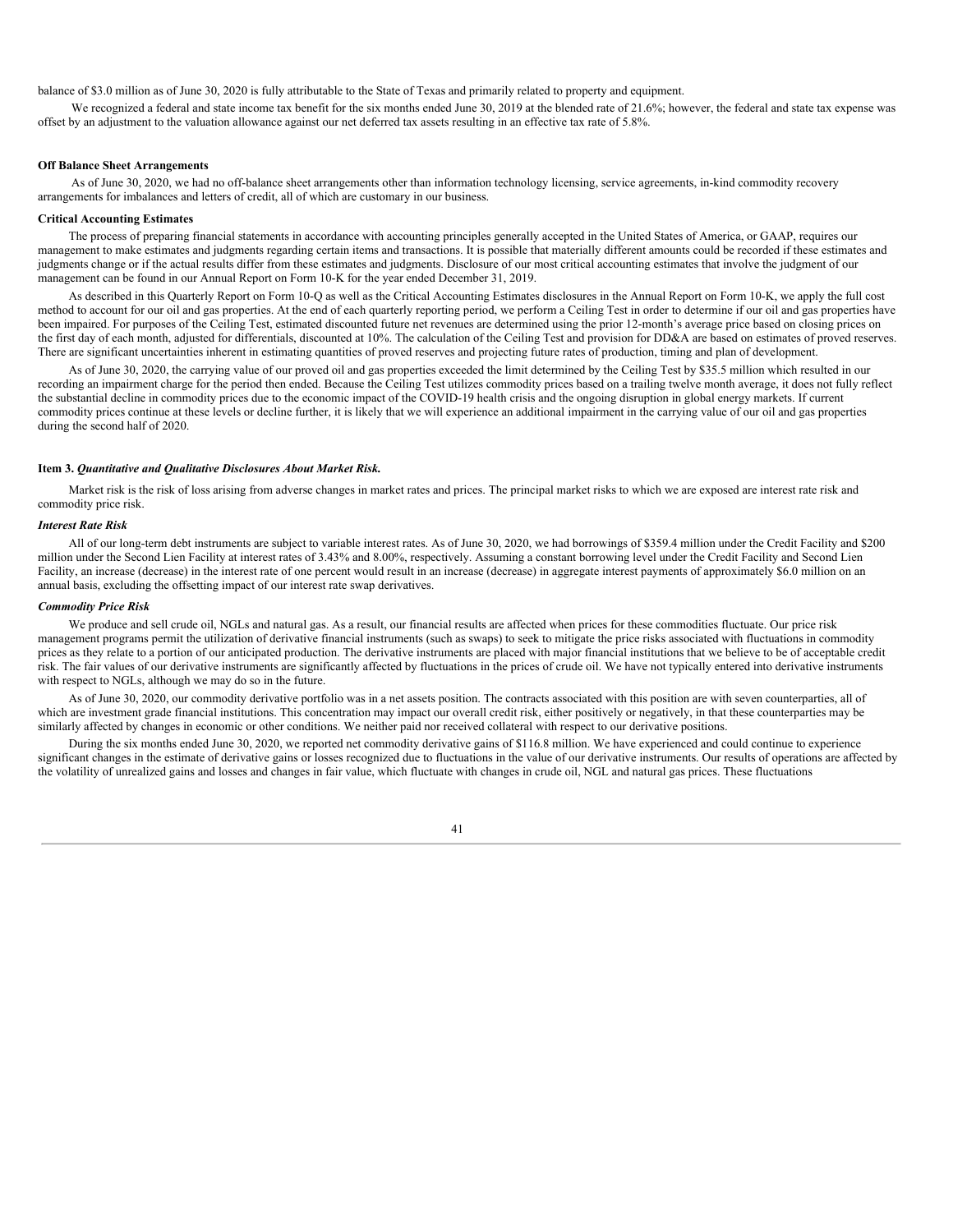could be significant in a volatile pricing environment. See Note 5 to the Condensed Consolidated Financial Statements for a further description of our price risk management activities.

The following table sets forth our commodity derivative positions as of June 30, 2020:

|                                                       |              | 3Q2020 |              | 4Q2020 |              | 1Q2021 |              | 2Q2021 |              | 3Q2021 |              | 4Q2021 |
|-------------------------------------------------------|--------------|--------|--------------|--------|--------------|--------|--------------|--------|--------------|--------|--------------|--------|
| <b>NYMEX WTI Crude Swaps</b>                          |              |        |              |        |              |        |              |        |              |        |              |        |
| Average Volume Per Day (barrels)                      |              | 11,457 |              | 9,804  |              | 6,667  |              | 6,593  |              |        |              |        |
| Weighted Average Swap Price (\$/barrel)               | \$           | 51.17  | \$           | 55.18  | \$           | 48.73  | \$           | 48.73  |              |        |              |        |
| <b>NYMEX WTI Purchased Puts/Sold Calls</b>            |              |        |              |        |              |        |              |        |              |        |              |        |
| Average Volume Per Day (barrels)                      |              | 4,043  |              | 2,000  |              | 3,333  |              | 3,297  |              | 3,261  |              | 3,261  |
| Weighted Average Purchased Put Price (\$/barrel)      | $\mathbb{S}$ | 52.70  | $\mathbb{S}$ | 48.00  | $\$$         | 47.50  | $\mathbb{S}$ | 47.50  | \$           | 40.00  | $\mathbb S$  | 40.00  |
| Weighted Average Sold Call (\$/barrel)                | \$           | 58.26  | \$           | 57.10  | \$           | 51.51  | \$           | 51.51  | \$           | 50.00  | S            | 50.00  |
| <b>NYMEX WTI Purchased Puts</b>                       |              |        |              |        |              |        |              |        |              |        |              |        |
| Average Volume Per Day (barrels)                      |              | 2,174  |              |        |              |        |              |        |              |        |              |        |
| Weighted Average Purchased Put (\$/barrel)            | $\mathbb{S}$ | 55.00  |              |        |              |        |              |        |              |        |              |        |
| Weighted Average Premium (\$/barrel)                  | $\mathbb{S}$ | 0.06   |              |        |              |        |              |        |              |        |              |        |
| Average Volume Per Day (barrels)                      |              | 674    |              |        |              |        |              |        |              |        |              |        |
| Weighted Average Purchased Put (\$/barrel)            | \$           | 48.00  |              |        |              |        |              |        |              |        |              |        |
| Weighted Average Premium (\$/barrel)                  | $\mathbb{S}$ | 0.06   |              |        |              |        |              |        |              |        |              |        |
| Average Volume Per Day (barrels)                      |              | 2,174  |              |        |              |        |              |        |              |        |              |        |
| Weighted Average Purchased Put (\$/barrel)            | $\mathbb{S}$ | 37.00  |              |        |              |        |              |        |              |        |              |        |
| Weighted Average Deferred Premium (\$/barrel)         | \$           | 1.23   |              |        |              |        |              |        |              |        |              |        |
| Average Volume Per Day (barrels)                      |              | 2,717  |              |        |              |        |              |        |              |        |              |        |
| Weighted Average Purchased Put (\$/barrel)            | \$           | 30.00  |              |        |              |        |              |        |              |        |              |        |
| Weighted Average Deferred Premium (\$/barrel)         | $\mathbb S$  | 3.63   |              |        |              |        |              |        |              |        |              |        |
| Average Volume Per Day (barrels)                      |              |        |              |        |              | 2,500  |              | 2,473  |              |        |              |        |
| Weighted Average Purchased Put (\$/barrel)            |              |        |              |        | \$           | 36.00  | $\mathbb{S}$ | 36.00  |              |        |              |        |
| Weighted Average Premium (\$/barrel)                  |              |        |              |        | \$           | 4.50   | \$           | 4.50   |              |        |              |        |
| <b>NYMEX WTI Put Spread</b>                           |              |        |              |        |              |        |              |        |              |        |              |        |
| Average Volume Per Day (barrels)                      |              | 2,174  |              |        |              |        |              |        |              |        |              |        |
| Weighted Average Put Spread Purchased Put (\$/barrel) | $\mathbb{S}$ | 39.00  |              |        |              |        |              |        |              |        |              |        |
| Weighted Average Put Spread Sold Put (\$/barrel)      | \$           | 32.00  |              |        |              |        |              |        |              |        |              |        |
| Weighted Average Deferred Premium (\$/barrel)         | $\mathbb{S}$ | 3.25   |              |        |              |        |              |        |              |        |              |        |
| Average Volume Per Day (barrels)                      |              | 2,174  |              |        |              |        |              |        |              |        |              |        |
| Weighted Average Put Spread Purchased Put (\$/barrel) | $\mathbb{S}$ | 30.00  |              |        |              |        |              |        |              |        |              |        |
| Weighted Average Put Spread Sold Put (\$/barrel)      | \$           | 20.00  |              |        |              |        |              |        |              |        |              |        |
| Weighted Average Deferred Premium (\$/barrel)         | \$           | 2.45   |              |        |              |        |              |        |              |        |              |        |
| NYMEX WTI Sold Puts                                   |              |        |              |        |              |        |              |        |              |        |              |        |
| Average Volume Per Day (barrels)                      |              |        |              | 5,087  |              | 10,833 |              | 10,714 |              | 3,261  |              | 3,261  |
| Weighted Average Sold Put Price (\$/barrel)           |              |        | \$           | 43.50  | \$           | 37.00  | \$           | 37.00  | \$           | 35.00  | \$           | 35.00  |
| <b>MEH Crude Swaps</b>                                |              |        |              |        |              |        |              |        |              |        |              |        |
| Average Volume Per Day (barrels)                      |              | 2,000  |              | 2,000  |              |        |              |        |              |        |              |        |
| Weighted Average Swap Price (\$/barrel)               | $\mathbb{S}$ | 61.03  | $\mathbb{S}$ | 61.03  |              |        |              |        |              |        |              |        |
| <b>MEH-NYMEX WTI Crude Basis Swaps</b>                |              |        |              |        |              |        |              |        |              |        |              |        |
| Average Volume Per Day (barrels)                      |              | 10,870 |              |        |              |        |              |        |              |        |              |        |
| Weighted Average Swap Price (\$/barrel)               | $\mathbb{S}$ | 1.04   |              |        |              |        |              |        |              |        |              |        |
| <b>NYMEX WTI Crude CMA Roll Basis Swaps</b>           |              |        |              |        |              |        |              |        |              |        |              |        |
| Average Volume Per Day (barrels)                      |              | 10,870 |              |        |              |        |              |        |              |        |              |        |
| Weighted Average Swap Price (\$/barrel)               | $\mathbb{S}$ | (0.45) |              |        |              |        |              |        |              |        |              |        |
| <b>NYMEX HH Purchased Puts/Sold Calls</b>             |              |        |              |        |              |        |              |        |              |        |              |        |
| Average Volume Per Day (MMBtus)                       |              | 12,804 |              | 12,804 |              | 3,333  |              | 3,297  |              | 3,261  |              | 3,261  |
| Weighted Average Purchased Put (\$/MMBtu)             | \$           | 2.00   | \$           | 2.00   | \$           | 2.50   | \$           | 2.50   | \$           | 2.50   | \$           | 2.50   |
| Weighted Average Sold Call (\$/MMBtu)                 | $\mathbb{S}$ | 2.21   | $\mathbb{S}$ | 2.21   | $\mathbb{S}$ | 2.85   | $\mathbb{S}$ | 2.85   | $\mathbb{S}$ | 2.85   | $\mathbb{S}$ | 2.85   |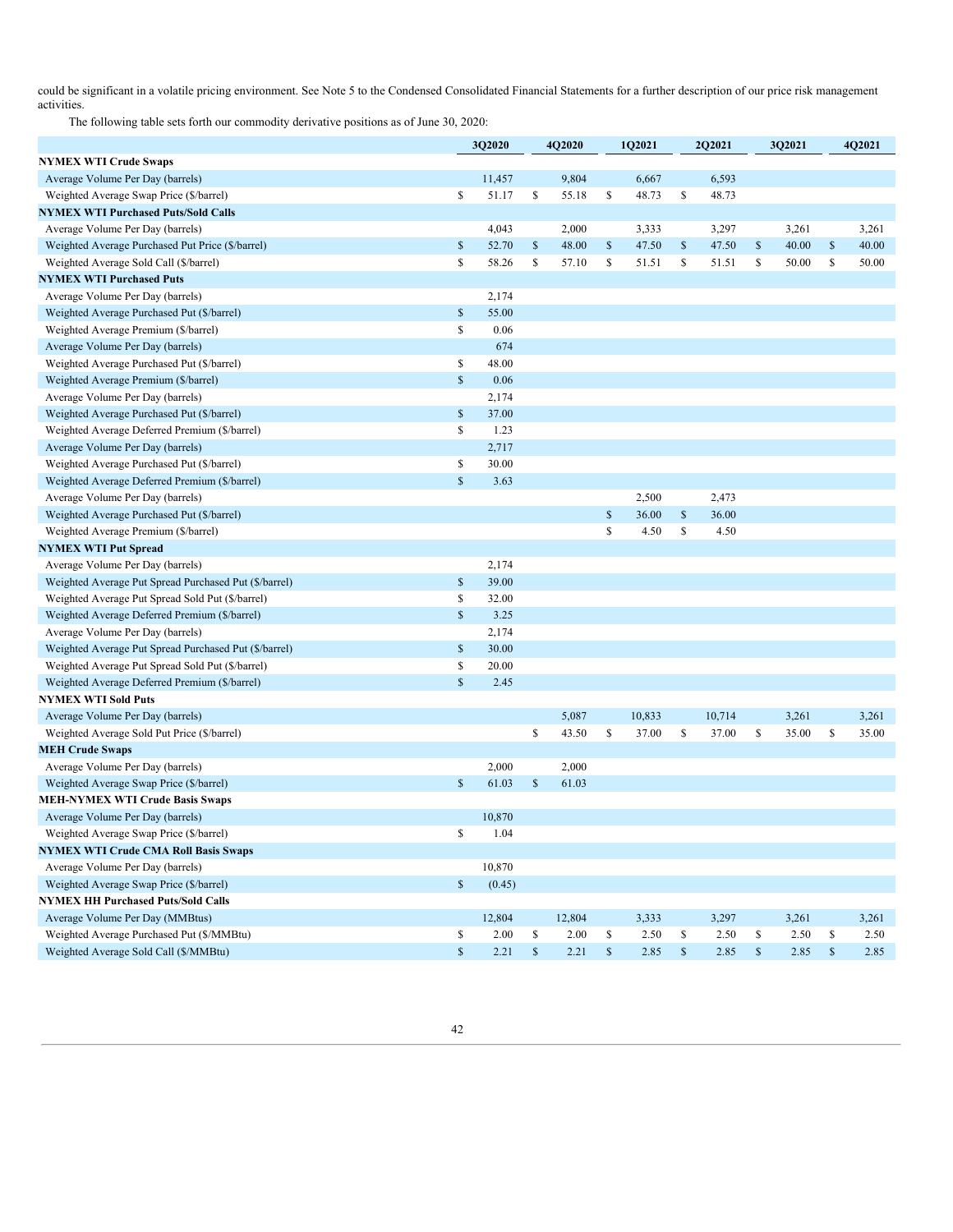The following table illustrates the estimated impact on the fair values of our derivative financial instruments and operating income attributable to hypothetical changes in the underlying commodity prices. This illustration assumes that crude oil and natural gas prices and production volumes remain constant at anticipated levels. The estimated changes in operating income exclude potential cash receipts or payments in settling these derivative positions.

|                                                                                                                     | (S in millions) | Change of 10% per Bbl of Crude Oil |  |
|---------------------------------------------------------------------------------------------------------------------|-----------------|------------------------------------|--|
|                                                                                                                     | Increase        | <b>Decrease</b>                    |  |
| Effect on the fair value of crude oil derivatives $1$                                                               | (13.1)          |                                    |  |
| Effect of crude oil price changes for the remainder of 2020 on operating income, excluding derivatives <sup>2</sup> | 12.6            | (12.6)                             |  |

<sup>1</sup> Based on derivatives outstanding as of June 30, 2020.

<sup>2</sup>These sensitivities are subject to significant change.

#### <span id="page-42-0"></span>**Item 4.** *Controls and Procedures.*

(a) Disclosure Controls and Procedures

Our management, with the participation of our Chief Executive Officer and our Chief Financial Officer, performed an evaluation of the design and operation of our disclosure controls and procedures (as defined in Rule 13a-15(e) of the Exchange Act) as of June 30, 2020. Our disclosure controls and procedures are designed to ensure that information required to be disclosed by us in the reports we file or submit under the Exchange Act is recorded, processed, summarized and reported on a timely basis and that such information is accumulated and communicated to management, including our Chief Executive Officer and our Chief Financial Officer, as appropriate, to allow timely decisions regarding required disclosure. Based on that evaluation, our Chief Executive Officer and our Chief Financial Officer concluded that, as of June 30, 2020, such disclosure controls and procedures were effective.

(b) Changes in Internal Control Over Financial Reporting

During the quarter ended June 30, 2020, there were no changes to our internal control over financial reporting that have materially affected, or are reasonably likely to materially affect, our internal control over financial reporting.

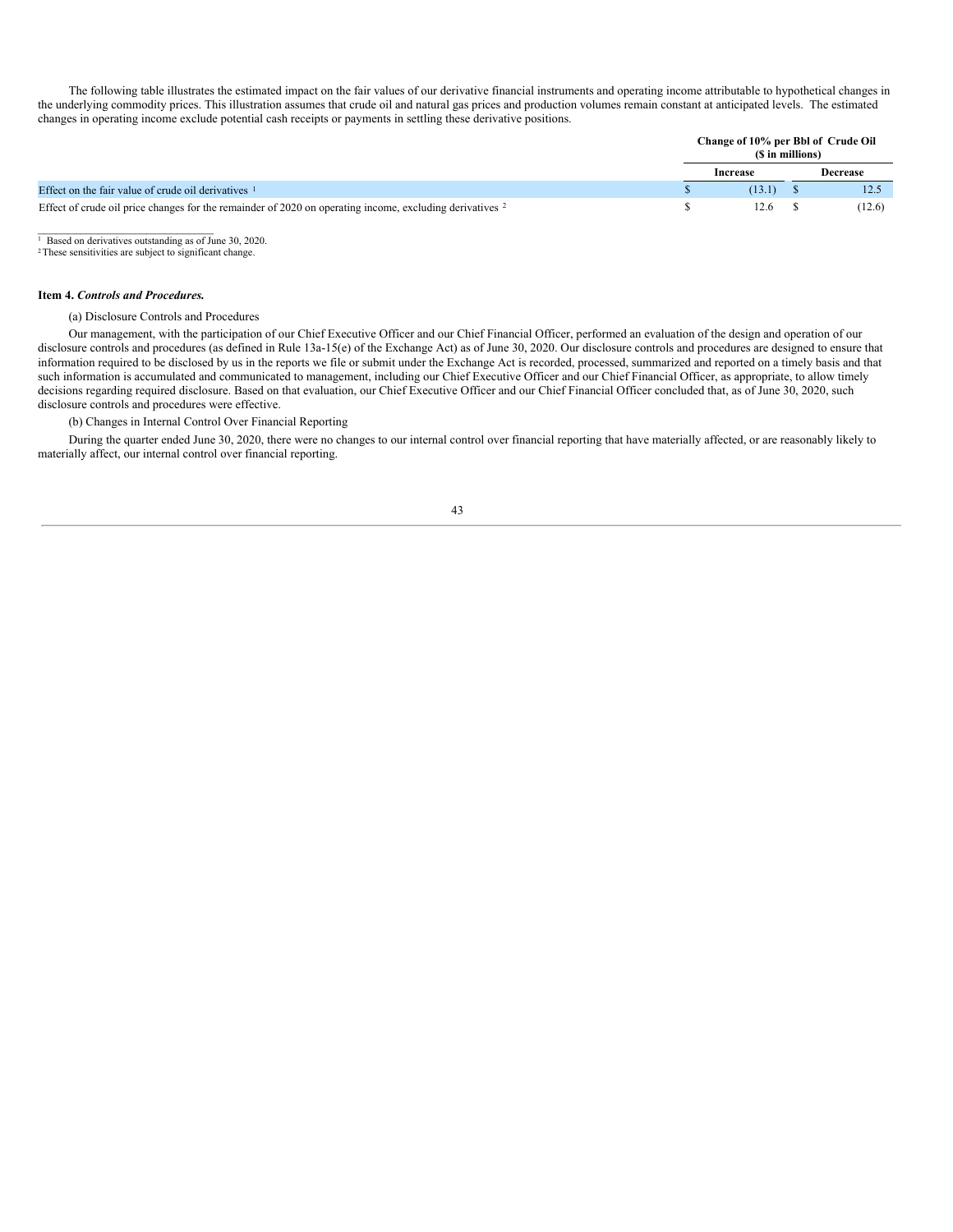# **Part II. OTHER INFORMATION**

# <span id="page-43-0"></span>**Item 1.** *Legal Proceedings.*

We are not aware of any material pending legal or governmental proceedings against us, any material proceedings by governmental officials against us that are pending or contemplated to be brought against us and no such proceedings have been terminated during the period covered by this quarterly report on Form 10-Q. See Note 12 to our Condensed Consolidated Financial Statements included in Part I, Item 1, "Financial Statements" for additional information regarding our legal and regulatory matters.

# <span id="page-43-1"></span>**Item 1A.** *Risk Factors.*

There have been no material changes to the risk factors disclosed in Part I, Item 1A of our Annual Report on Form 10-K for the year ended December 31, 2019 and Part II, Item 1A of our Quarterly Report on Form 10-Q for the quarterly period ended March 31, 2020.

# <span id="page-43-2"></span>**Item 5.** *Other Information.*

<span id="page-43-3"></span>None.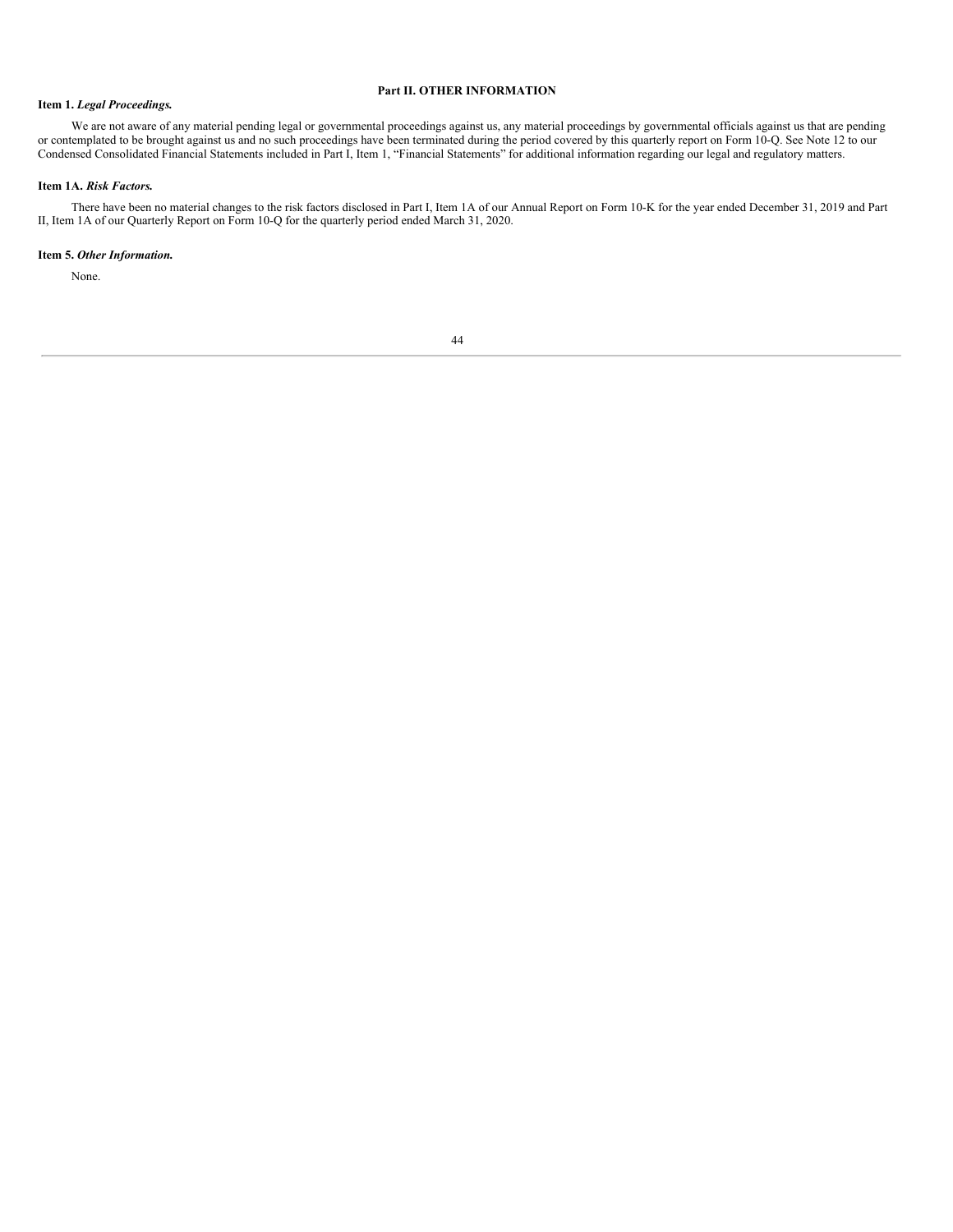#### **Item 6.** *Exhibits.*

- [\(10.1](http://www.sec.gov/Archives/edgar/data/77159/000007715920000026/pvac-cfagreementandame.htm)) Borrowing Base Redetermination Agreement and Amendment No. 7 to Credit Agreement, dated as of April 30, 2020, among Penn Virginia Holding Corp., as borrower, Penn Virginia Corporation, as parent, the subsidiaries of the borrower party thereto, the lenders party thereto and Wells Fargo Bank National Association,<br>as administrative agent (incorporated by reference to Exh
- [\(10.2](#page-46-0)) \* Amendment No. 1 to the Penn Virginia Corporation 2017 Special Severance Plan dated as of April 21, 2020.
- [\(31.1](#page-48-0)) \* Certification Pursuant to Rule 13a-14(a), as Adopted Pursuant to Section 302 of the Sarbanes-Oxley Act of 2002.
- [\(31.2](#page-49-0)) \* Certification Pursuant to Rule 13a-14(a), as Adopted Pursuant to Section 302 of the Sarbanes-Oxley Act of 2002.
- [\(32.1](#page-50-0)) † Certification Pursuant to 18 U.S.C. Section 1350, as Adopted Pursuant to Section 906 of the Sarbanes-Oxley Act of 2002.
- [\(32.2](#page-51-0)) † Certification Pursuant to 18 U.S.C. Section 1350, as Adopted Pursuant to Section 906 of the Sarbanes-Oxley Act of 2002.
- (101.INS) \* Inline XBRL Instance Document the instance document does not appear in the Interactive Data File because its XBRL tags are embedded within the Inline XBRL document.
- (101.SCH) \* Inline XBRL Taxonomy Extension Schema Document
- (101.CAL) \* Inline XBRL Taxonomy Extension Calculation Linkbase Document
- (101.DEF) \* Inline XBRL Taxonomy Extension Definition Linkbase Document
- (101.LAB) \* Inline XBRL Taxonomy Extension Label Linkbase Document
- (101.PRE) \* Inline XBRL Taxonomy Extension Presentation Linkbase Document
- (104) \* The cover page of Penn Virginia Corporation's Quarterly Report on Form 10-Q for the quarter ended June 30, 2020, formatted in Inline XBRL (included within the Exhibit 101 attachments).
- $\mathcal{L}_\text{max}$ \* Filed herewith.
- <span id="page-44-0"></span>† Furnished herewith.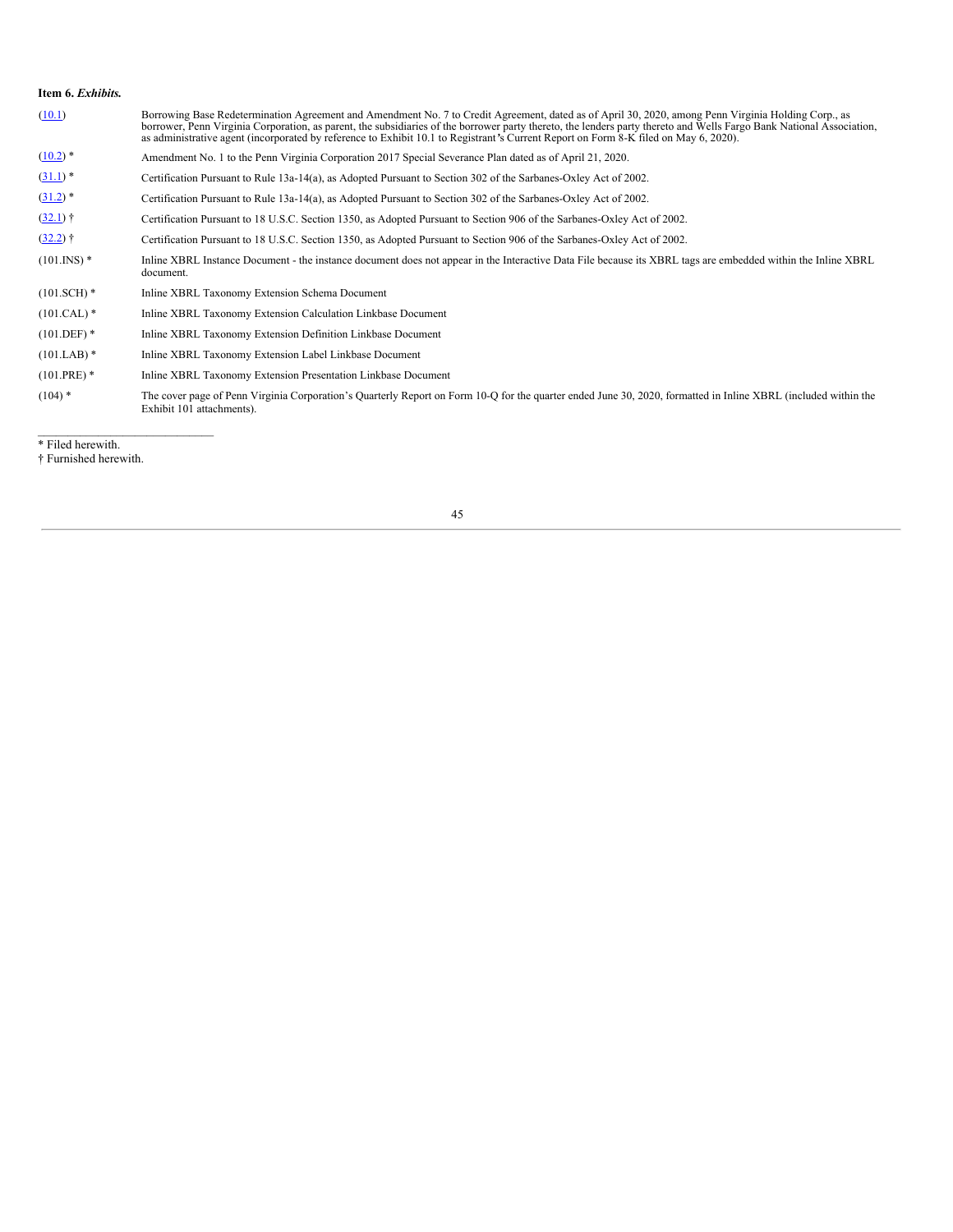### **SIGNATURES**

Pursuant to the requirements of the Securities Exchange Act of 1934, the Registrant has duly caused this report to be signed on its behalf by the undersigned, thereunto duly authorized.

# **PENN VIRGINIA CORPORATION**

August 7, 2020 By: By: /s/ RUSSELL T KELLEY, JR.

**Russell T Kelley, Jr.**

**Senior Vice President, Chief Financial Officer and Treasurer (Principal Financial Officer)**

August 7, 2020 By: /s/ TAMMY L. HINKLE

**Tammy L. Hinkle Vice President and Controller (Principal Accounting Officer)**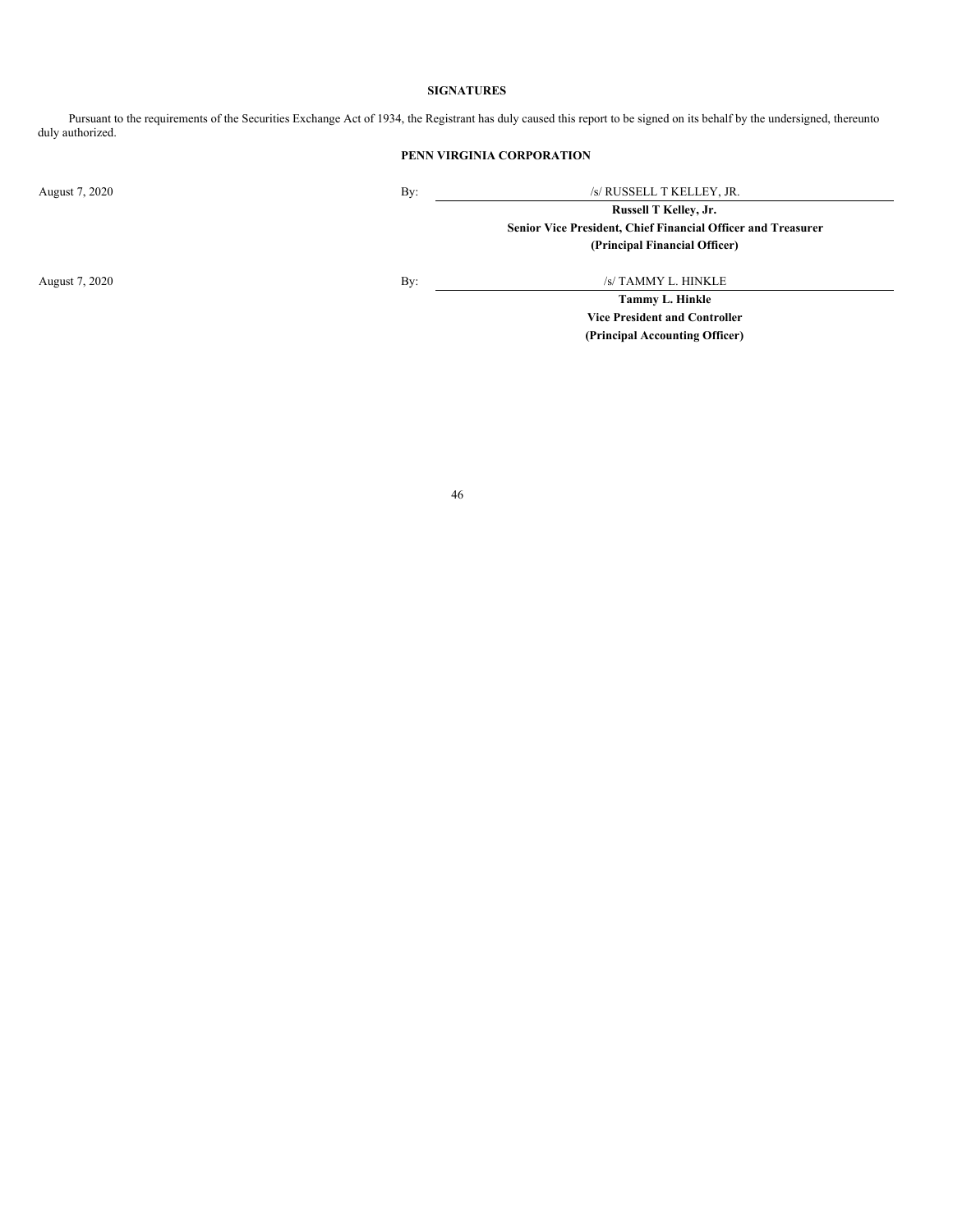# **AMENDMENT NO. 1 TO THE**

# **PENN VIRGINIA CORPORATION 2017 SPECIAL SEVERANCE PLAN**

(As Amended and Restated Effective July 18, 2018)

<span id="page-46-0"></span>**WHEREAS**, Penn Virginia Corporation (the "Company") maintains the Penn Virginia Corporation 2017 Special Severance Plan (the "Plan") for the benefit of its employees;

**WHEREAS**, pursuant to Section 10 of the Plan, the Company has the authority to amend the Plan at any time without notice; and

**WHEREAS,** the Company has determined that it is in the best interests of the Company to amend the Plan in order to (i) revise the definition of "Good Reason," and (ii) to extend the Protection Period following the Closing for officers of the Company.

**NOW, THEREFORE**, pursuant to its authority under Section 10 of the Plan, the Company hereby amends the Plan as follows, effective as of April 21, 2020:

1. Section 3(k) of the Plan is hereby amended and restated in its entirety to read as follows:

- (k) "**Good Reason**" has the meaning ascribed to such term in any employment agreement between the Participant and the Company or, if none, means the occurrence of any of the following events or conditions: (i) a material reduction in the Participant's base salary or annual cash incentive compensation opportunity from that in effect immediately prior to the Closing; (ii) the relocation of the Participant to a location more than fifty (50) miles from the location at which the Participant is based immediately prior to the Closing; or (iii) a material diminution in the Participant's title, authority, duties or responsibilities from those in effect as of immediately prior to the Closing.
- 2. Section 3(o) of the Plan is hereby amended and restated in its entirety to read as follows:
	- (o) "**Protection Period**" means the period commencing on the Closing and ending on the date that is (i) 18-months following the Closing for any Participant who is an executive officer of the Company as of the Closing, (ii) 12-months following the Closing for any Participant who is an officer of the Company, but not an executive officer of the Company, as of the Closing, and (iii) six months following the Closing for all other Participants.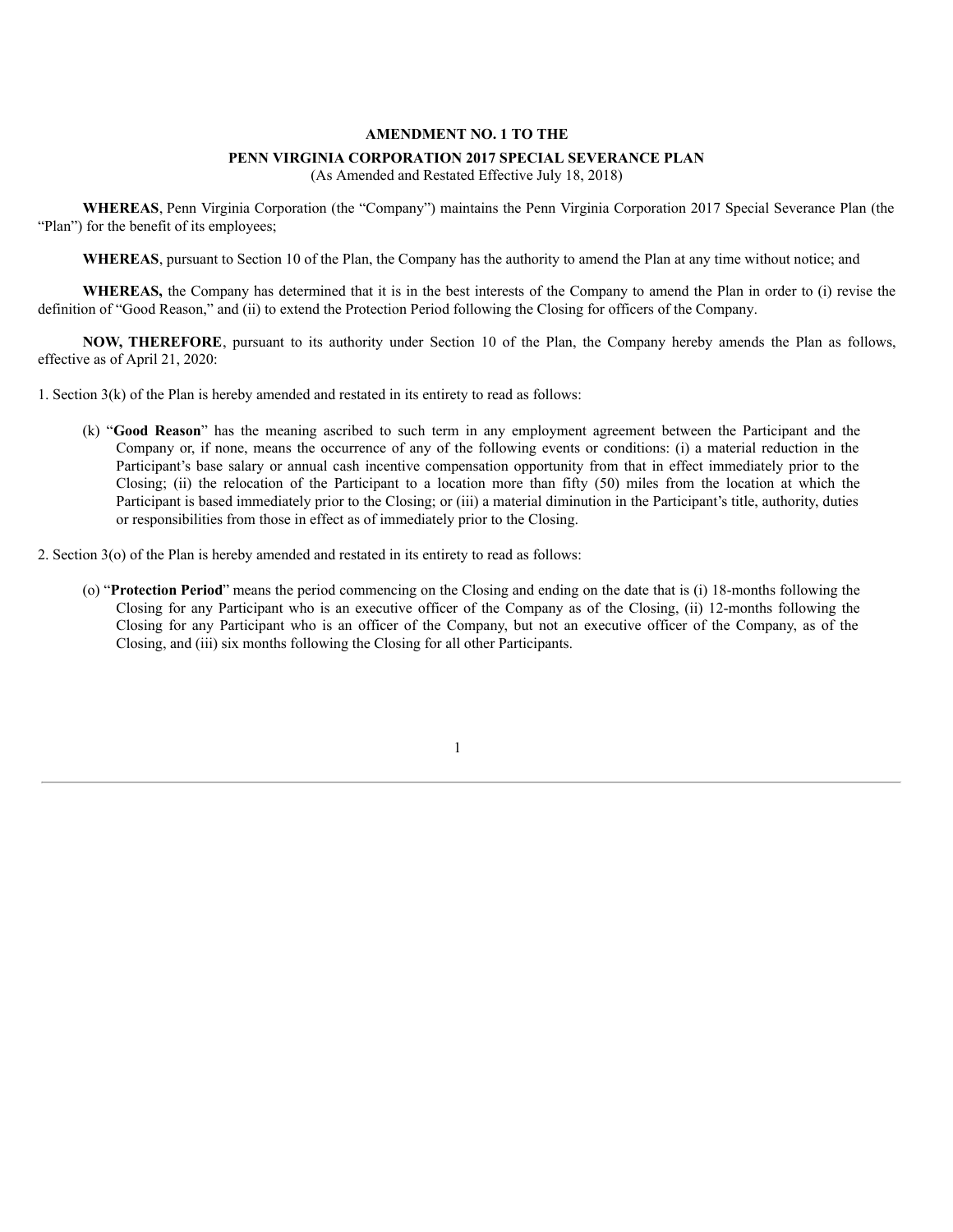**IN WITNESS WHEREOF**, Penn Virginia Corporation has caused this instrument to be signed by its duly authorized officer as of this 21st day of April, 2020.

# **PENN VIRGINIA CORPORATION**

*/s/* John Brooks By: John A. Brooks

Its: President and CEO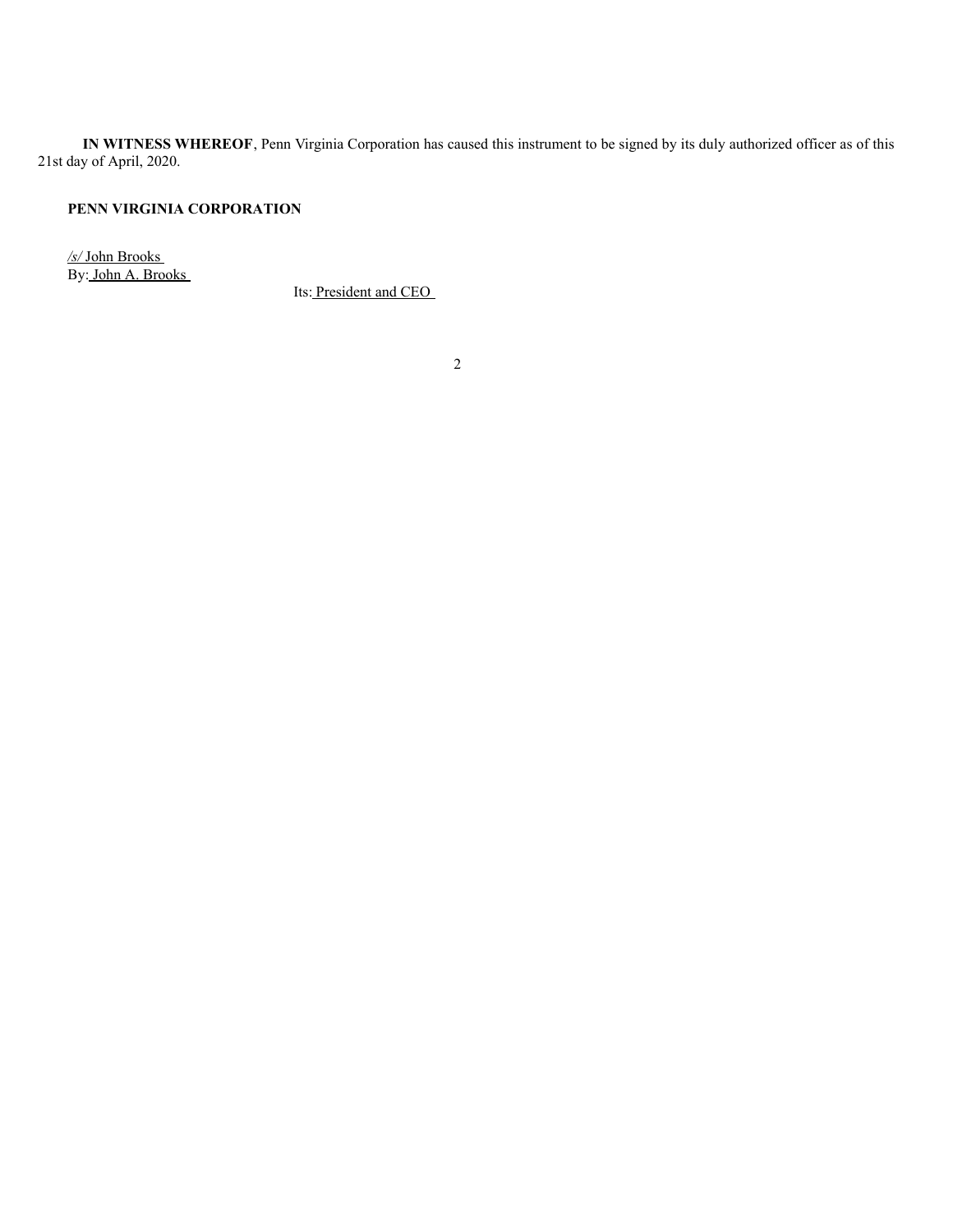# **CERTIFICATION PURSUANT TO SECTION 302 OF THE SARBANES-OXLEY ACT OF 2002**

<span id="page-48-0"></span>I, John A. Brooks, President and Chief Executive Officer of Penn Virginia Corporation (the "Registrant"), certify that:

- 1. I have reviewed this Quarterly Report on Form 10-Q of the Registrant (this "Report");
- 2. Based on my knowledge, this Report does not contain any untrue statement of a material fact or omit to state a material fact necessary to make the statements made, in light of the circumstances under which such statements were made, not misleading with respect to the period covered by this Report;
- 3. Based on my knowledge, the financial statements, and other financial information included in this Report, fairly present in all material respects the financial condition, results of operations and cash flows of the Registrant as of, and for, the periods presented in this Report;
- 4. The Registrant's other certifying officer and I are responsible for establishing and maintaining disclosure controls and procedures (as defined in Exchange Act Rules 13a-15(e) and 15d-15(e)) and internal control over financial reporting (as defined in Exchange Act Rules 13a-15(f) and 15d-15(f)) for the Registrant and have:
	- (a) Designed such disclosure controls and procedures, or caused such disclosure controls and procedures to be designed under our supervision, to ensure that material information relating to the Registrant, including its consolidated subsidiaries, is made known to us by others within those entities, particularly during the period in which this Report is being prepared;
	- (b) Designed such internal control over financial reporting, or caused such internal control over financial reporting to be designed under our supervision, to provide reasonable assurance regarding the reliability of financial reporting and the preparation of financial statements for external purposes in accordance with generally accepted accounting principles;
	- (c) Evaluated the effectiveness of the Registrant's disclosure controls and procedures and presented in this Report our conclusions about the effectiveness of the disclosure controls and procedures, as of the end of the period covered by this Report based on such evaluation; and
	- (d) Disclosed in this Report any change in the Registrant's internal control over financial reporting that occurred during the Registrant's most recent fiscal quarter (the Registrant's fourth fiscal quarter in the case of an annual report) that has materially affected, or is reasonably likely to materially affect, the Registrant's internal control over financial reporting; and
- 5. The Registrant's other certifying officer and I have disclosed, based on our most recent evaluation of internal control over financial reporting, to the Registrant's auditors and the audit committee of the Registrant's board of directors (or persons performing the equivalent functions):
	- (a) All significant deficiencies and material weaknesses in the design or operation of internal control over financial reporting which are reasonably likely to adversely affect the Registrant's ability to record, process, summarize and report financial information; and
	- (b) Any fraud, whether or not material, that involves management or other employees who have a significant role in the Registrant's internal control over financial reporting.

Date: August 7, 2020

/s/ JOHN A. BROOKS

**John A. Brooks President and Chief Executive Officer**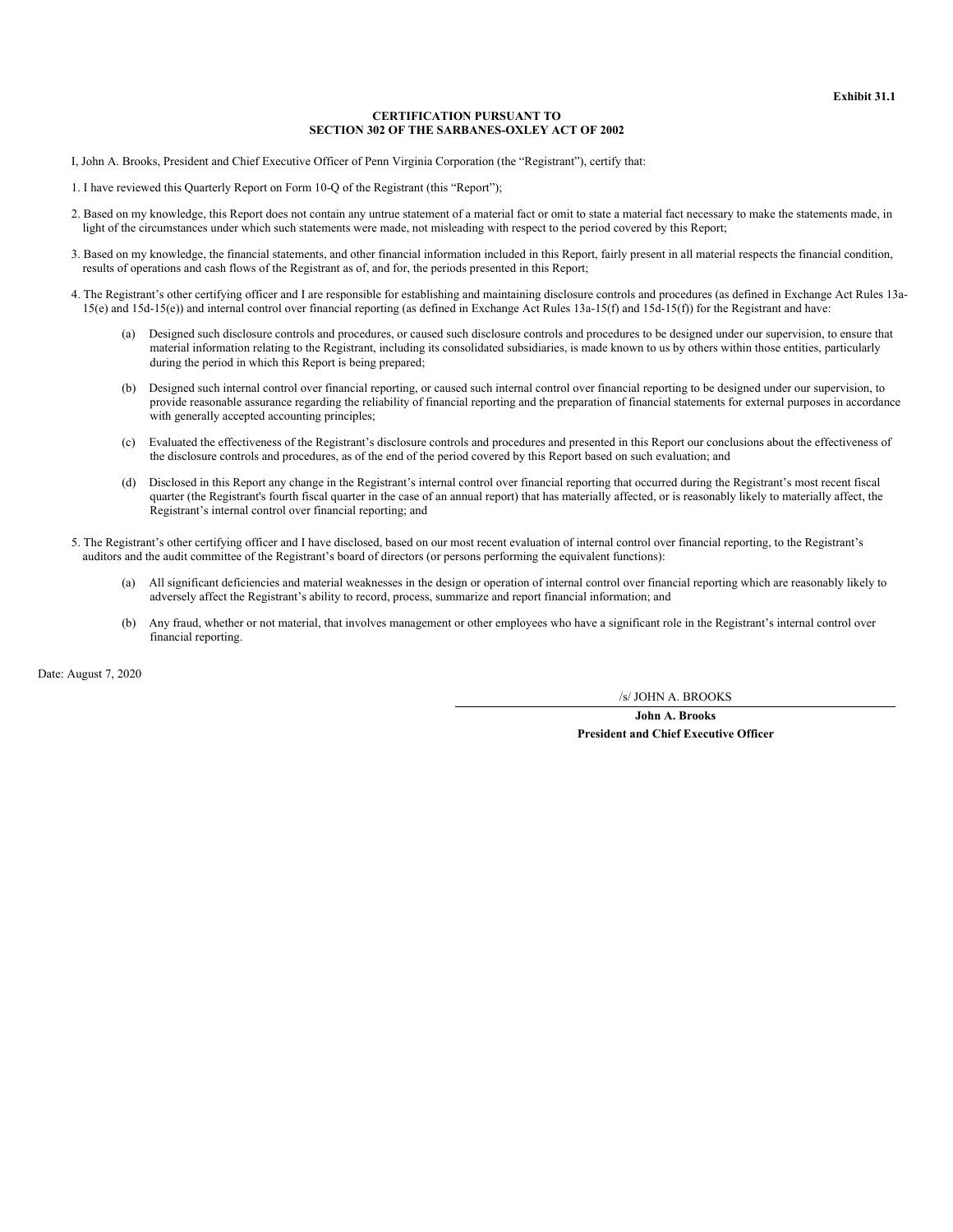# **CERTIFICATION PURSUANT TO SECTION 302 OF THE SARBANES-OXLEY ACT OF 2002**

- <span id="page-49-0"></span>I, Russell T Kelley, Jr., Senior Vice President, Chief Financial Officer and Treasurer of Penn Virginia Corporation (the "Registrant"), certify that:
- 1. I have reviewed this Quarterly Report on Form 10-Q of the Registrant (this "Report");
- 2. Based on my knowledge, this Report does not contain any untrue statement of a material fact or omit to state a material fact necessary to make the statements made, in light of the circumstances under which such statements were made, not misleading with respect to the period covered by this Report;
- 3. Based on my knowledge, the financial statements, and other financial information included in this Report, fairly present in all material respects the financial condition, results of operations and cash flows of the Registrant as of, and for, the periods presented in this Report;
- 4. The Registrant's other certifying officer and I are responsible for establishing and maintaining disclosure controls and procedures (as defined in Exchange Act Rules 13a-15(e) and 15d-15(e)) and internal control over financial reporting (as defined in Exchange Act Rules 13a-15(f) and 15d-15(f)) for the Registrant and have:
	- (a) Designed such disclosure controls and procedures, or caused such disclosure controls and procedures to be designed under our supervision, to ensure that material information relating to the Registrant, including its consolidated subsidiaries, is made known to us by others within those entities, particularly during the period in which this Report is being prepared;
	- (b) Designed such internal control over financial reporting, or caused such internal control over financial reporting to be designed under our supervision, to provide reasonable assurance regarding the reliability of financial reporting and the preparation of financial statements for external purposes in accordance with generally accepted accounting principles;
	- (c) Evaluated the effectiveness of the Registrant's disclosure controls and procedures and presented in this Report our conclusions about the effectiveness of the disclosure controls and procedures, as of the end of the period covered by this Report based on such evaluation; and
	- (d) Disclosed in this Report any change in the Registrant's internal control over financial reporting that occurred during the Registrant's most recent fiscal quarter (the Registrant's fourth fiscal quarter in the case of an annual report) that has materially affected, or is reasonably likely to materially affect, the Registrant's internal control over financial reporting; and
- 5. The Registrant's other certifying officer and I have disclosed, based on our most recent evaluation of internal control over financial reporting, to the Registrant's auditors and the audit committee of the Registrant's board of directors (or persons performing the equivalent functions):
	- (a) All significant deficiencies and material weaknesses in the design or operation of internal control over financial reporting which are reasonably likely to adversely affect the Registrant's ability to record, process, summarize and report financial information; and
	- (b) Any fraud, whether or not material, that involves management or other employees who have a significant role in the Registrant's internal control over financial reporting.

Date: August 7, 2020

/s/ RUSSELL T KELLEY, JR.

**Russell T Kelley, Jr. Senior Vice President, Chief Financial Officer and Treasurer**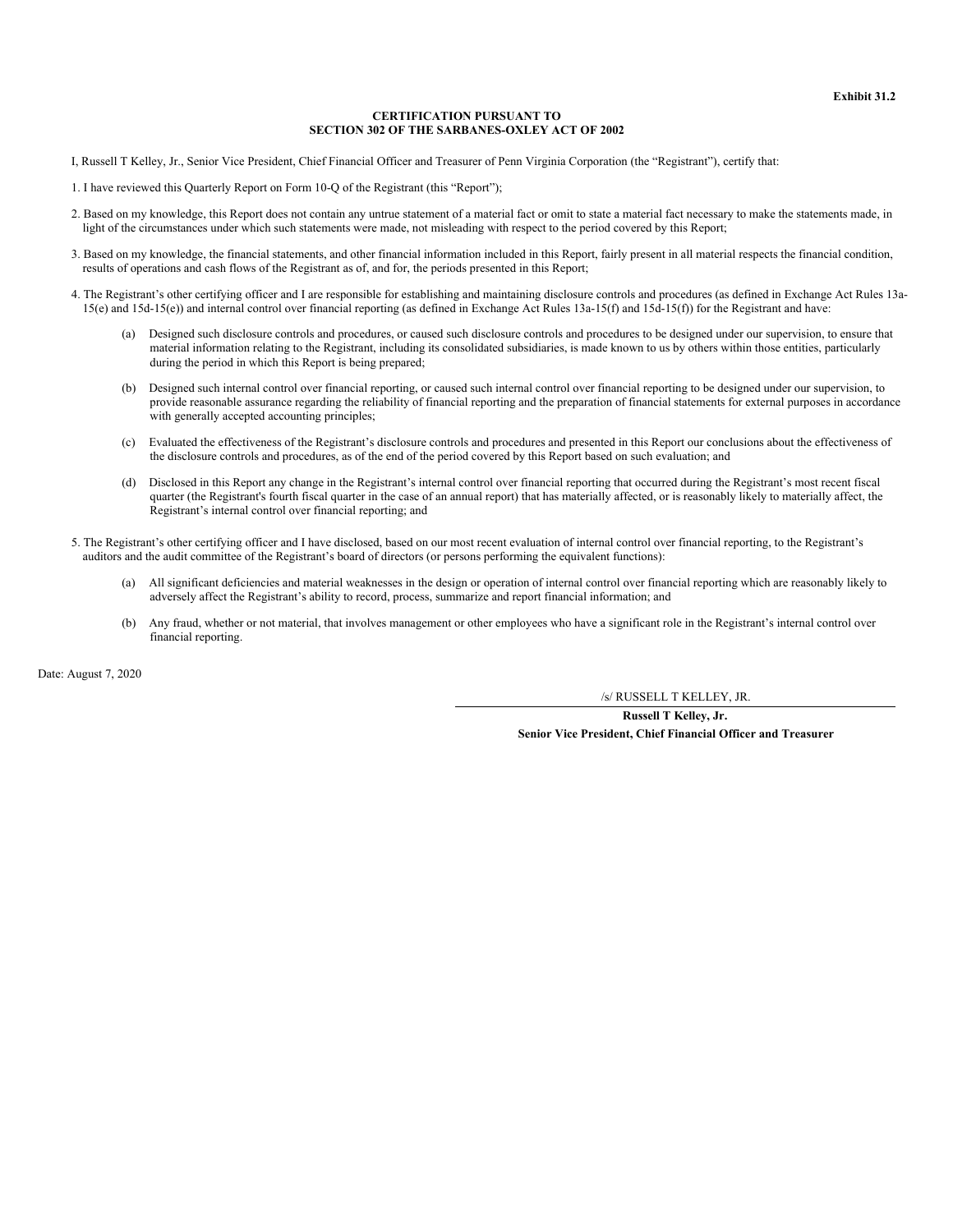# **CERTIFICATION PURSUANT TO 18 U.S.C. SECTION 1350, AS ADOPTED PURSUANT TO SECTION 906 OF THE SARBANES-OXLEY ACT OF 2002**

<span id="page-50-0"></span>In connection with the Quarterly Report of Penn Virginia Corporation (the "Company") on Form 10-Q for the quarter ended June 30, 2020, as filed with the Securities and Exchange Commission on the date hereof (the "Report"), I, John A. Brooks, President and Chief Executive Officer of the Company, certify, pursuant to 18 U.S.C. Section 1350, as adopted pursuant to Section 906 of the Sarbanes-Oxley Act of 2002, to the best of my knowledge, that:

- 1. The Report fully complies with the requirements of Section 13(a) or 15(d) of the Securities Exchange Act of 1934; and
- 2. The information contained in the Report fairly presents, in all material respects, the financial condition and results of operations of the Company.

Date: August 7, 2020

/s/ JOHN A. BROOKS

**John A. Brooks President and Chief Executive Officer**

This written statement is being furnished to the Securities and Exchange Commission as an exhibit to the Report. A signed original of this written statement required by Section 906 has been provided to the Company and will be retained by the Company and furnished to the Securities and Exchange Commission or its staff upon request.